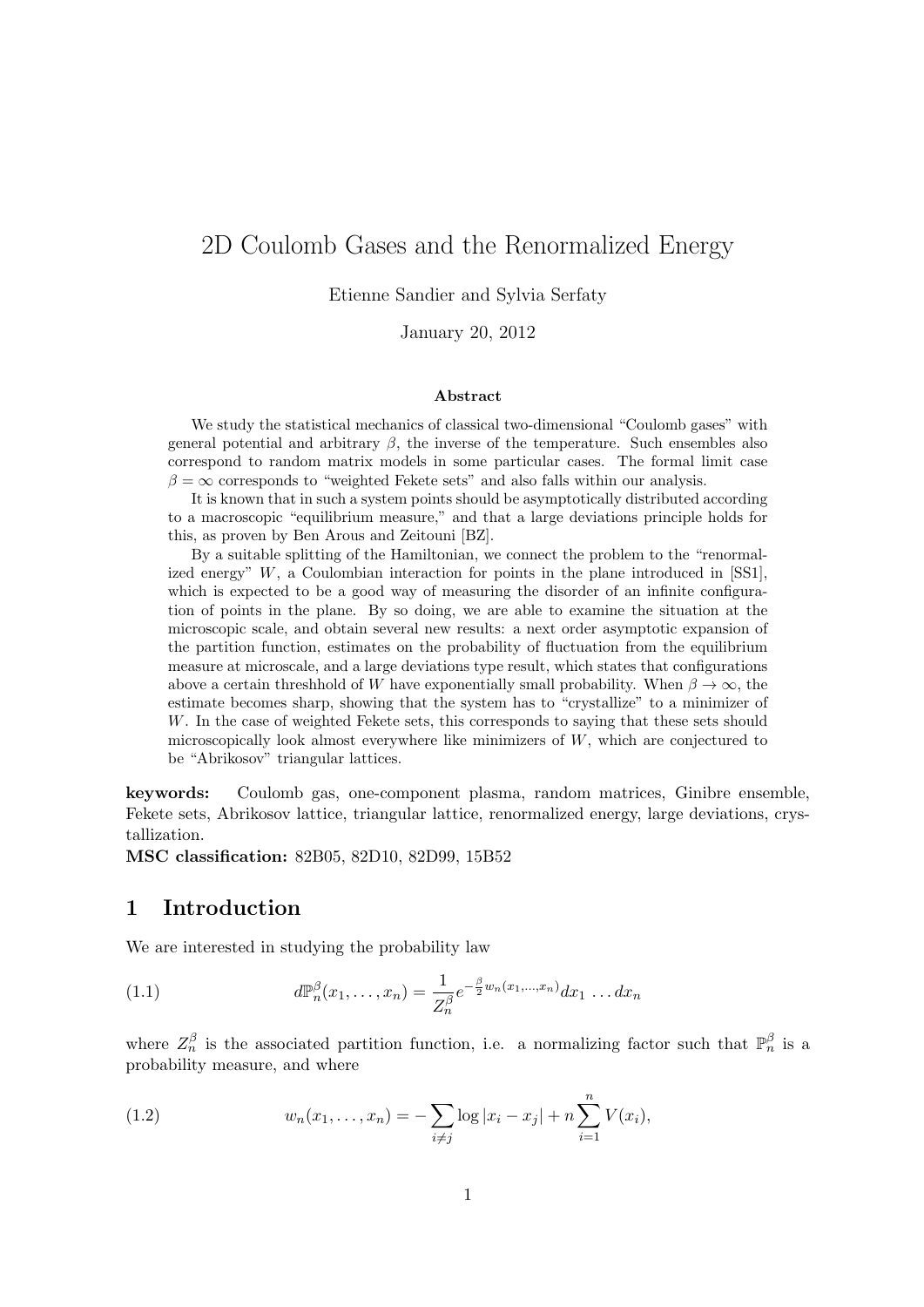most often called the Hamiltonian. Here the  $x_i$ 's belong to  $\mathbb{R}^2$  (identified with the complex plane C),  $\beta > 0$  is a parameter corresponding to (the inverse of) the temperature and V is a potential satisfying some growth and regularity assumptions, which we will detail below.

The probability law  $\mathbb{P}_n^{\beta}$  is the Gibbs measure of what is called either a classical "twodimensional Coulomb system" or "Coulomb gas" or "two-dimensional log gas", or "twodimensional one-component plasma", or also "Gaussian β-ensemble". It was first pointed out by Dyson [Dy] that Coulomb gases are naturally related to random matrices. This is somehow due to the fact that  $e^{\sum_{i\neq j} \log |x_i-x_j|}$  is the square of the Vandermonde determinant  $\prod_{i < j} |x_i - x_j|$  and thus the law  $\mathbb{P}_n^{\beta}$ , in the particular case when  $V(x) = |x|^2$  and  $\beta = 2$ corresponds, as shown in  $[G]$  (see also  $[Me]$ , Chap. 15), to the law of eigenvalues for the Ginibre ensemble, which is the set of matrices with independent standard (complex) Gaussian entries. For the general background and references to the literature, we refer to the book by Forrester [Fo] and references therein.

The Gibbs measure  $\mathbb{P}_n^{\beta}$  can also be studied for  $x_i$ 's belonging to the real line (the onedimensional case). In the context of statistical mechanics (general  $\beta$ ), this corresponds to "log gases", and in the context of random matrices  $(\beta = 1, 2, 4)$ , to Hermitian or symmetric random matrices (whose eigenvalues are always real). We examine that case in our companion paper [SS2], showing the present study can be extended to handle it. We also point out that studying  $\mathbb{P}_n^{\beta}$  with the  $x_i$ 's restricted to the unit circle and with  $\beta = 1, 2, 4$  also has a random matrix interpretation: it corresponds to the so-called circular ensembles, e.g. in the  $\beta = 2$ case, eigenvalues of the unitary matrices distributed according to the Haar measure. We also plan on examining this case in the future.

All the above models have been studied quite extensively in the literature, particularly from the random matrix point of view (although there one can say the planar or complex Ginibre case has attracted less attention than the real or Hermitian case), but also from the statistical mechanics point of view, more particularly in the physics literature (particularly relevant are [AJ, SM, JLM]).

The current research on the random matrix aspect in the complex case focuses on studying the more general case of random matrices with entries that are not necessarily Gaussian and showing the average behavior is the same as for the Ginibre ensemble, see e.g. [Ba, TV]. This is referred to as universality. We are instead limited to exact Vandermonde factors but we emphasize that our results are valid for all  $\beta$ , hence they are not limited to random matrices and thus for the proof we cannot rely on any explicit random matrix model. Our results also have some universality feature in the sense that they are valid for a large class of potentials  $V$ .

The function  $w_n$  can also be studied for its own sake: it can seen as the interaction energy between similarly charged particles confined by the potential V. The case where  $V(x)$  is quadratic arises for instance as the interaction energy for superconducting vortices in the Ginzburg-Landau theory, in the regime where their number is fixed, bounded (see [SS2], Chapter 11). In the case where V is equal to zero on a compact set K and to  $+\infty$  elsewhere, which is not treated here, the minimizers of  $w_n$  are known as Fekete points or Fekete sets, cf. the book of Saff and Totik [ST] for general reference. These are interesting in their own right – they arise mainly in polynomial interpolation – and the literature on the question of their distribution in various situations is vast. When instead  $V$  is a general smooth enough function (the situation we treat here), the minimizers of  $w_n$  are called "weighted Fekete points" or weighted Fekete sets, and are also of interest, cf. again [ST].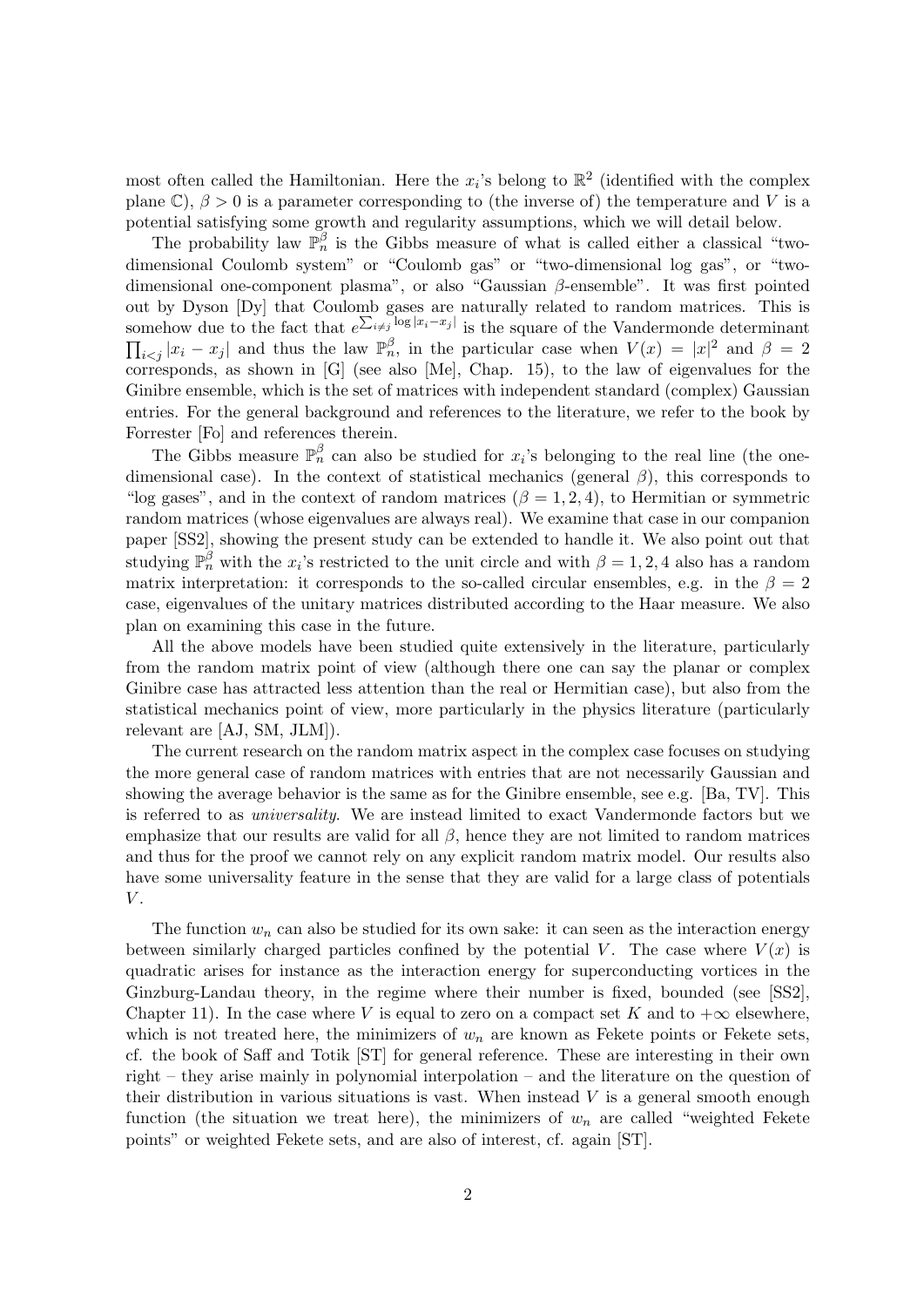We will pursue the analysis of these weighted Fekete sets, which can be seen as the formal limit  $\beta \to +\infty$  of (1.1), in parallel with the analysis of (1.1) for general  $\beta$ , and obtain new results in both cases.

In the case of the Ginibre ensemble, i.e. when  $V(x) = |x|^2$  and  $\beta = 1$ , it is known that the "spectral measure"  $\nu_n := \frac{1}{n} \sum_{i=1}^n \delta_{x_i}$  converges to the uniform measure on the unit disc. More precisely  $\mathbb{P}_n^{\beta}$ , seen as a probability on the space of probability measures on  $\mathbb{C}$  (the spectral measures) converges to a Dirac mass at  $\mu_0 = \frac{1}{\pi}$  $\frac{1}{\pi} \mathbf{1}_{B_1} dx$ . This is the celebrated "circular law", attributed in this case to Ginibre, Mehta, an unpublished paper of Silverstein in 1984, and then Girko [Gi]. The large deviations from this law was established by Ben Arous and Zeitouni [BZ] (see Theorem 4 below): they showed that a large deviations principle holds with speed  $n^{-2}$  and rate function

(1.3) 
$$
I(\mu) = \int_{\mathbb{R}^2 \times \mathbb{R}^2} -\log|x - y| \, d\mu(x) \, d\mu(y) + \int_{\mathbb{R}^2} |x|^2 \, d\mu(x)
$$

whose unique minimizer among probabilities is of course the "circle law" distribution  $\frac{1}{\pi} \mathbf{1}_{B_1} dx$ .

For the case of a general V and a general  $\beta$ , the same large deviations principle holds with the rate function, analogue of (1.3), being

(1.4) 
$$
I(\mu) = \int_{\mathbb{R}^2 \times \mathbb{R}^2} -\log |x - y| \, d\mu(x) \, d\mu(y) + \int_{\mathbb{R}^2} V(x) \, d\mu(x).
$$

This can be easily readapted from the proof of [BZ], otherwise it is proven in a much more general setting in [Be]. Again the spectral measure  $\nu_n = \frac{1}{n}$  $\frac{1}{n} \sum_{i=1}^{n} \delta_{x_i}$  converges to the minimizer among probability measures of I, called the *equilibrium measure*, which we will denote  $\mu_0$ . In the case of weighted Fekete sets, the analogue to the circular law has been known to be true for a much longer time: it was proved by Fekete, Polya and Szëgo that  $\frac{1}{n} \sum_{i=1}^{n} \delta_{x_i}$  converges to the same equilibrium measure minimizing  $I$  (then also referred to as the electrostatic interaction energy), whose description goes back to Gauss, and was carried out with modern mathematical rigor by Frostman [FR].

We are interested in examining the "next order" behavior, or that of fluctuations around the limiting distribution  $\mu_0$ . Let us mention that such questions have already been addressed, often with the point of view of deriving explicit scaling limits (e.g. [BSi, G]) or laws for certain statistics of fluctuations. One can see for example [AHM] where the authors essentially prove that the law of the linear statistics of the fluctuations is a Gaussian with specific variance and mean, or also [Rid] for related results. Our approach and results are quite different.

Recalling I and  $\mu_0$  are found through the large deviations at speed  $n^{-2}$ , we look into the speed  $n^{-1}$  and, while we do not prove a complete large deviations principle at this speed, we show there is still a sort of rate function for which a "threshhold phenomenon" holds. This analysis is based on an expansion, through a crucial but simple "splitting formula" (which we present in Section 1.1 below) of  $w_n(x_1,...,x_n)$ , as equal to  $n^2 I(\mu_0) - \frac{n}{2}$  $\frac{n}{2}$  log *n* plus a term of order n, which tends as  $n \to +\infty$  to the "renormalized energy" W, a Coulombian interaction of points in the plane with a uniform neutralizing background, that we introduced in [SS1] and whose definition we will recall below in Section 1.2. To be more precise the limit term is the average value of W on the set of blow-up limits of the configuration of points  $x_1, \ldots, x_n$ at the scale  $1/\sqrt{n}$ . It is this average that partially plays the role of a rate function at speed  $n^{-1}$ . For a precise statement, see Theorem 5.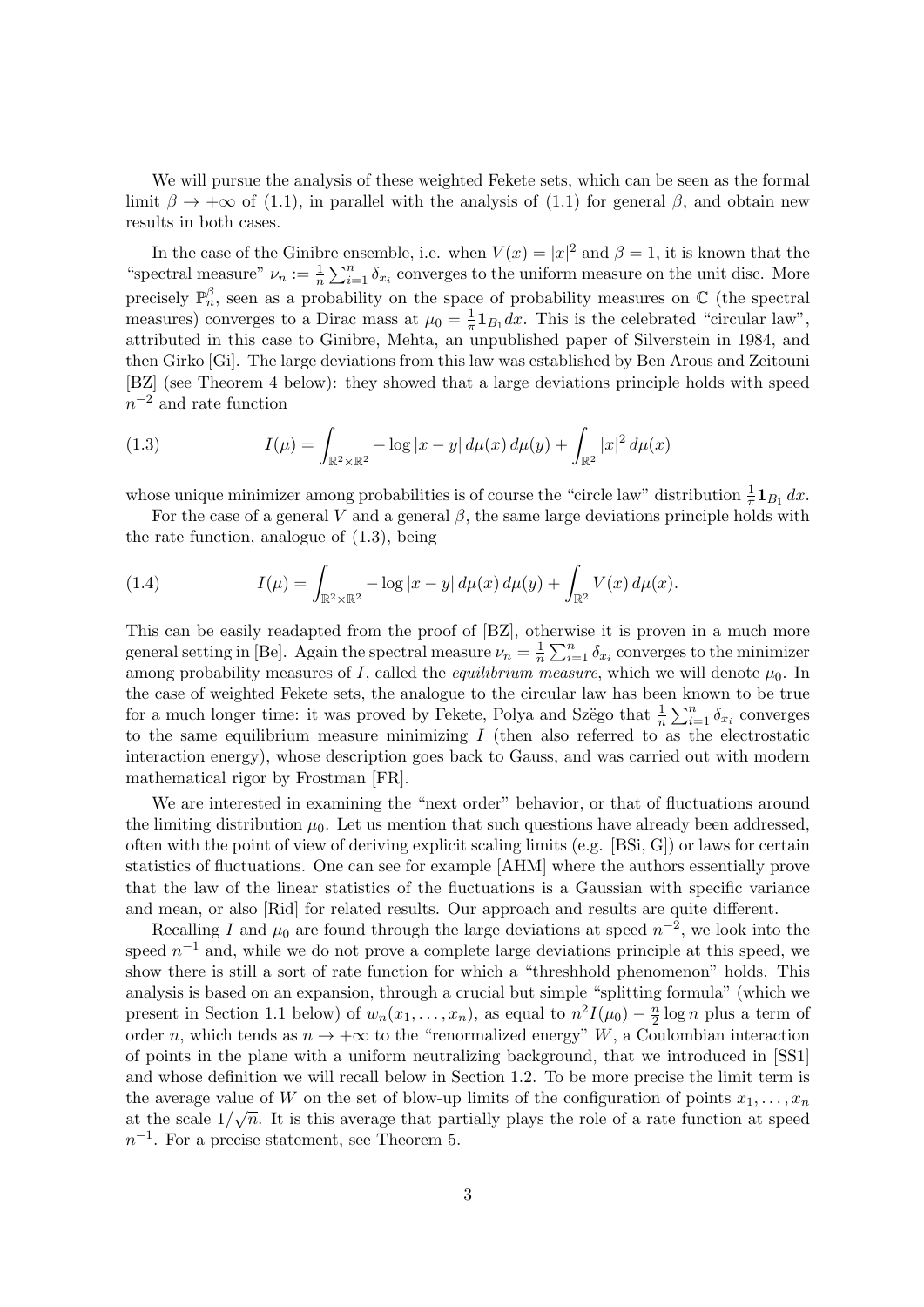Another way of saying this is in the language of Γ-convergence (for a definition we refer to [Br, DM], suffice it to know that this is the right notion of convergence to ensure that minimizers of  $w_n$  converge (via their empirical measures) to minimizers of I, i.e. to  $\mu_0$ ): it is not very difficult to show (for a short proof, see [SS2] Prop. 11.1) that  $\frac{w_n}{n^2}$   $\Gamma$ -converges as  $n \to \infty$  to I, defined in (1.4). Here we examine the next order in the "Γ-expansion" of  $w_n$ , i.e. we study the Γ-convergence of  $\frac{1}{n}(w_n - n^2 I(\mu_0))$ , and show that the Γ-limit is (the average of) We study the 1-convergence of  $\frac{1}{n}(w_n - h I(\mu_0))$ , and show that the 1-mint is (the average of)<br>W. Consequently, after blow-ups at scale  $\sqrt{n}$ , minimizers of  $w_n$  (i.e. weighted Fekete sets) should minimize the (average of the) renormalized energy  $W$ . For a precise statement, see Theorem 2.

Before yet giving a precise definition, let us mention that we introduced the renormalized energy  $W$  in  $[SS1]$  for the study of interaction of vortices in the context of the Ginzburg-Landau energy of superconductivity (for general reference on the topic, cf. [SS2]). Configurations that minimize the Ginzburg-Landau energy with applied magnetic field, exhibit in certain regimes "point vortices" that are densely packed (there are  $n \gg 1$  of them) and are expected to arrange themselves in perfect triangular lattices (i.e. with 60◦ angles), named Abrikosov lattices after the physicist who predicted them [A]. The Abrikosov lattices are indeed observed in experiments on superconductors<sup>1</sup>. In [SS1] we made this partly rigorous by showing that minimizers of the Ginzburg-Landau energy have vortices that minimize the by showing that imminizers of the Ginzburg-Landau energy have vortices that imminize the renormalized energy W after blow-up at the scale  $\sqrt{n}$ . The conjecture made in [SS1], also supported by some mathematical evidence (see Section 1.2), is then that the minimal value of W is achieved by the triangular lattice ; if proven true this would completely justify why vortices form these patterns. Combining this conjecture with the above conclusion that weighted Fekete sets should (after blow-up) minimize  $W$ , we thus obtain the conjecture that they also should locally form Abrikosov (triangular) lattices.

We can phrase an analogous question for Coulomb gases or random matrices. Here  $\mathbb{P}_n^{\beta}$ induces a probability measure on the family of blow-ups of  $(x_1, \ldots, x_n)$  around a given origin point in E — the parameter of the family — at the scale  $\sqrt{n}$ , a blow-up scale after which the resulting points are typically separated by order 1 distances. In the limit  $n \to \infty$  this yields a probability measure on the set of configurations of points in the plane and we may ask if, almost surely, the blow-up configurations minimize W. Our results indicate that this is not the case, however we are able to prove that there is a treshhold phenomenon, in the sense that except with exponentially small probability, the average of  $W$  is below a certain constant, itself converging to the minimum of W as  $\beta \to \infty$ , which indicates crystallisation, i.e. if the above conjecture is true, we should see Abrikosov lattices as  $\beta \to \infty$ .

To our knowledge, this is the first time Coulomb gases or Fekete sets are rigorously connected to triangular lattices, in agreement with predictions in the physics literature (see [AJ] and references therein).

A corollary of our way of expanding  $w_n$  is that we obtain a next order estimate of the partition function  $Z_n^{\beta}$ , a result we can already state:

**Theorem 1.** Let V satisfy assumptions  $(1.11) - (1.13)$  below. There exist functions  $f_1, f_2$ depending only on V, such that for any  $\beta_0 > 0$  and any  $\beta \geq \beta_0$ , and for n larger than some  $n_0$  depending on  $\beta_0$ , we have

(1.5) 
$$
n\beta f_1(\beta) \le \log Z_n^{\beta} - \left(-\frac{\beta}{2}n^2 I(\mu_0) + \frac{\beta n}{4} \log n\right) \le n\beta f_2(\beta),
$$

 $1$ For photos one can see http://www.fys.uio.no/super/vortex/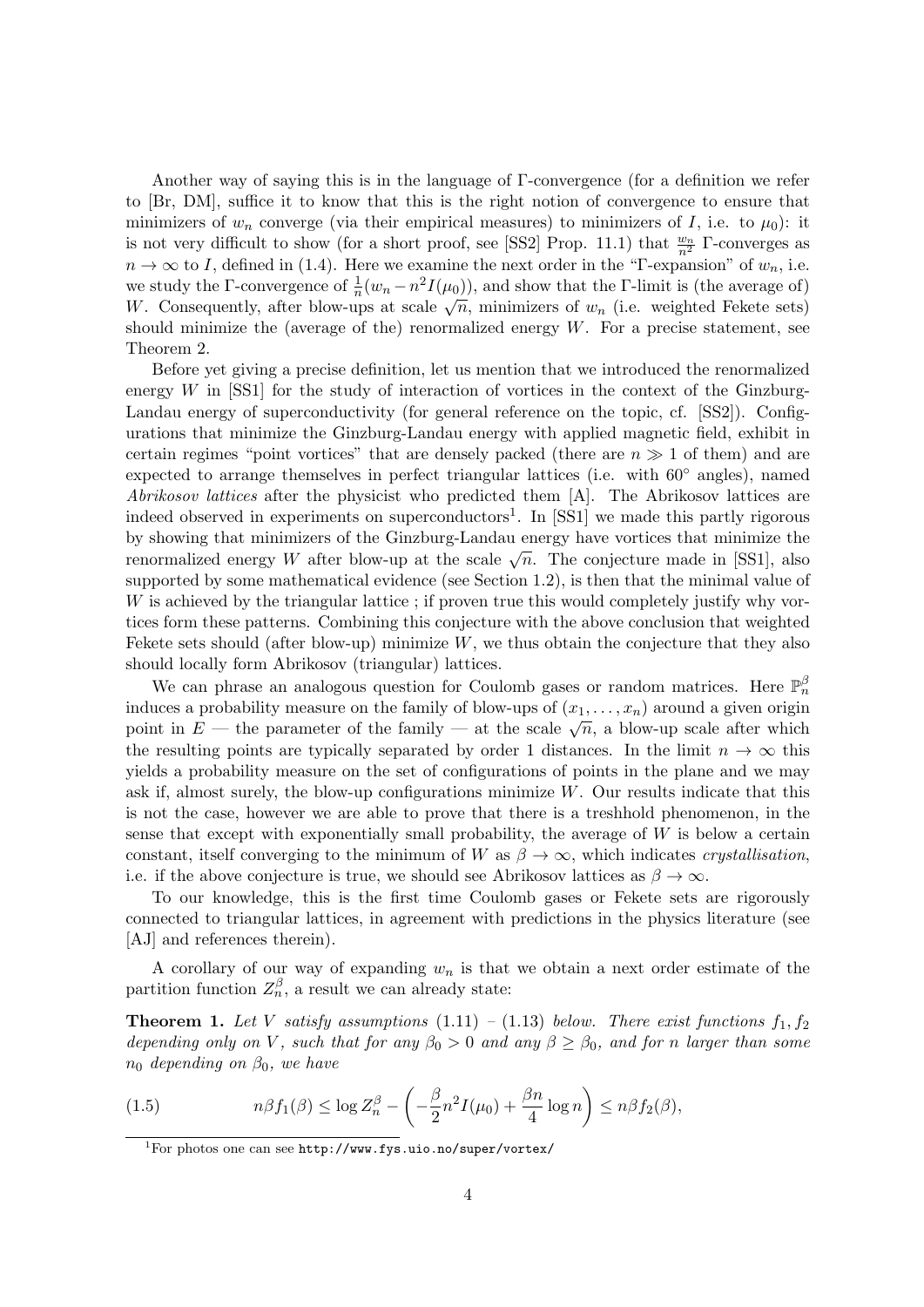with  $f_1, f_2$  bounded in  $(\beta_0, +\infty)$  and such that

(1.6) 
$$
\lim_{\beta \to \infty} f_1(\beta) = \lim_{\beta \to \infty} f_2(\beta) = -\frac{\alpha}{2}
$$

where  $\alpha$  is some constant related to W, and explicited in (1.36) below.

This improves on the known results, which only gave the expansion  $\log Z_n^{\beta} \sim \frac{\beta}{2}$  $\frac{\beta}{2}n^2I(\mu_0).$ Let us recall that an exact value for  $Z_n^{\beta}$  is only known for the Ginibre ensemble case of  $\beta = 2$ and  $V(x) = |x|^2$ : it is  $Z_n^2 = n^{-\frac{1}{2}n(n+1)}\pi^n \prod_{k=1}^n k!$  (see [Me], Chap. 15). Known asymptotics allow to deduce (cf. [Fo] eq. (4.184))

(1.7) 
$$
\log Z_n^2 = -\frac{3n^2}{4} + \frac{n}{2}\log n + n(-1+\frac{1}{2}\log 2+\frac{3}{2}\log \pi) + O(\log n) \text{ as } n \to \infty,
$$

where we note the value of  $I(\mu_0)$  is indeed  $\frac{3}{4}$  for this potential. On the other hand, no exact formula exists for general potentials <sup>2</sup>, nor for quadratic potentials if  $\beta \neq 2$ . This is in contrast with the one-dimensional situation for which, at least in the case of quadratic V,  $Z_n^{\beta}$  has an explicit expression for every  $\beta$ , given by the famous Selberg integral formulas (see e.g. [AGZ]).

In statistical mechanics language, the existence of an exact asymptotic expansion up to order *n* for log  $Z_n^{\beta}$  is essentially the existence of a thermodynamic limit. This is established in [LN] for a three-dimensional Coulomb system, and in a nonrigorous way in [SM] in two dimensions.

As suggested by the strong analogy between Coulomb gases and interacting vortices in the Ginzburg-Landau model, we will draw heavily on methods we introduced in [SS1], such as the splitting, blow-up, the use of the ergodic theorem, and particular Ginzburg-Landau tools.

The rest of the introduction is organized as follows: first we give some more notation, give the assumptions we need to make on  $V$  and state the splitting formula, then we present the definition of the renormalized energy and the main results from [SS1] that we will use, and finally we state our main results and comment on them.

#### 1.1 The equilibrium measure and the splitting formula

We need to introduce some notation, and for this we need to describe the equilibrium measure  $\mu_0$  minimizing (1.4) among probability measures.

This description, which is now classical in potential theory (see again [ST]) says that, provided  $\lim_{|x|\to+\infty} V(x) - \log |x| = +\infty$  and  $\log V$  is lower semicontinuous, this equilibrium measure exists, is unique, and is characterized by the fact that there exists a constant  $c$  such that, quasi-everywhere,

(1.8) 
$$
U^{\mu_0} + \frac{V}{2} \ge c
$$
 and  $U^{\mu_0} + \frac{V}{2} = c$  on Supp( $\mu_0$ ),

where for any measure  $\mu$ ,  $U^{\mu}$  denotes the potential generated by  $\mu$ , defined by

(1.9) 
$$
U^{\mu}(x) = -\int_{\mathbb{R}^2} \log |x - y| \, d\mu(y) = -2\pi \Delta^{-1} \mu.
$$

<sup>&</sup>lt;sup>2</sup> an exception is the result of [DGIL] for a quadrupole potential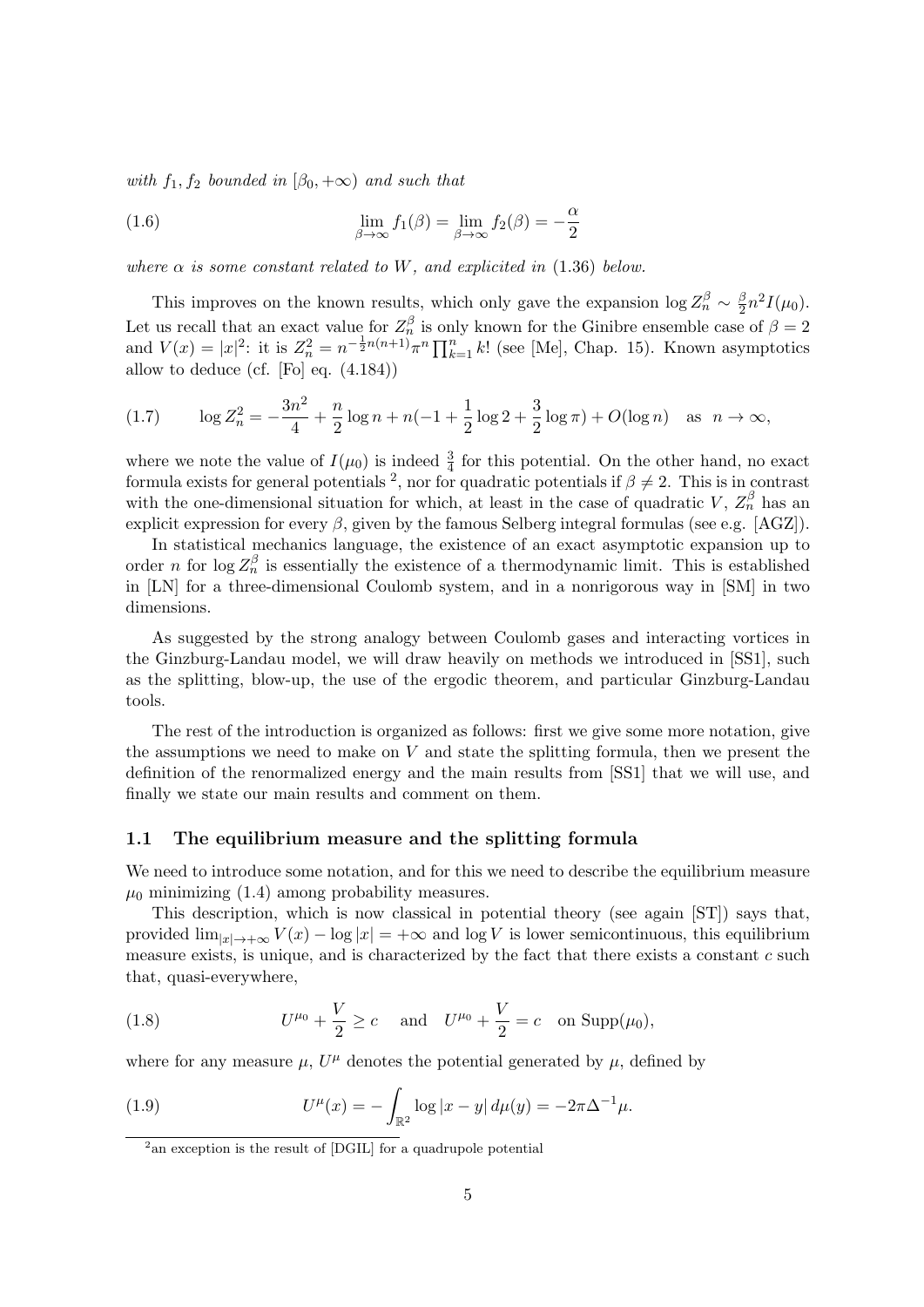Here and in all the paper, we denote by  $\Delta^{-1}$  the operator of convolution by  $\frac{1}{2\pi} \log |\cdot|$ . It is such that  $\Delta \circ \Delta^{-1} = I$ , where  $\Delta$  is the usual Laplacian. We denote the support of  $\mu_0$  by E.

Another way to characterize  $U^{\mu_0}$  is as the solution of the following *obstacle problem*<sup>3</sup>: It is a superharmonic function bounded below by  $c - V/2$  and harmonic outside the so-called coincidence set

(1.10) 
$$
E = \{U^{\mu_0} = c - V/2\}.
$$

This implies in particular that  $U^{\mu_0}$  is  $C^{1,1}$  if V is (see [C]).

It is now a good time to state the assumptions on  $V$  that we assume are satisfied in the sequel.

(1.11) 
$$
V \text{ is } C^{1,1} \text{ and } \lim_{|x| \to +\infty} V(x) - \log |x| = +\infty,
$$

(1.12) In a neighborhood of E, V is  $C^3$  and there exists  $m, \overline{m} > 0$  s.t.  $m \leq \Delta V \leq \overline{m}$ ,

(1.13) 
$$
V \text{ is such that } \partial E \text{ is } C^1.
$$

The assumption on the growth of  $V$  is what is needed to apply the results from  $ST$  and to guarantee that (1.4) has a minimizer. The other conditions are technical, they are meant to ensure that  $\mu_0$  and its support are regular enough, which we will need for example when making explicit constructions, and that  $\mu_0$  never degenerates. Indeed, assumptions (1.12)–  $(1.13)$ , together with  $(1.8)$ ,  $(1.9)$  and the regularity of V, ensure that

(1.14) 
$$
\mu_0 = m_0(x) dx
$$
, where  $m_0(x) = \frac{\Delta V(x)}{4\pi} \mathbf{1}_E(x)$ .

hence for some  $m, \overline{m} > 0$  we have

(1.15) m ≤ m<sup>0</sup> ≤ m.

Next, we set  $\zeta = U^{\mu_0} + \frac{V}{2} - c$  where c is the constant in (1.8). This function satisfies

(1.16) 
$$
\begin{cases} \Delta \zeta = \frac{1}{2} \Delta V \mathbf{1}_{\mathbb{R}^2 \setminus E} \\ \zeta = 0 \\ \zeta > 0 \end{cases} \text{ in } E \\ \text{in } \mathbb{R}^2 \setminus E
$$

From our assumptions on V, in particular assumption (1.12), it follows that for some  $c > 0$ and  $x$  in a neighbourhood of  $E$ .

$$
(1.17) \t\t \zeta(x) \ge c \operatorname{dist}(x, E)^2.
$$

This follows for instance by using (1.16), (1.12) to deduce that  $\Delta \zeta > \eta_1$  outside E, and then writing  $\Delta\zeta$  in coordinates  $(r, \sigma)$  where r is the distance to E, to obtain a lower bound for  $\zeta_{rr}$ outside but close enough to E (see [KS], [Fre], [Fri], [C]). In fact [C] shows that this rate is optimal.

<sup>&</sup>lt;sup>3</sup>The obstacle problem is a free-boundary problem and a much-studied classical problem in the calculus of variations, for general reference see [Fri, KS].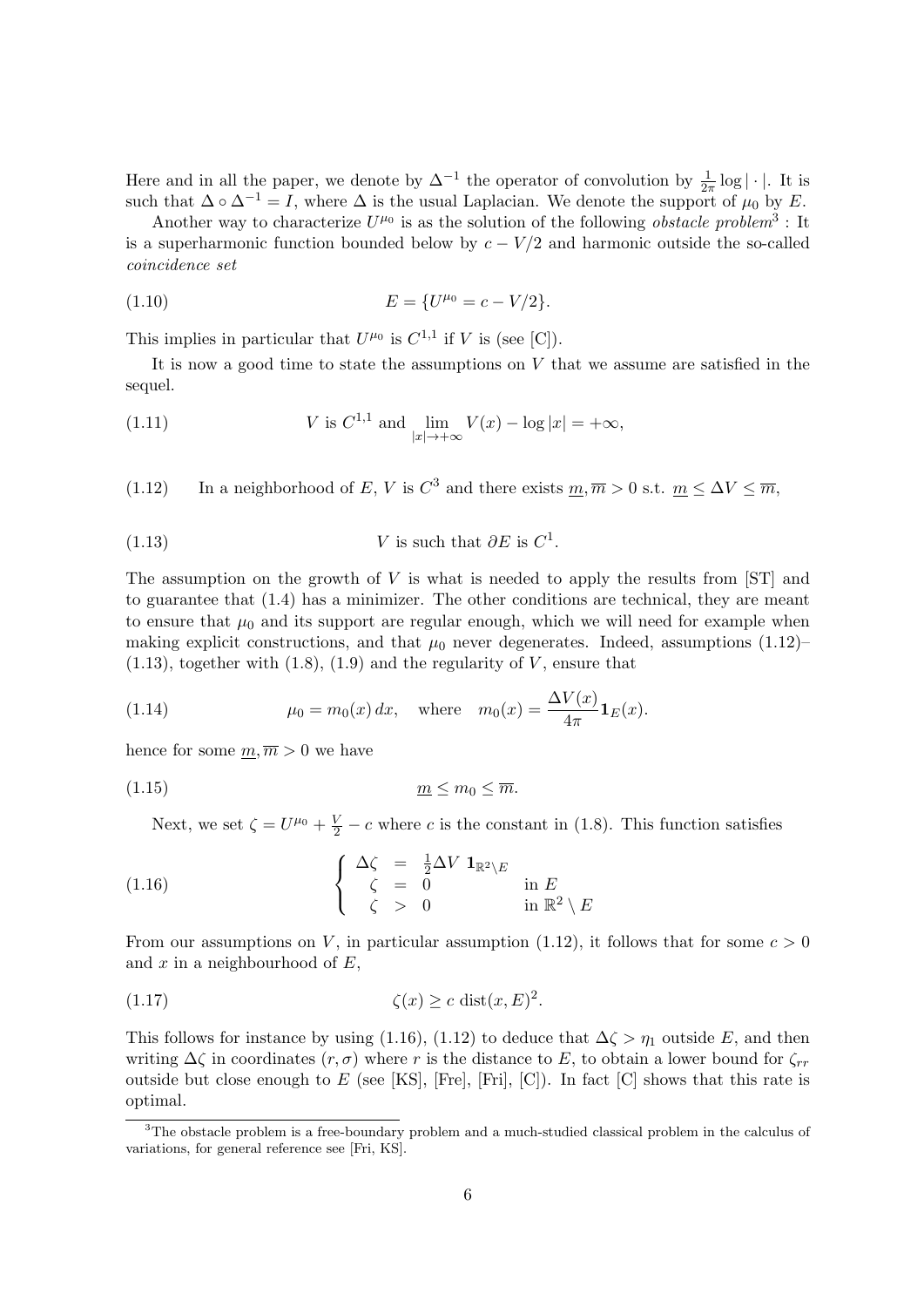The function  $\zeta$  arises in the splitting formula for  $w_n$  which we now present. As mentioned above, expanding the probability density to the next order goes along with blowing-up the above, expanding the probability density to the hext order goes along with blowing-up the<br>points by a factor  $\sqrt{n}$ . We then denote the blown-up quantities by primes. For example  $x'_i = \sqrt{n}x_i, m_0'(x') = m_0(x),$  etc ....

The splitting formula, proven in Section 2 is the observation that, for any  $x_1, \ldots, x_n$ ,

(1.18) 
$$
w_n(x_1,...,x_n) = n^2 I(\mu_0) - \frac{n}{2} \log n + \frac{1}{\pi} W(-\nabla^{\perp} H', \mathbf{1}_{\mathbb{R}^2}) + 2n \sum_{i=1}^n \zeta(x_i),
$$

where  $\nabla^{\perp} := (-\partial_{x_2}, \partial_{x_1})$  and

(1.19) 
$$
H' = -2\pi \Delta^{-1} \left( \sum_{i=1}^{n} \delta_{x'_i} - m_0' \right),
$$

and where, in agreement with formula (1.27) below,

(1.20) 
$$
W(-\nabla^{\perp} H', \mathbf{1}_{\mathbb{R}^2}) := \lim_{\eta \to 0} \left( \frac{1}{2} \int_{\mathbb{R}^2 \setminus \cup_{i=1}^n B(x'_i, \eta)} |\nabla H'|^2 + \pi n \log \eta \right).
$$

Letting, for a measure  $\nu$ 

(1.21) 
$$
F_n(\nu) := \begin{cases} \frac{1}{n} \left( \frac{1}{\pi} W(-\nabla^{\perp} H', \mathbf{1}_{\mathbb{R}^2}) + 2n \int \zeta \, d\nu \right) & \text{if } \nu \text{ is of the form } \sum_{i=1}^n \delta_{x_i} \\ +\infty & \text{otherwise,} \end{cases}
$$

the relation (1.18) can be rewritten

(1.22) 
$$
w_n(x_1,...,x_n) = n^2 I(\mu_0) - \frac{n}{2} \log n + nF_n\left(\sum_{i=1}^n \delta_{x_i}\right).
$$

This allows to separate orders as announced since we will see that  $F_n(\sum_{i=1}^n \delta_{x_i})$  is typically of order 1.

We may next cancel out leading order terms and rewrite the probability law  $(1.1)$  as

(1.23) 
$$
d\mathbb{P}_n^{\beta}(x_1,\ldots,x_n) = \frac{1}{K_n^{\beta}}e^{-n\frac{\beta}{2}F_n(\sum_i \delta_{x_i})}dx_1\ldots dx_n
$$

where

(1.24) 
$$
K_n^{\beta} := Z_n^{\beta} e^{\frac{\beta}{2}(n^2 I(\mu_0) - \frac{n}{2} \log n)}.
$$

As we will see below  $\log K_n^{\beta}$  is of order  $n\beta$ , which leads to Theorem 1.

#### 1.2 The renormalized energy

We now define precisely the "renormalized energy"  $W$ , which is a way of computing the Coulomb interaction between an infinite number of point charges in the plane with a uniform neutralizing background of density  $m$ . We point out that, to our knowledge, each of the analogous Coulomb systems studied in the physics literature (e.g. [SM, AJ]) comprise a finite number of point charges, and hence implicitly extend only to a bounded domain on which there is charge neutrality. Here we do not assume any local charge neutrality.

We denote by  $B(x, R)$  the ball centered at x with radius R and let  $B_R = B(0, R)$ .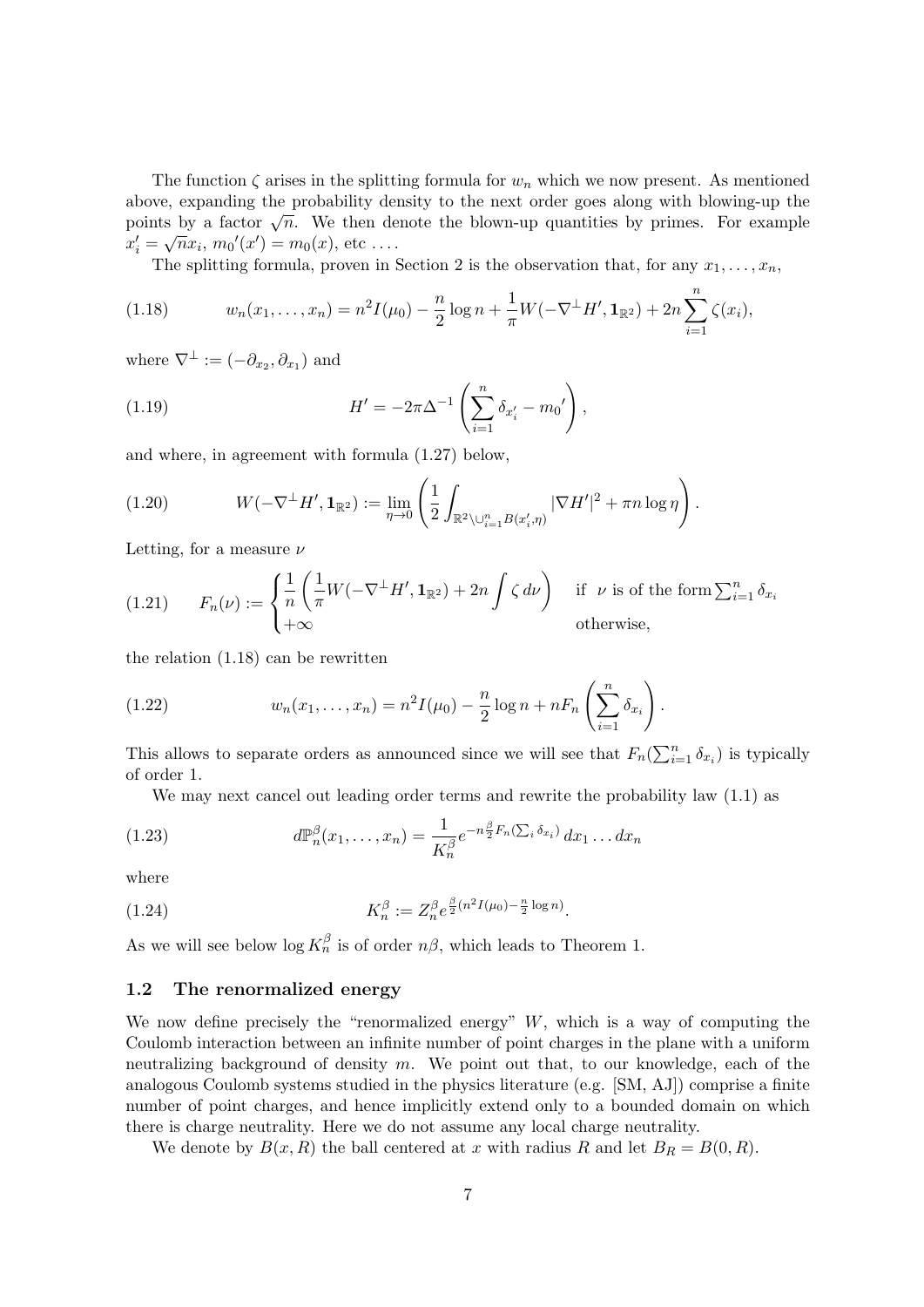**Definition 1.1.** Let m be a nonnegative number. For any continuous function  $\chi$  and any vector-field j in  $\mathbb{R}^2$  such that

(1.25) 
$$
\operatorname{curl} j = 2\pi(\nu - m), \qquad \operatorname{div} j = 0
$$

where  $\nu$  has the form

(1.26) 
$$
\nu = \sum_{p \in \Lambda} \delta_p \quad \text{for some discrete set } \Lambda \subset \mathbb{R}^2,
$$

we let

(1.27) 
$$
W(j,\chi) = \lim_{\eta \to 0} \left( \frac{1}{2} \int_{\mathbb{R}^2 \setminus \bigcup_{p \in \Lambda} B(p,\eta)} \chi |j|^2 + \pi \log \eta \sum_{p \in \Lambda} \chi(p) \right).
$$

**Definition 1.2.** Let m be a nonnegative number. Let j be a vector field in  $\mathbb{R}^2$ . We say j belongs to the admissible class  $A_m$ <sup>4</sup> if (1.25), (1.26) hold and

(1.28) 
$$
\frac{\nu(B_R)}{|B_R|} \quad \text{is bounded by a constant independent of } R > 1.
$$

For any family of sets  $\{U_R\}_{R>0}$  in  $\mathbb{R}^2$  we use the notation  $\chi_{U_R}$  for positive cutoff functions satisfying, for some constant  $C$  independent of  $R$ ,

(1.29) 
$$
|\nabla \chi_{\mathbf{U}_R}| \leq C, \quad \text{Supp}(\chi_{\mathbf{U}_R}) \subset \mathbf{U}_R, \quad \chi_{\mathbf{U}_R}(x) = 1 \text{ if } d(x, \mathbf{U}_R^c) \geq 1.
$$

**Definition 1.3.** The renormalized energy W is defined, for  $j \in A_m$ , by

(1.30) 
$$
W(j) = \limsup_{R \to \infty} \frac{W(j, \chi_{B_R})}{|B_R|},
$$

with  $\{\chi_{B_R}\}_R$  satisfying (1.29) for the family  $\{B_R\}_{R>0}$ .

In theory, many different j's could correspond to a given  $\nu$  (one can always add the gradient of a harmonic function). But as it turns out, they only differ by a constant:

**Lemma 1.4.** Let  $m \geq 0$  and  $\nu = \sum_{p \in \Lambda} \delta_p$ , where  $\Lambda \subset \mathbb{R}^2$  is discrete, and assume there exists j such that

(1.31) 
$$
\operatorname{curl} j = 2\pi(\nu - m), \quad \operatorname{div} j = 0, \quad \text{and} \quad W(j) < +\infty.
$$

Then any other j' satisfying (1.31) is such that  $j - j'$  is constant.

If there exists  $j_{\nu}$  such that (1.31) holds and such that

(1.32) 
$$
\lim_{R \to \infty} \int_{B_R} j_{\nu} = 0,
$$

then any other j satisfying (1.31) is such that  $W(j) > W(j_{\nu})$ .

<sup>&</sup>lt;sup>4</sup>Note that this definition slightly differs from [SS1]:  $\mathcal{A}_m$  here corresponds to  $\mathcal{A}_{2\pi m}$  there.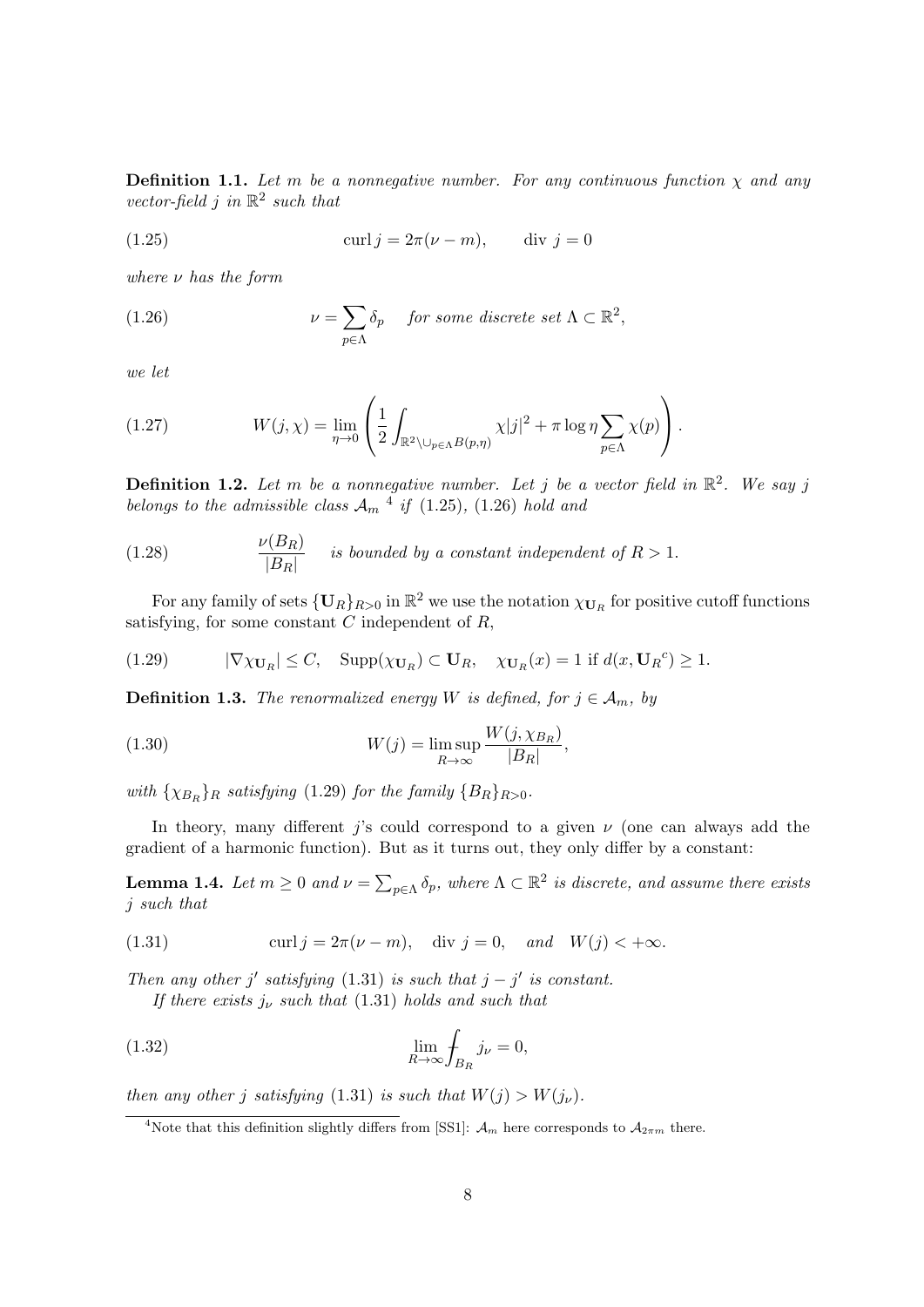*Proof.* Let j, j' be as above, then  $j - j'$  can be seen as as complex function of a complex variable and from (1.31) it is holomorphic. From the finiteness of  $W(j)$  and  $W(j')$  we deduce easily that  $\int_{B_R} |j - j'|^2 \leq CR^2$  and using Cauchy's estimate for the coefficients of a power series together with a mean value argument it follows that  $j - j'$  is constant.

For the second statement, we deduce from the first statement that  $j = j_{\nu} + c$  for some constant vector  $c \neq 0$ , and then

$$
W(j, \chi_{B_R}) = W(j_{\nu}, \chi_{B_R}) + c \cdot \int j_{\nu} \chi_{B_R} + \frac{|c|^2}{2} \int \chi_{B_R},
$$

so that dividing by  $|B_R|$ , passing to the limit as  $R \to +\infty$  and in view of (1.32), we find  $W(j) = W(j_{\nu}) + \frac{1}{2}|c|^2.$  $\Box$ 

Note that given  $\nu$ , the above lemma shows that either for all j's satisfying (1.31) the limit  $\lim_{R\to\infty} f_{B_R} j_{\nu}$  exists, or it exists for none of them. Both cases may occur.

The following additional facts and remarks about  $W$  are from  $[SS1]$ :

- In the definition (1.30), the balls  ${B_R}_R$  can be replaced by other families of (reasonable) shapes  ${\{\mathbf U}_R\}_R$ , this yields a definition of a renormalized energy  $W_U$ , where the letter U stands for the family  $\{U_R\}.$
- The value of W does not depend on  $\{\chi_{B_R}\}_R$  as long as it satisfies (1.29). The corresponding statement holds for  $W_U$  under certain assumptions on the family  $\{U_R\}_{R>0}$ .
- W is bounded below and admits a minimizer over  $\mathcal{A}_1$ .
- It is easy to check that if j belongs to  $\mathcal{A}_m$ ,  $m > 0$ , then  $j' = \frac{1}{\sqrt{2}}$  $\frac{1}{m}j(\cdot/\sqrt{m})$  belongs to  $\mathcal{A}_1$ and

(1.33) 
$$
W(j) = m\left(W(j') - \frac{\pi}{2}\log m\right).
$$

Consequently if j is a minimizer of W over  $\mathcal{A}_m$ , then j' minimizes W over  $\mathcal{A}_1$ . In particular

(1.34) 
$$
\min_{\mathcal{A}_m} W = m \left( \min_{\mathcal{A}_1} W - \frac{\pi}{2} \log m \right).
$$

- The minimizers and the value of the minimum of  $W_U$  are independent of U. However there are examples of admissible j's for which  $W_U(j)$  depends on the family of shapes  ${U_R}_{R>0}$  which is used.
- If  $j \in \mathcal{A}_m$  then in the neighborhood of  $p \in \Lambda$  we have curl  $j = 2\pi(\delta_p m)$ , div  $j = 0$ , thus we have near p the decomposition  $j(x) = \nabla^{\perp} \log |x - p| + f(x)$  where f is  $C^1$ , and it easily follows that the limit (1.27) exists if  $\chi$  is compactly supported. It also follows that j belongs to  $L_{\text{loc}}^p$  for any  $p < 2$ .
- Because the number of points is infinite, the interaction over large balls needs to be normalized by the volume, as in a thermodynamic limit. Thus  $W$  does not feel compact perturbations of the configuration of points. Even though the interactions are longrange, this is not difficult to justify rigorously.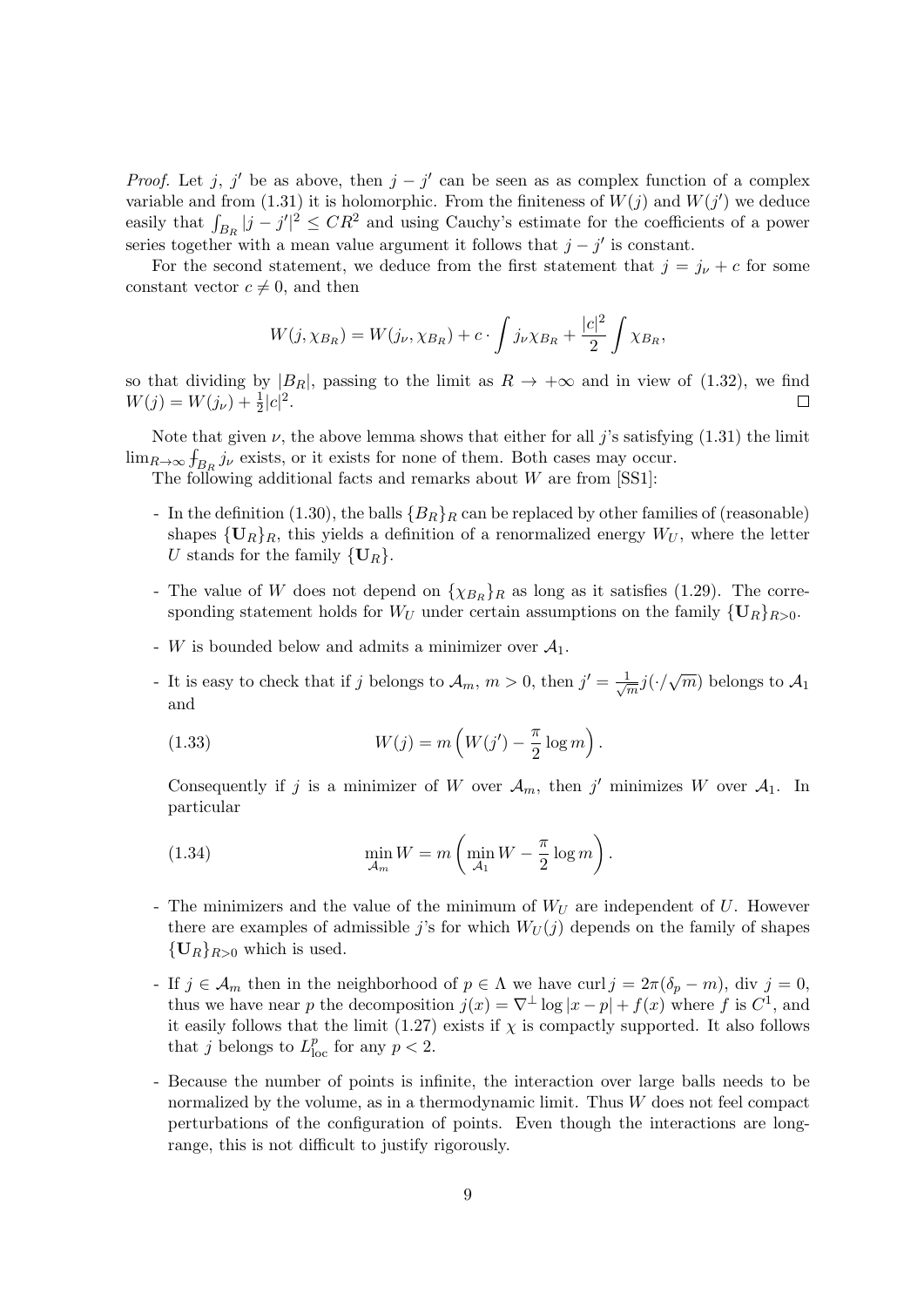- In the case  $m = 1$  and when the set of points  $\Lambda$  is periodic with respect to some lattice  $\mathbb{Z} \vec{u} + \mathbb{Z} \vec{v}$  then it can be viewed as a set of n points  $a_1, \ldots, a_n$  over the torus  $\mathbb{T}_{(\vec{u},\vec{v})} := \mathbb{R}^2/(\mathbb{Z}\vec{u} + \mathbb{Z}\vec{v})$  with  $|\mathbb{T}_{(\vec{u},\vec{v})}| = n$ . In this case, the infimum of  $W(j)$  among j's which satisfy (1.31) is achieved by  $j_{\{a_i\}} = -\nabla^{\perp}h$ , where h is the periodic solution to  $-\Delta h = 2\pi (\sum_i \delta_{a_i} - 1)$ , and

(1.35) 
$$
W(j_{\{a_i\}}) = \frac{\pi}{|\mathbb{T}_{(\vec{a},\vec{v})}|} \sum_{i \neq j} G(a_i - a_j) + \pi \lim_{x \to 0} (G(x) + \log |x|)
$$

where  $G$  is the Green function of the torus with respect to its volume form, i.e. the solution to

$$
-\Delta G(x) = 2\pi \left( \delta_0 - \frac{1}{|\mathbb{T}_{(\vec{u},\vec{v})}|} \right) \text{ in } \mathbb{T}_{(\vec{u},\vec{v})}.
$$

An explicit expression for G can be found via Fourier series and this leads to an explicit expression for W of the form  $\sum_{i \neq j} E(a_i - a_j)$  where E is an Eisenstein series (for more details see [SS1] and also [BSe]). In this periodic setting, the expression of  $W$  is thus much simpler than (1.30) and reduces to the computation of a sum of explicit pairwise interaction.

- When the set of points  $\Lambda$  is itself exactly a lattice  $\mathbb{Z}t + \mathbb{Z}t$  then W can be expressed explicitly through the Epstein Zeta function of the lattice. Moreover, using results from number theory, it is proved in [SS1], Theorem 2, that the unique minimizer of W over lattice configurations of fixed volume is the triangular lattice. This supports the conjecture that the Abrikosov triangular lattice is a global minimizer of W, with a slight abuse of language since  $W$  is not a function of the points, but of their associated current  $j_{\{a_i\}}$ .

This last fact allows us to think of W as a way of measuring the disorder and lack of homogeneity of a configuration of points in the plane (this point of view is pursued in [BSe] with explicit computations for random point processes). Another way to see it is to view  $W$  as measuring the distance between  $\sum_{p\in\Lambda} \delta_p$  and the constant m in  $H^{-1}$ . However this distance is infinite, both because the domain is infinite and because Dirac masses do not belong to  $H^{-1}$ , which is why the actual definition is more involved and requires this "renormalized" computation using  $\eta \to 0$  (hence the name, borrowed from [BBH]).

We may now define the constant  $\alpha$  which appears in Theorem 1 and in Theorem 2 below:

(1.36) 
$$
\alpha := \frac{1}{\pi} \int_{E} \min_{\mathcal{A}_{m_0(x)}} W \, dx = \frac{1}{\pi} \min_{\mathcal{A}_1} W - \frac{1}{2} \int_{E} m_0(x) \log m_0(x) \, dx,
$$

where we have used (1.34) and the fact that, from (1.14),  $\int_E m_0 = 1$ . Note that  $\alpha$  only depends on V, via the integral term, and on the (so far) unknown constant  $\min_{A_1} W$ .

#### 1.3 Statement of main results

Our first result identifies the Γ-limit of  $\{F_n\}_n$ , defined in (1.21) or (1.22). This in particular allows a description of the weighted Fekete sets minimizing  $w_n$  at the microscopic level. Below we abuse notation by writing  $\nu_n = \sum_{i=1}^n \delta_{x_i}$  when it should be  $\nu_n = \sum_{i=1}^n \delta_{x_{i,n}}$ . For such a v, we let  $\nu' = \sum_{i=1}^n \delta_{x'_i}$  be the measure in blown-up coordinates and  $j_{\nu} = -\nabla^{\perp} H'$ , where H is defined by  $(1.19)$  — equivalently  $j_{\nu}$  is the solution of div  $j_{\nu} = 0$ , curl  $j_{\nu} = 2\pi(\nu' - m_0')$  in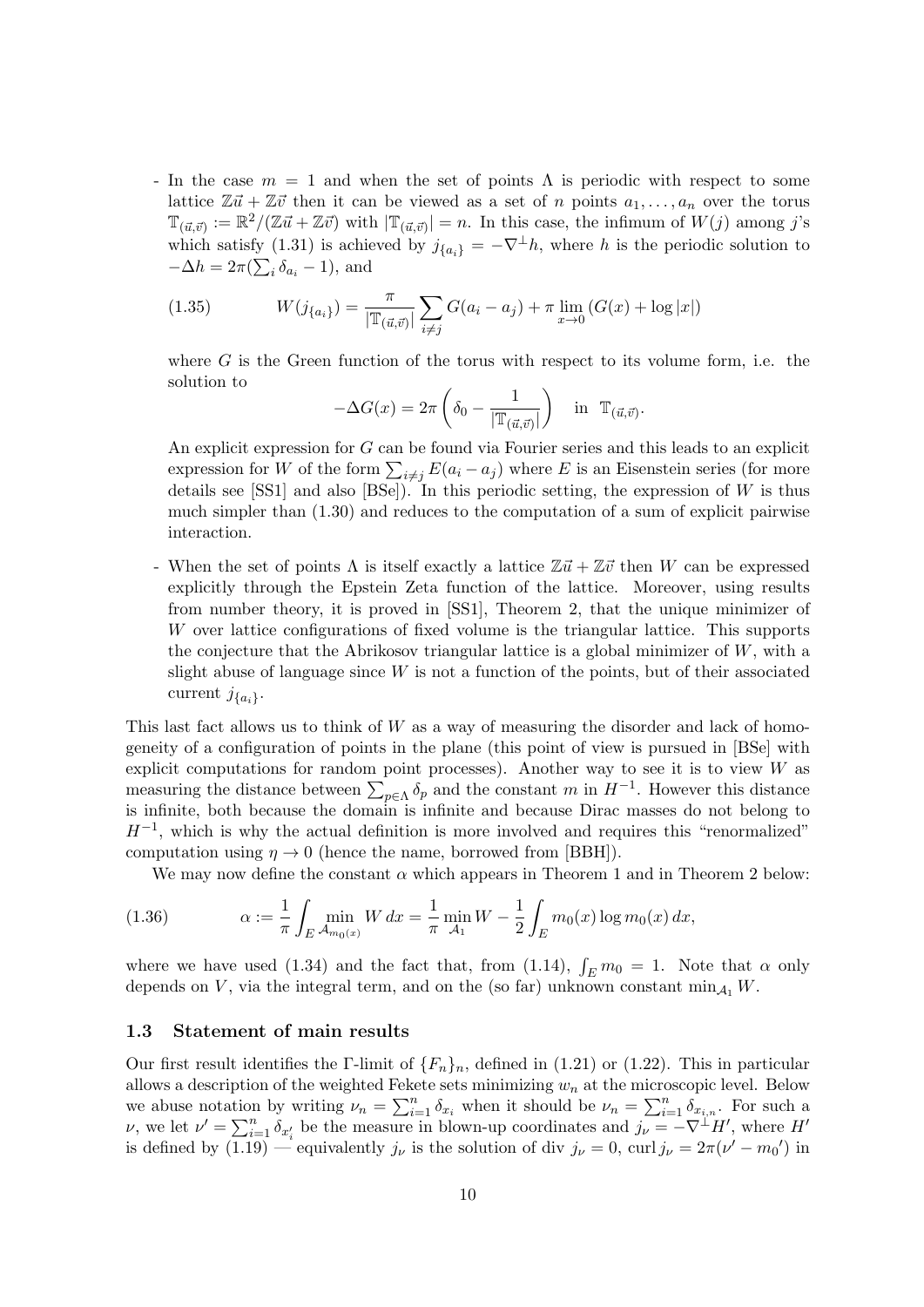$\mathbb{R}^2$  which tends to 0 at infinity. (To avoid confusion, we emphasize here that  $\nu$  lives at the original scale while  $j_{\nu}$  lives at the blown-up scale.) We also let

(1.37) 
$$
P_{\nu_n} = \int_E \delta_{(x, j_{\nu_n}(\sqrt{n}(x+ \cdot))} dx,
$$

i.e. the push-forward of the normalized Lebesgue measure on E by  $x \mapsto (x, j_{\nu_n}(\sqrt{n}x + \cdot))$ . It is a probability measure on  $E \times L^p_{loc}(\mathbb{R}^2, \mathbb{R}^2)$  (couples of (blow-up centers, blown-up current around this center)).

The limiting object as  $n \to +\infty$  in the Γ-limit of  $w_n$  was  $\nu = \lim_n \vec{u}_n$ . In taking the Γ-limit of  $F_n$ , the limiting object is more complex, it is the limit P of  $P_{\nu_n}$ , i.e. a Young measure akin to the Young measures on micropatterns introduced in [AM]. Note that in the rest of the paper, the probability P has nothing to do with  $\mathbb{P}_n^{\beta}$ , and depends on the realizations of the configurations of points.

We will here and below use the notation

(1.38) 
$$
D(x',R) = \nu_n\left(B\left(x,\frac{R}{\sqrt{n}}\right)\right) - n\mu_0\left(B\left(x,\frac{R}{\sqrt{n}}\right)\right),
$$

where  $x' = \sqrt{n}x$  as usual.

**Theorem 2** (Microscopic behavior of weighted Fekete sets). Let the potential V satisfy assumptions (1.11)–(1.13). Fix  $1 < p < 2$  and let  $X = E \times L_{\text{loc}}^p(\mathbb{R}^2, \mathbb{R}^2)$ .

**A. Lower bound.** Let  $\nu_n = \sum_{i=1}^n \delta_{x_i}$  be a sequence such that  $F_n(\nu_n) \leq C$ . Then  $P_{\nu_n}$ defined by  $(1.37)$  is a probability measure on X and

- 1. Any subsequence of  ${P_{\nu_n}}_n$  has a convergent subsequence converging to a probability measure on X as  $n \to \infty$ . We denote by P such a limit.
- 2. The first marginal of  $P$  is the normalized Lebesgue measure on  $E$ .  $P$  is invariant by  $(x, j) \mapsto (x, j(\lambda(x) + \cdot)),$  for any  $\lambda(x)$  of class  $C^1$  from E to  $\mathbb{R}^2$  (we will say  $T_{\lambda(x)}$ invariant).
- 3. For P almost every  $(x, j)$  we have  $j \in A_{m_0(x)}$ .
- 4. Defining  $\alpha$  as in (1.36), it holds that

(1.39) 
$$
\liminf_{n \to \infty} \left( F_n(\nu_n) - 2 \int \zeta \, d\nu_n \right) \ge \frac{|E|}{\pi} \int W(j) \, dP(x, j) \ge \alpha.
$$

**B.** Upper bound construction. Conversely, assume P is a  $T_{\lambda(x)}$ -invariant probability measure on X whose first marginal is  $\frac{1}{|E|}dx_{|E}$  and such that for P-almost every  $(x, j)$  we have  $j \in \mathcal{A}_{m_0(x)}$ . Then there exists a sequence  $\{\nu_n = \sum_{i=1}^n \delta_{x_i}\}_n$  of empirical measures on E and a sequence  $\{j_n\}_n$  in  $L_{loc}^p(\mathbb{R}^2, \mathbb{R}^2)$  such that curl  $j_n = 2\pi(\nu'_n - m_0)$  and such that defining  $P_n$ as in (1.37), with  $j_n$  replacing  $j_{\nu_n}$ , we have  $P_n \to P$  as  $n \to \infty$  and

(1.40) 
$$
\limsup_{n \to \infty} F_n(\nu_n) \leq \frac{|E|}{\pi} \int W_K(j) dP(x, j),
$$

where  $W_K$  is the renormalized energy relative to the family of squares  $\{K_R = [-R, R]^2\}_R$ .

 $\sum_{i=1}^{n} \delta_{x_i}$ , then the limit P of  $P_{\nu_n}$  as defined in (1.37) satisfies the following. C. Consequences for minimizers. If  $(x_1, \ldots, x_n)$  minimizes  $w_n$  for every n and  $\nu_n =$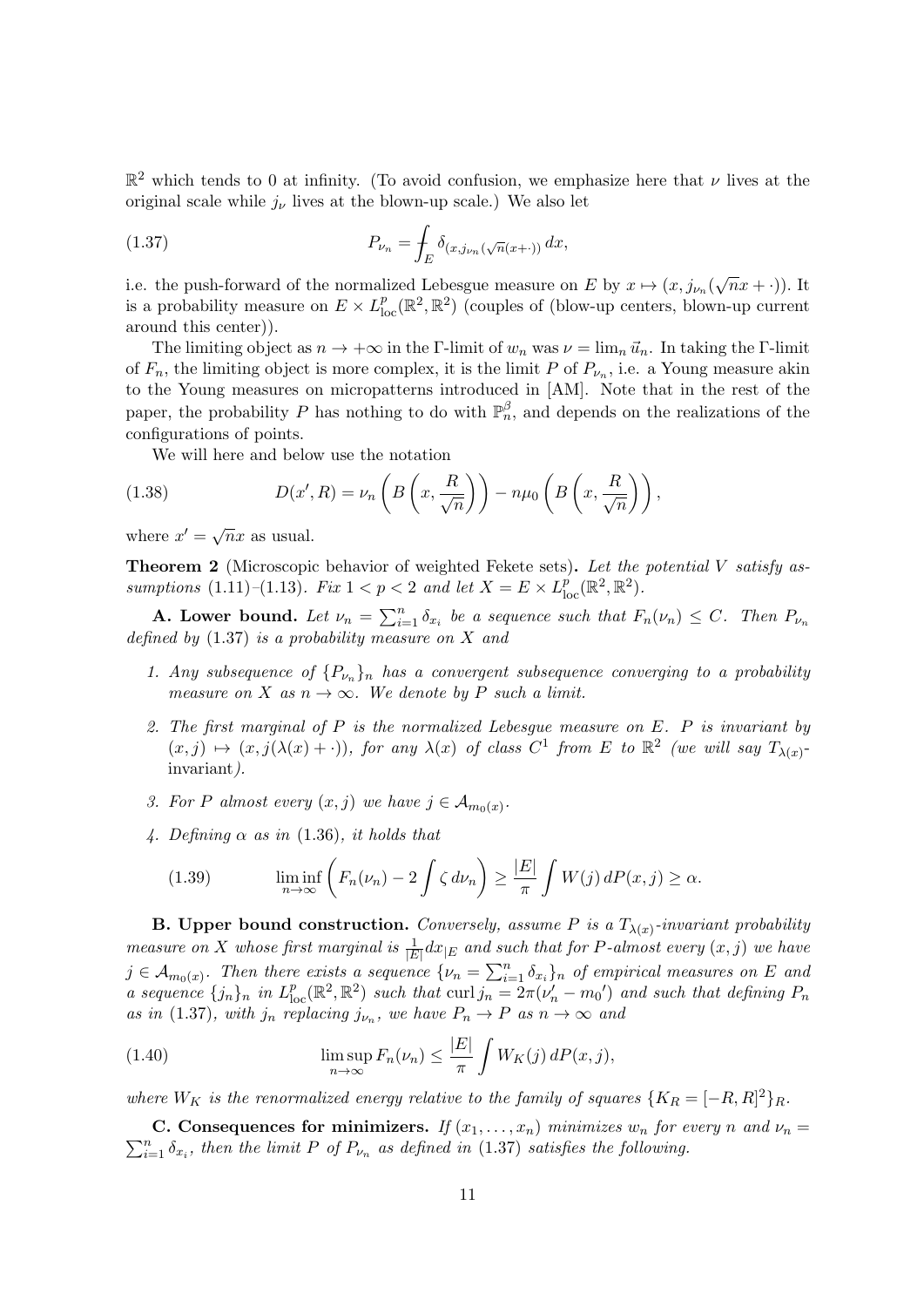- 1. For P-almost every  $(x, j)$ , the current j minimizes W over  $\mathcal{A}_{m_0(x)}$ .
- 2. We have

$$
\lim_{n \to \infty} F_n(\nu_n) = \frac{|E|}{\pi} \int W(j) dP(x, j) = \alpha, \qquad \lim_{n \to \infty} \sum_{i=1}^n \text{dist}^2(x_i, E) = 0.
$$

3. There exists  $C > 0$  such that for every  $x' \in \mathbb{R}^2$ ,  $R > 1$  and using the notation (1.38) we have

(1.41) 
$$
D(x', R)^2 \min\left(1, \frac{|D(x', R)|}{R^2}\right) \leq Cn.
$$

Note that part B of the theorem is only a partial converse to part A because the constructed  $j_n$  need not be divergence free, hence in general  $j_n \neq j_{\nu_n}$ . Also the lower bound (1.39) uses W and the upper bound (1.40) uses  $W_K$ . In fact (1.39) is true with  $W_U$  for any family  $\{U_R\}_R$ satisfying (6.2) below, and in particular we could replace W by  $W_K$  there. We recall though that both have the same minimizers and minimum value, as proved in [SS1].

This theorem is the analogue of the main result of  $[SS1]$  but for  $w_n$  rather than the Ginzburg-Landau energy. It is technically simpler to prove, except for the possibility of a nonconstant weight  $m_0(x)$  which was absent from [SS1]. It can be stated as the fact that  $\left|E\right|$  $\frac{E}{\pi} \int W dP$ , which can be understood as the average of W with respect to all possible blow-up centers in E (chosen uniformly at random), is the Γ-limit of  $w_n$  at next order. Its minimum over all admissible probabilities is  $\alpha$ .

The estimate  $(1.41)$  gives a control on the "discrepancy" D (between the effective number The estimate (1.41) gives a control on the discrepancy  $D$  (between the enective number<br>of points and the expected one) at the scale  $R/\sqrt{n}$ . Note that in a recent paper [AOC], the authors also study the fine behavior of weighted Fekete sets. Using completely different methods, based on Beurling-Landau densities and techniques going back to [La], they are able to show the very strong result that

$$
\limsup_{R \to \infty} \limsup_{n \to \infty} \frac{D(x_n, R)}{R^2} = 0,
$$

as long as dist $(x_n, \partial E') \geq \log^2 n$ . This shows that the density of points follows  $\mu_0$  at the microscopic scale  $1/\sqrt{n}$  and thus the configurations are very rigid. This still leaves however some uncertainty about the patterns they should follow. On the contrary, our result is less precise about  $D(x, R)$  since we only recover the optimal estimate when R grows faster than  $n^{1/4}$ , but it connects the pattern formed by the points to the Abrikosov triangular lattice via the minimization of W.

We now turn to Coulomb gases. It is straightforward from the form  $(1.23)$  and the estimate (provided by Theorem 1)  $\log K_n^{\beta} = O(n\beta)$  where  $K_n^{\beta}$  is defined in (1.24), to deduce that  $F_n \leq C$  except on a set of small probability. This fact allows to derive various consequences, the first being estimates on the probability of certain rare events.

#### **Theorem 3.** Let V satisfy assumptions  $(1.11)$ – $(1.13)$ .

There exists a universal constant  $R_0 > 0$  and  $c, C > 0$  depending only on V such that: For any  $\beta_0 > 0$ , any n large enough depending on  $\beta_0$ , and any  $\beta > \beta_0$ , for any  $x_1, \ldots, x_n \in \mathbb{R}^2$ ,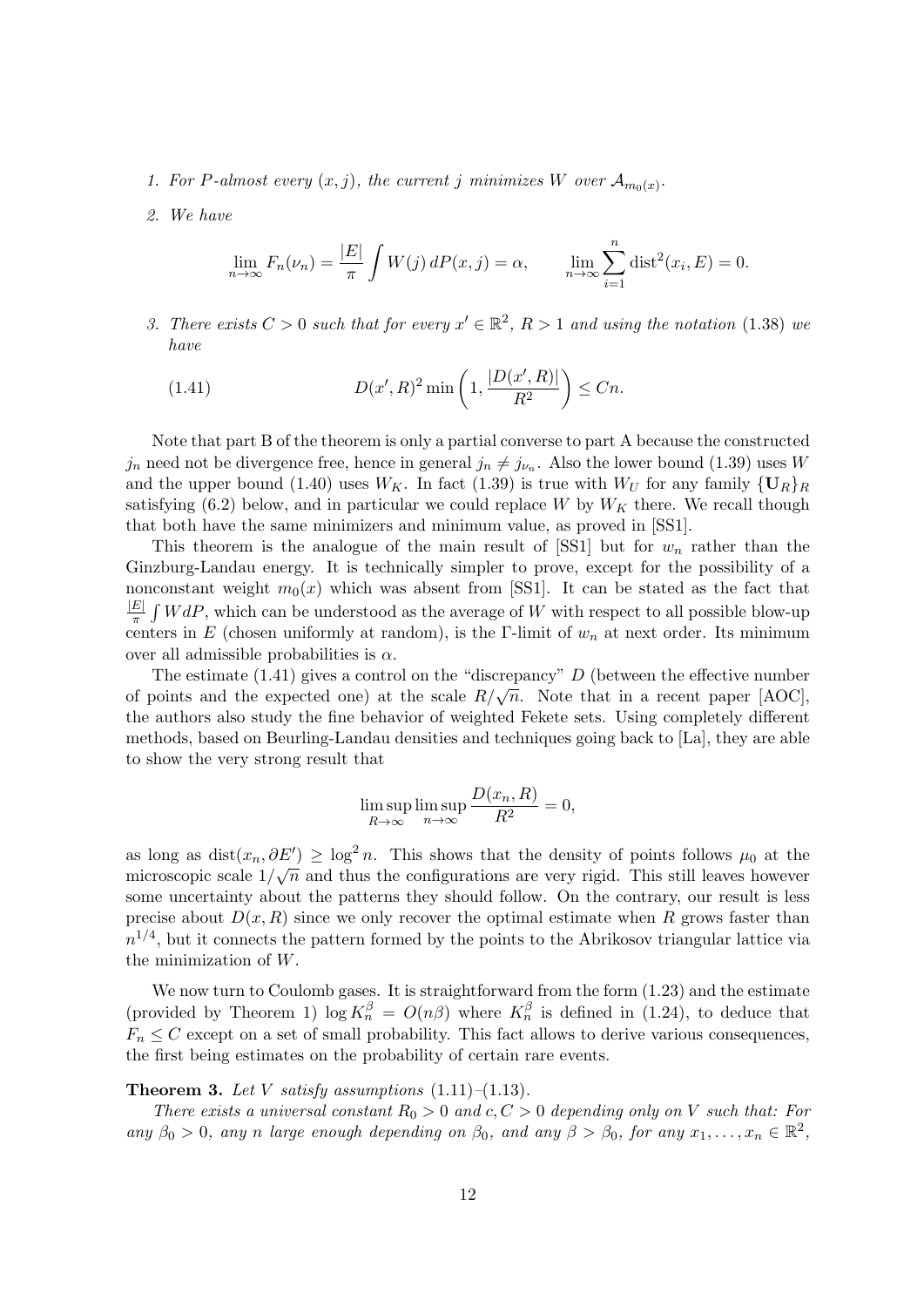any  $R > R_0$ , any  $x'_0 = \sqrt{n}x_0 \in \mathbb{R}^2$  and any  $\eta > 0$ , letting  $\nu_n = \sum_{i=1}^n \delta_{x_i}$ , we have the following:

(1.42) 
$$
\log \mathbb{P}_n^{\beta} (|D(x'_0, R)| \ge \eta R^2) \le -c\beta \min(\eta^2, \eta^3) R^4 + C\beta (R^2 + n) + Cn.
$$

(1.43) 
$$
\log \mathbb{P}_n^{\beta} \left( \int \zeta \, d\nu_n \ge \eta \right) \le -\frac{1}{2} n \beta \eta + C n(\beta + 1).
$$

Moreover, for any smooth bounded  $U' = \sqrt{n}U \subset \mathbb{R}^2$ ,

$$
(1.44) \quad \log \mathbb{P}_n^{\beta} \left( \int_{U'} \frac{D(x', R)^2}{R^2} \min\left(1, \frac{|D(x', R)|}{R^2}\right) dx' \ge \eta \right) \le n\beta(-c\eta + C|U| + C) + Cn.
$$

Finally, if  $q \in [1, 2)$  there exists  $c, C > 0$  depending on V and q such that  $\forall \eta \geq 1, R > 0$ ,

$$
(1.45) \qquad \log \mathbb{P}_{n}^{\beta} \left( \left( 1 + \frac{R^2}{n} \right)^{\frac{1}{2} - \frac{1}{q}} \| \nu - n\mu_0 \|_{W^{-1,q}(B_{R/\sqrt{n}})} \ge \eta \sqrt{n} \right) \le -cn\beta \eta^2 + Cn(\beta + 1),
$$

where  $W^{-1,q}(\Omega)$  is the dual of the Sobolev space  $W_0^{1,p}$  $v_0^{1,p}(\Omega)$  with  $\frac{1}{p}+\frac{1}{q}$  $\frac{1}{q} = 1$ ; in particular  $W^{-1,1}$ is the dual of Lipschitz functions.

These estimates can roughly be read in the following way: as soon as  $\eta$  is large enough, the events in parentheses have probability decaying like  $e^{-cn}$ . More precisely, we bound the probability that a ball contains too many or too few points compared to the expected number  $n\mu_0(B)$ , but whereas the circular law does it for a *macroscopic ball*, i.e. for R comparable to  $\sqrt{n}$ , the estimate (1.42) is effective at *microscopic scales*, of the order of  $n^{1/4}$ . This is sometimes called in this context "undercrowding" or "overcrowding" of points, see [JLM, NSV, K]. In view of similar results in [JLM] and the result of [AOC], we could expect this to hold as soon as  $R \gg 1$ , but this seems out of reach by our method. This can also be compared with analogous estimates without error terms proven in the case of Hermitian matrices, cf. [ESY]. These results, in the Hermitian case, are proven in the general setting of Wigner matrices, i.e. Hermitian matrices with random i.i.d. entries, which do not need to be Gaussian. They only concern some fixed  $\beta$  however.

The estimate (1.44) gives a global version of this result: it expresses a control on the average microscopic "discrepancy" D. This control is in  $L^2$  for large values of the discrepancy, and in  $L^3$  for small values. The estimate (1.43) allows, in view of (1.17), to control (again with some threshhold to be beaten) the probability that some points may be far from the set E. Note that since  $\nu_n$  is a non-normalized empirical measure, (1.43) ensures for example that the probability that a single point lies at a distance  $\eta$  from E is exponentially small as soon as  $\eta$  is larger than some constant. All these estimates rely on controlling D and  $F_n$  by W.

Finally, (1.45) tells us that fluctuations around the law  $n\mu_0$  can be globally controlled (take for example  $R = \sqrt{n}$ ) by  $O(\sqrt{n})$  (except with exponentially small probability). We believe this estimate to be optimal. Its proof uses in a crucial manner the result of [ST], which controls, via Lorentz spaces, the difference  $\nu_n - n\mu_0$  in terms of the renormalized energy W.

Our last result mostly expresses Theorem 2 in a "moderate" deviations language. Before stating it, let us recall for comparison the result of [BZ]: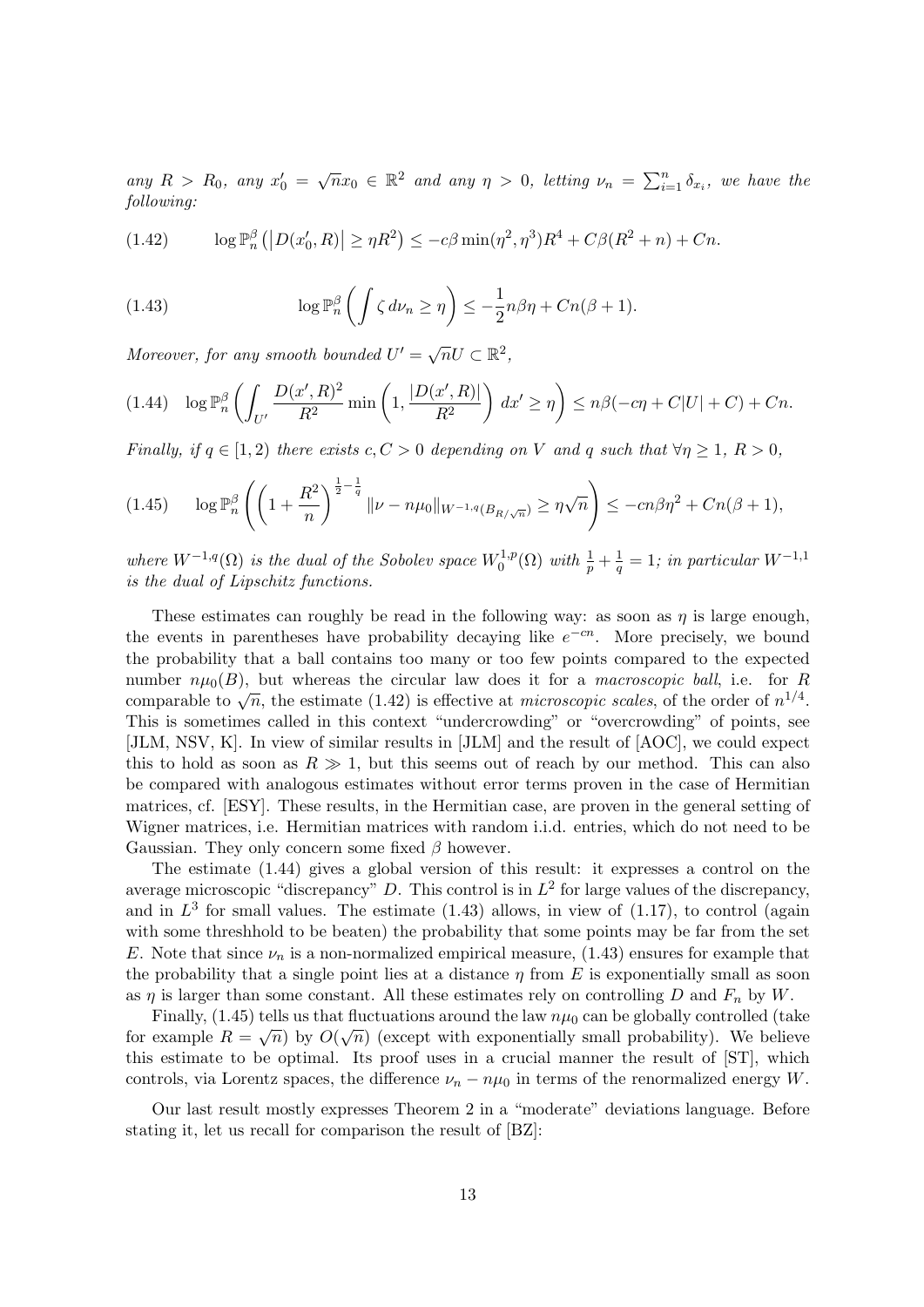**Theorem 4** (Ben Arous - Zeitouni). Let  $\beta = 2$  and  $V(x) = |x|^2$ . We denote by  $\widetilde{\mathbb{P}}_n^{\beta}$  the image of the law (1.1) by the map  $(x_1, \ldots, x_n) \mapsto \nu_n$ , where  $\nu_n = \frac{1}{n}$  $\frac{1}{n} \sum_{i=1}^{n} \delta_{x_i}$ . Then for any subset A of the set of probability measures on  $\mathbb{R}^2$  (endowed with the topology of weak convergence), we have

$$
-\inf_{\mu\in\tilde A}\widetilde I(\mu)\leq \liminf_{n\to\infty}\frac1{n^2}\log\widetilde {\mathbb P}_n^\beta(A)\leq \limsup_{n\to\infty}\frac1{n^2}\log\widetilde {\mathbb P}_n^\beta(A)\leq -\inf_{\mu\in\bar A}\widetilde I(\mu),
$$

where  $\widetilde{I} = I - \min I$ .

Before stating our theorem, we introduce the following notation, which allows to embed  $\mathbb{C}^n$  into the set of probabilities on  $X = E \times L_{\text{loc}}^p(\mathbb{R}^2, \mathbb{R}^2)$ : For any n and  $\mathbf{x} = (x_1, \dots, x_n) \in \mathbb{C}^n$ we let  $i(\mathbf{x}) = P_{\nu_n}$ , where  $\nu_n = \sum_{i=1}^n \delta_{x_i}$  and  $P_{\nu_n}$  is as in (1.37), so that  $i(\mathbf{x})$  is an element of  $\mathcal{P}(X)$ , the set of probability measures on  $X = E \times L^p_{loc}(\mathbb{R}^2, \mathbb{R}^2)$ .

**Theorem 5.** For any  $n > 0$  let  $A_n \subset \mathbb{C}^n$ . Denote

(1.46) 
$$
A_{\infty} = \bigcap_{n>0} \overline{\bigcup_{m>n} i(A_m)}.
$$

Then for any  $\eta > 0$  there is  $C_{\eta} > 0$  depending on V and  $\eta$  only such that  $\alpha$  being as in (1.36),

(1.47) 
$$
\limsup_{n \to \infty} \frac{\log \mathbb{P}_n^{\beta}(A_n)}{n} \leq -\frac{\beta}{2} \left( \frac{|E|}{\pi} \inf_{P \in A_\infty} \int W(j) dP(x, j) - \alpha - \eta - \frac{C_\eta}{\beta} \right).
$$

Conversely, let  $A \subset \mathcal{P}(X)$  be a set of  $T_{\lambda(x)}$ -invariant probability measures on X and let  $\AA$ be the interior of A for the topology of weak convergence. Then for any  $\eta > 0$ , there exists a sequence of subsets  $A_n \subset E^n$  such that

$$
(1.48) \qquad -\frac{\beta}{2} \left( \frac{|E|}{\pi} \inf_{P \in \mathring{A}} \int W_K(j) dP(x, j) - \alpha + \eta + \frac{C_\eta}{\beta} \right) \leq \liminf_{n \to \infty} \frac{\log \mathbb{P}_n^{\beta}(A_n)}{n},
$$

and such that for any sequence  $\{\nu_n = \sum_{i=1}^n \delta_{x_i}\}_n$  such that  $(x_1, \ldots, x_n) \in A_n$  for every n there exists a sequence of currents  $j_n \in L^p_{loc}(\mathbb{R}^2, \mathbb{R}^2)$  such that curl  $j_n = 2\pi(\nu'_n - m_0')$  and such that — defining  $P_n$  as in (1.37) with  $\hat{j}_n$  replacing  $j_{\nu_n}$  — we have

$$
\lim_{n} P_n \in \mathring{A}.
$$

Note that if  $P_n$  was  $P_{\nu_n}$ , then (1.49) would be equivalent to saying that  $\cap_n \overline{\cup_{m>n}i(A_m)} \subset \AA$ . The difference betwen  $P_{\nu_n}$  and  $P_n$  is that the latter is generated by a current  $j_n$  which is not necessarily divergence free.

Compared to Theorem 4 this result can be seen as a next order  $(n \text{ instead of } n^2)$  deviations result, where the average of W over blow-up centers plays the role of a rate function, with a margin which becomes small as  $\beta \to \infty$ . While Theorem 4 said that empirical measures at macroscopic scale converge to  $\mu_0$ , except for a set of exponentially decaying probability, Theorem 5 says that within the empirical measures which do converge to  $\mu_0$ , the ones with large average of  $W$  (computed after blow-up) also have exponentially decaying probability, but at the slower rate  $e^{-n}$  instead of  $e^{-n^2}$ . More precisely, there is a threshhold  $C/\beta$  for some  $C > 0$ , such that configurations satisfying

$$
\frac{|E|}{\pi} \int W dP \ge \alpha + \frac{C}{\beta}
$$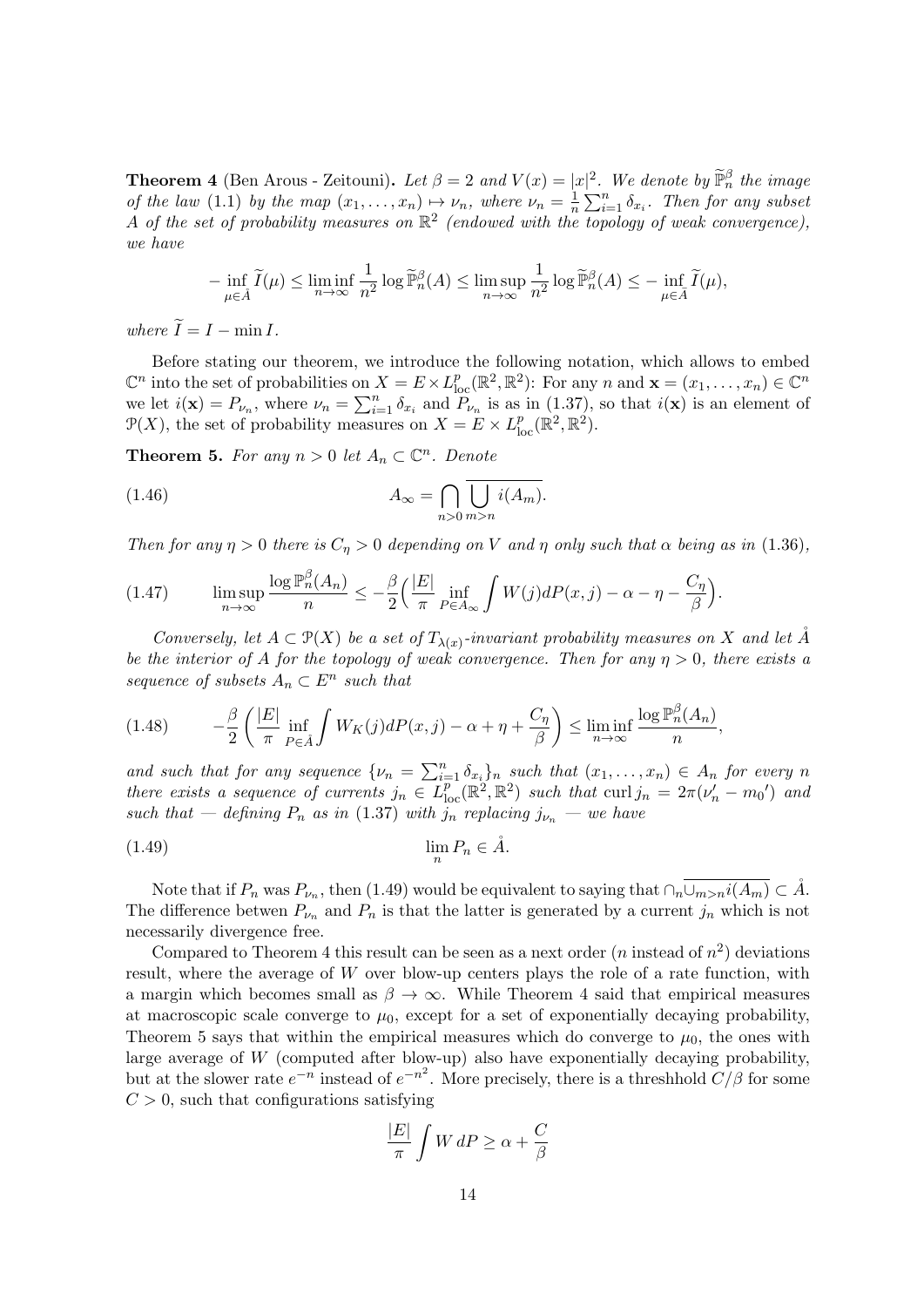have exponentially small probability, where we recall  $\alpha$  is also the minimum possible value of  $\frac{|E|}{\pi} \int W dP$ . Since we believe that W measures the disorder of a (limit) configuration of (blown up) points in the plane, this means that most configurations have a certain order. The threshhold, or gap,  $C/\beta$  tends to 0 as  $\beta$  tends to  $\infty$ , hence in this limit, configurations have to be closer and closer to the minimum of the average of  $W$ , or have more and more order.

Modulo the conjecture that the minimum of  $W$  is achieved by the perfect "Abrikosov" triangular lattice, this constitutes a crystallisation result. Note that to solve this conjecture, it would suffice to evaluate  $\alpha$ , which in view of Theorem 1 is equivalent to being able to compute the asymptotics of  $Z_n^{\beta}$  as  $\beta \to \infty$ . More generally, the following open questions naturally arise in view of our results, and are closely related to one another:

- Prove that  $\min_{A_1} W$  is achieved by the triangular lattice.
- Find whether a large deviations statement is true at speed  $n$ , and if it is, find the rate function.
- Describe the limit of the probability measures  $\tilde{\mathbb{P}}_n^{\beta}$  on  $\mathcal{P}(X)$  defined as the images of  $\mathbb{P}_n^{\beta}$ by the embedding  $i$ .

In [SS2] we will see that all the results we have obtained here are also true in the case of points on the real line, i.e. for 1D log gases or Hermitian random matrices. There the minimization of W is solved (the minimum is the perfect lattice  $\mathbb{Z}$ ) and the crystallisation result is complete.

The rest of the paper is organized as follows: Section 2 contains the proof of the "splitting formula". In Section 3, we present the "spreading result" from [SS1] and some first corollaries. In Section 4, we present an explicit construction which yields the lower bound on  $Z_n^{\beta}$ , whose proof is postponed to Section 7. In Section 5, we show how W controls the overcrowding/undercrowding of points, and prove Theorem 3. In Section 6 we present the ergodic averaging approach (the abstract result) and apply it to conclude the proofs of Theorem 2, 5 and 1.

Acknowledgements: We are grateful to Alexei Borodin, as well as Gérard Ben Arous, Amir Dembo, Percy Deift, and Alice Guionnet for their interest and helpful discussions. We thank Peter Forrester for useful comments and references. E. S. was supported by the Institut Universitaire de France and S.S. by a EURYI award.

## 2 Proof of the splitting formula

The connection between  $w_n$  and W originates in the following computation

**Lemma 2.1.** For any  $x_1, \ldots, x_n$  and letting  $\nu = \sum_i \delta_{x_i}$  the following holds

$$
(2.1) \quad F_n(\nu) = \frac{1}{n\pi} W(-\nabla^{\perp} H', \mathbf{1}_{\mathbb{R}^2}) + 2 \sum_{i=1}^n \zeta(x_i)
$$
  
= 
$$
\frac{1}{n} \left( w_n(x_1, \dots, x_n) - n^2 I(\mu_0) + \frac{n}{2} \log n \right),
$$

where  $F_n$  is defined in (1.21), W is defined in (1.27), and H' is defined in (1.19).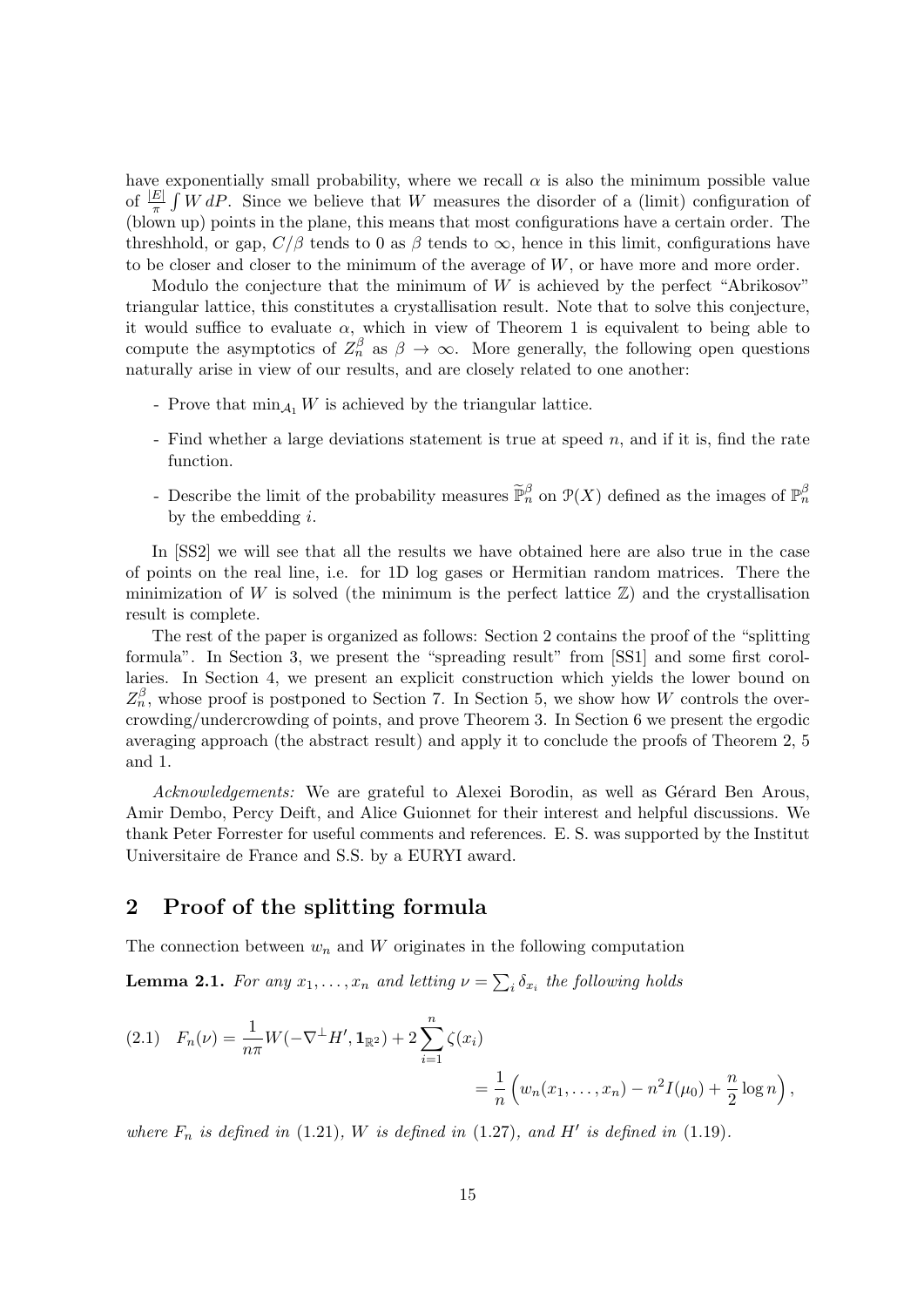*Proof.* Let  $\nu = \sum_{i=1}^n \delta_{x_i}$ . First we note that since  $\nu$  and  $n\mu_0$  have same mass and compact support we have  $H(x) = O(1/|x|)$  and  $\nabla H(x) = O(1/|x|^2)$  as  $|x| \to +\infty$ .

We prove that, denoting  $\triangle$  the diagonal in  $\mathbb{R}^2 \times \mathbb{R}^2$ ,

$$
(2.2) \qquad \int_{(\mathbb{R}^2 \times \mathbb{R}^2) \setminus \triangle} -\log |x - y| \, d(\nu - n\mu_0)(x) \, d(\nu - n\mu_0)(y) = \frac{1}{\pi} W(-\nabla^{\perp} H, \mathbf{1}_{\mathbb{R}^2}).
$$

First, using Green's formula,

$$
\int_{B_R\setminus\cup_i B(x_i,\eta)} |\nabla H|^2 = \int_{\partial B_R} H \frac{\partial H}{\partial \nu} + \sum_i \int_{\partial B(x_i,\eta)} H \frac{\partial H}{\partial \nu} + 2\pi \int_{B_R\setminus\cup_i B(x_i,\eta)} H d(\nu - n\mu_0).
$$

Let  $H_i(x) := H(x) + \log |x - x_i|$ . We have  $H_i = -\log \ast (\nu_i - n\mu_0)$ , with  $\nu_i = \nu - \delta_{x_i}$ , and near  $x_i$ ,  $H_i$  is  $C^1$ . Therefore, using (1.19) and the boundedness of  $\mu_0$  in  $L^{\infty}$ , we have that, as  $\eta \to 0$ 

$$
\int_{\partial B(x_i,\eta)} H \frac{\partial H}{\partial \nu} = -2\pi \log \eta + 2\pi H_i(x_i) + o(1),
$$

while the integral on  $\partial B_R$  tends to 0 as  $R \to +\infty$  from the decay properties of H. We thus obtain, as  $\eta \to 0$  and  $R \to +\infty$ ,

$$
\int_{B_R\setminus\cup_i B(x_i,\eta)} |\nabla H|^2 = -2\pi n \log \eta + 2\pi \sum_i H_i(x_i) - 2\pi n \int H d\mu_0 + o(1),
$$

and therefore, by definition of  $W$ ,

(2.3) 
$$
W(-\nabla^{\perp}H, \mathbf{1}_{\mathbb{R}^2}) = \pi \sum_i H_i(x_i) - \pi n \int H d\mu_0.
$$

Second we note that given  $x \in \mathbb{R}^2$ , either  $x \notin \{x_i\}$  and

$$
\int_{\mathbb{R}^2 \setminus \{x\}} -\log|x-y| d(\nu - n\mu_0)(y) = H(x),
$$

or  $x = x_i$  and

$$
\int_{\mathbb{R}^2 \setminus \{x\}} -\log|x - y| d(\nu - n\mu_0)(y) = H_i(x_i).
$$

It follows that

$$
\int_{\Delta^c} -\log |x-y| d(\nu - n\mu_0)(x) d(\nu - n\mu_0)(y) = \sum_i H_i(x_i) - n \int H(x) d\mu_0(x),
$$

which together with  $(2.3)$  proves  $(2.2)$ .

On the other hand, we may rewrite  $w_n$  as

$$
w_n(x_1,\ldots,x_n) = \int_{\Delta^c} -\log|x-y| \, d\nu(x) \, d\nu(y) + n \int V(x) \, d\nu(x)
$$

and, splitting  $\nu$  as  $n\mu_0 + \nu - n\mu_0$  and using the fact that  $\mu_0(\triangle) = 0$ , we obtain

$$
w(x_1,...,x_n) = n^2 I(\mu_0) + 2n \int U^{\mu_0}(x) d(\nu - n\mu_0)(x) + n \int V(x) d(\nu - n\mu_0)(x) + \int_{\Delta^c} -\log|x - y| d(\nu - n\mu_0)(x) d(\nu - n\mu_0)(y).
$$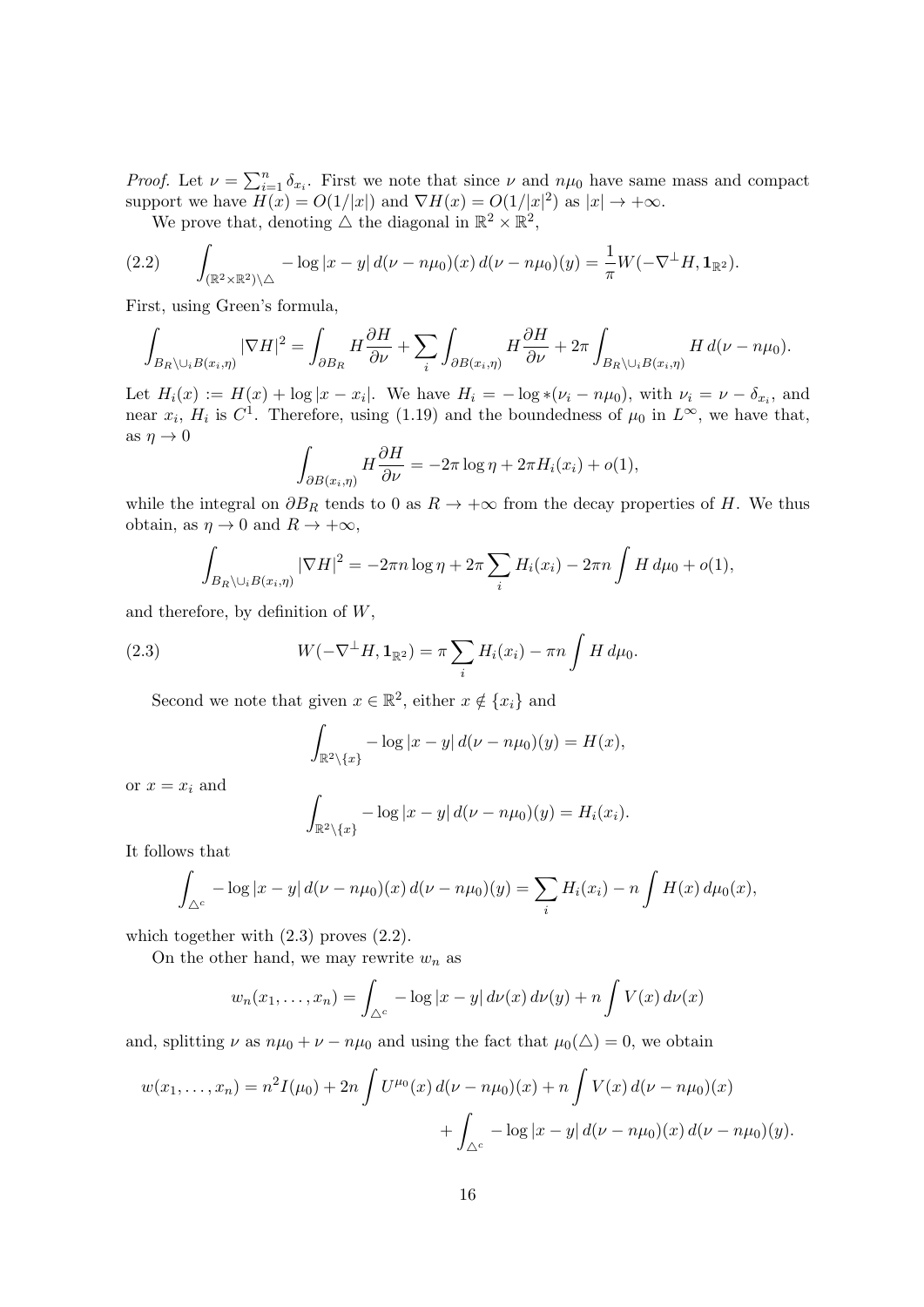Since  $U^{\mu_0} + \frac{V}{2} = c + \zeta$  and since  $\nu$  and  $n\mu_0$  have same mass n, we have

$$
2n \int U^{\mu_0}(x) d(\nu - n\mu_0)(x) + n \int V(x) d(\nu - n\mu_0)(x) = 2n \int \zeta d(\nu - \mu_0) = 2n \int \zeta d\nu,
$$

using the fact that  $\zeta = 0$  on the support of  $\mu_0$ . Therefore, in view of (2.2) we have found

(2.4) 
$$
w(x_1,...,x_n) = n^2 I(\mu_0) + 2n \int \zeta \, d\nu + \frac{1}{\pi} W(-\nabla^{\perp} H, \mathbf{1}_{\mathbb{R}^2}).
$$

But, changing variables,

$$
\frac{1}{2} \int_{\mathbb{R}^2 \setminus \cup_{i=1}^n B(x_i, \eta)} |\nabla H|^2 = \frac{1}{2} \int_{\mathbb{R}^2 \setminus \cup_{i=1}^n B(x'_i, \sqrt{n}\eta)} |\nabla H'|^2,
$$

and by adding  $\pi n \log \eta$  on both sides and letting  $\eta \to 0$  we deduce that  $W(-\nabla^{\perp} H, \mathbf{1}_{\mathbb{R}^2}) =$  $W(-\nabla^{\perp}H',{\bf 1}_{\mathbb{R}^2})-\frac{\pi}{2}$  $\frac{\pi}{2}n \log n$ . Together with (2.4) this proves (2.1).  $\Box$ 

#### 3 A first lower bound on  $F_n$  and upper bound on  $Z_n^{\beta}$ n

The crucial fact that we now wish to exploit is that, even though  $W(j, \chi)$  does not have a sign, there are good lower bounds for  $F_n$ . This follows from the analysis of [SS1], more specifically from the following "mass spreading result", adapted from [SS1], Proposition 4.9 and Remark 4.10 (with slightly different notation), which itself is based on the so-called "ball construction method", a crucial tool in the analysis of Ginzburg-Landau equations. This result, that we will use here as a black box, says that even though the energy density associated to  $W(j, \chi)$  is not positive (or even bounded below), it can be replaced by an energy-density q which is uniformly bounded below, at the expense of a negligible error.

For any set  $\Omega$ ,  $\widehat{\Omega}$  denotes its 1-tubular neighborhood, i.e.  $\{x \in \mathbb{R}^2, \text{dist}(x, \Omega) < 1\}.$ 

**Proposition 3.1.** Assume  $\Omega \subset \mathbb{R}^2$  is open and  $(\nu, j)$  are such that  $\nu = 2\pi \sum_{p \in \Lambda} \delta_p$  for some finite subset  $\Lambda$  of  $\widehat{\Omega}$  and curl  $j = 2\pi(\nu - m)$ , div  $j = 0$  in  $\widehat{\Omega}$ , where  $m \in L^{\infty}(\widehat{\Omega})$ . Then there exists a measure q supported on  $\hat{\Omega}$  and such that

- Given any constant  $0 < \rho$ , there exists a family of disjoint closed balls  $\mathcal{B}_{\rho}$  covering  $Supp(\nu)$ , with the sum of the radii of the balls in  $\mathcal{B}_{\rho}$  intersecting with any ball of radius 1 bounded by  $\rho$ , and such that

(3.1) 
$$
g \geq -C(||m||_{L^{\infty}} + 1) + \frac{1}{4}|j|^2 \mathbf{1}_{\Omega \setminus \mathcal{B}_{\rho}} \quad in \ \widehat{\Omega},
$$

where  $C$  is a universal constant.

(3.2) 
$$
g = \frac{1}{2}|j|^2 \text{ outside } \cup_{p \in \Lambda} B(p, C)
$$

where C is universal.

-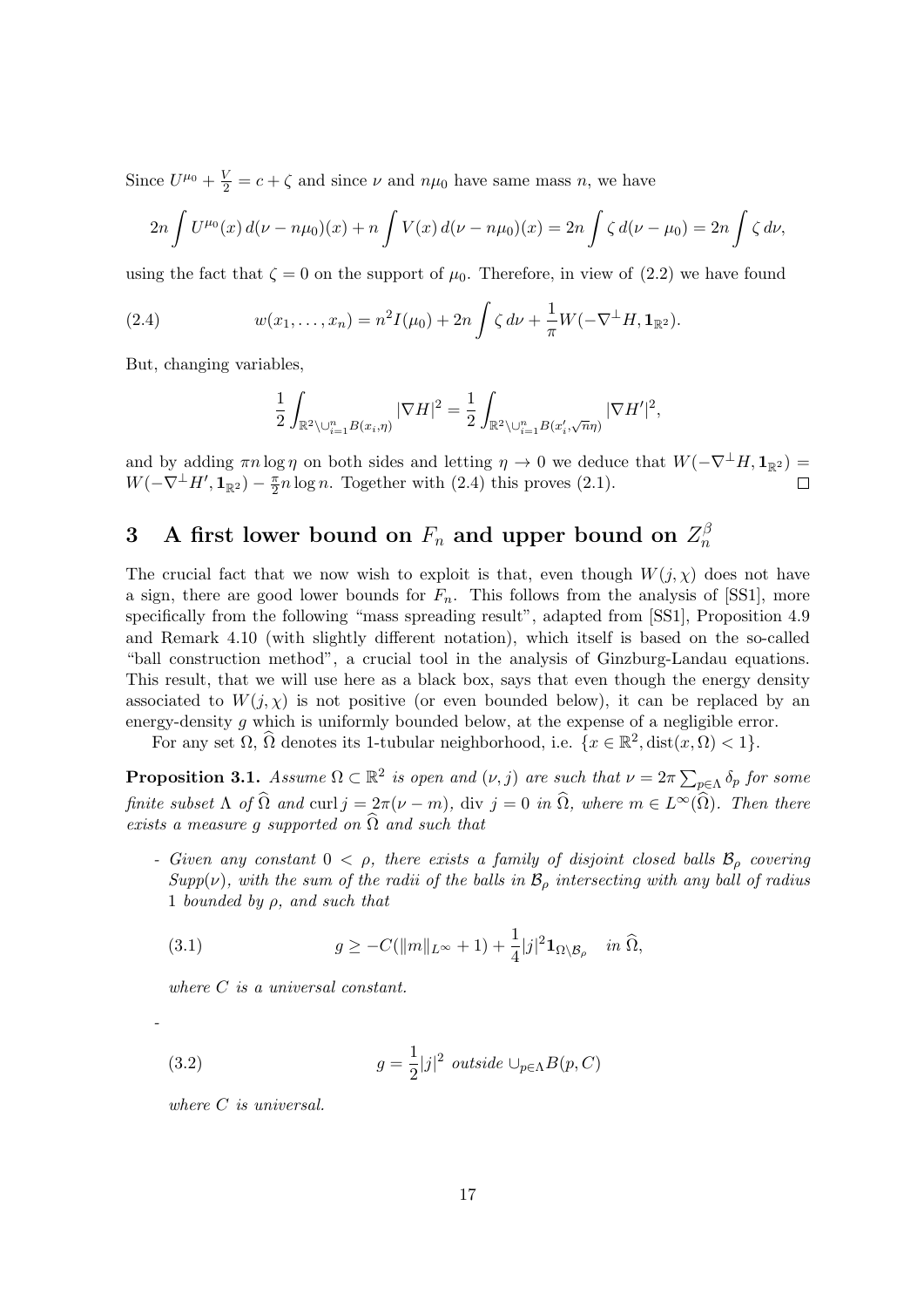- For any function  $\chi$  compactly supported in  $\Omega$  we have

(3.3) 
$$
\left|W(j,\chi)-\int \chi \, dg\right| \leq CN(\log N + \|m\|_{L^\infty})\|\nabla \chi\|_{\infty},
$$

where  $N = \#\{p \in \Lambda : B(p, C) \cap \text{Supp}(\nabla \chi) \neq \emptyset\}$  for some universal C.

- For any  $U \subset \Omega$ ,

(3.4) 
$$
\#(\Lambda \cap U) \leq C \left(1 + ||m||_{L^{\infty}}^2 |\widehat{U}| + g(\widehat{U})\right).
$$

Note that the result in [SS1] is not stated for any  $\rho$  but a careful inspection of the proof there allows to show that it can be readapted to make  $\rho$  arbitrarily small.

**Definition 3.2.** Assume  $\nu = \sum_{i=1}^n \delta_{x_i}$ . Letting  $\nu' = \sum_{i=1}^n \delta_{x'_i}$  be the measure in blown-up coordinates and  $j_{\nu} = -\nabla^{\perp} H'$ , where H' is defined by (1.19), we denote by  $g_{\nu}$  the result of applying the previous proposition to  $(\nu', j_{\nu})$  in  $\mathbb{R}^2$ .

Even though we will not use the following result in the sequel, we state it to show how we can quickly derive a first upper bound on  $Z_n^{\overline{\beta}}$  from what precedes.

Proposition 3.3. We have

(3.5) 
$$
\log K_n^{\beta} \le Cn\beta + n(\log|E| + o(1))
$$

and

(3.6) 
$$
\log Z_n^{\beta} \le -\frac{\beta}{2} n^2 I(\mu_0) + \frac{\beta n}{4} \log n + Cn\beta + n(\log |E| + o(1))
$$

where  $o(1) \rightarrow 0$  as  $n \rightarrow \infty$  uniformly with respect to  $\beta > \beta_0$ , for any  $\beta_0 > 0$ , and C depends only on V .

The proof uses two lemmas.

**Lemma 3.4.** For any  $\nu = \sum_{i=1}^{n} \delta_{x_i}$ , we have

(3.7) 
$$
F_n(\nu) = \frac{1}{n\pi} \int_{\mathbb{R}^2} dg_{\nu} + 2 \int \zeta d\nu,
$$

where  $F_n$  is as in  $(1.21)$ .

*Proof.* This follows from (3.3) applied to  $\chi_{B_R}$ , where  $\chi_{B_R}$  is as in (1.29). If R is large enough then  $\#\{p \in \text{Supp}(\nu) : B(p, C) \cap \text{Supp}(\nabla \chi) \neq \emptyset\} = 0$  and therefore (3.3) reads

$$
W(j_{\nu},\chi_{B_R})=\int \chi_{B_R} \, dg_{\nu}.
$$

Letting  $R \to +\infty$  yields  $W(j_{\nu}, \mathbf{1}_{\mathbb{R}^2}) = \int dg_{\nu}$  and the result, in view of (1.21).  $\Box$ 

**Lemma 3.5.** Letting  $\nu_n$  stand for  $\sum_{i=1}^n \delta_{x_i}$  we have, for any constant  $\lambda > 0$  and uniformly w.r.t. β greater than any arbitrary positive constant  $\beta_0$ ,

(3.8) 
$$
\lim_{n \to \infty} \left( \int_{\mathbb{C}^n} e^{-\lambda \beta n \int \zeta d\nu_n} dx_1 \dots dx_n \right)^{\frac{1}{n}} = |E|.
$$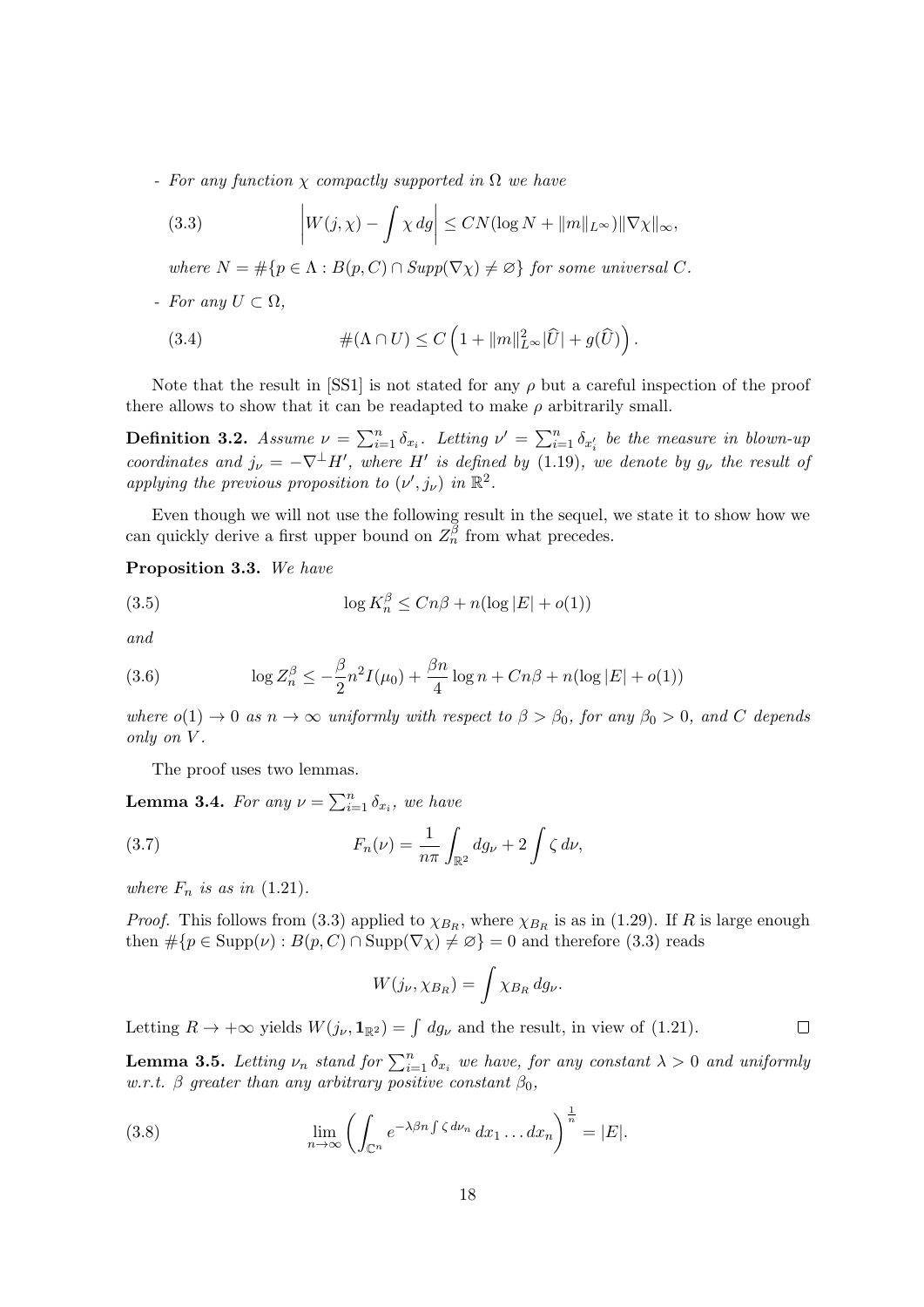Proof. By separation of variables, we have

$$
\int_{\mathbb{C}^n} e^{-\lambda \beta n \sum_{i=1}^n \zeta(x_i)} dx_1 \dots dx_n = \left( \int_{\mathbb{C}} e^{-\lambda \beta n \zeta(x)} dx \right)^n
$$

On the other hand, we have  $\zeta \ge 0$  and  $\{\zeta = 0\} = E$  by (1.16), hence we have  $e^{-\lambda\beta n\zeta(x)} \to \mathbf{1}_E$ pointwise, as  $\beta n \to \infty$ . By Lebesgue's dominated convergence theorem, it follows that (3.8) holds uniformly w.r.t.  $\beta > \beta_0$ , for any  $\beta_0 > 0$ .  $\Box$ 

*Proof of Proposition 3.3.* Let again  $\nu_n$  stand for  $\sum_{i=1}^n \delta_{x_i}$ . From (3.2) we have  $g_{\nu_n} \geq 0$  outside  $\cup_i B(x_i, C)$  and from (3.1) we have  $g_{\nu_n} \geq -C$  (depending only on  $\|\mu_0\|_{L^{\infty}}$  hence on V) in  $\cup_i B(x_i, C)$ . Inserting into (3.7) we deduce that

$$
F_n(\nu_n) \geq -C + 2 \int \zeta \, d\nu_n,
$$

where C depends only on V. Inserting into (1.23) and integrating over  $\mathbb{C}^n$ , we find

$$
1 \leq \frac{1}{K_n^{\beta}} e^{Cn\beta} \int_{\mathbb{C}^n} e^{-n\beta \int \zeta d\nu_n} dx_1 \dots dx_n.
$$

Inserting (3.8) and taking logarithms, it follows that

$$
\log K_n^{\beta} \le Cn\beta + n(\log|E| + o(1)).
$$

The relation (3.6) follows using (1.24).

#### 4 A construction and a lower bound for  $Z_n^{\beta}$ n

In this section, we construct a set of explicit configurations whose  $W$  is not too large, and show that their probability is not too small, which will lead to a lower bound on  $Z_n^{\tilde{\beta}}$ . This is the longest part of our proof. The method is borrowed from [SS1] but requires various adjustments that we shall detail in Section 7. We will need (1.13) in order to simplify the construction and estimates near the boundary.

We recall the following result ([SS1], Proposition 4.2). In this proposition, the notation  $W_K$  is used for the renormalized energy relative to the family of squares  $K_R = [-R, R]^2$ , i.e. defined by  $W_K(j) = \limsup_{R \to \infty} \frac{W(j, \chi_{K_R})}{|K_R|}$  where  $\chi_{K_R}$  satisfies (1.29) relative to the family of centered squares.

The following proves Theorem 2, part B and contains a bit more information useful for proving Theorem 5.

**Proposition 4.1.** Let P be a  $T_{\lambda(x)}$ -invariant probability measure on  $X = E \times L_{\text{loc}}^p(\mathbb{R}^2, \mathbb{R}^2)$ with first marginal  $dx_{|E}/|E|$  and such that for P almost every  $(x, j)$  we have  $j \in A_{m_0(x)}$ . Then, for any  $\eta > 0$ , there exists  $\delta > 0$  and for any n a subset  $A_n \subset \mathbb{C}^n$  such that  $|A_n| \geq n! (\pi \delta^2/n)^n$ and for every sequence  $\{\nu_n = \delta_{y_1} + \cdots + \delta_{y_n}\}_n$  with  $(y_1, \ldots, y_n) \in A_n$  the following holds.

i) We have the upper bound

(4.1) 
$$
\limsup_{n \to \infty} \frac{1}{n} \left( w_n(y_1, \dots, y_n) - n^2 I(\mu_0) + \frac{n}{2} \log n \right) \le \frac{|E|}{\pi} \int W_K(j) dP(x, j) + \eta.
$$

 $\Box$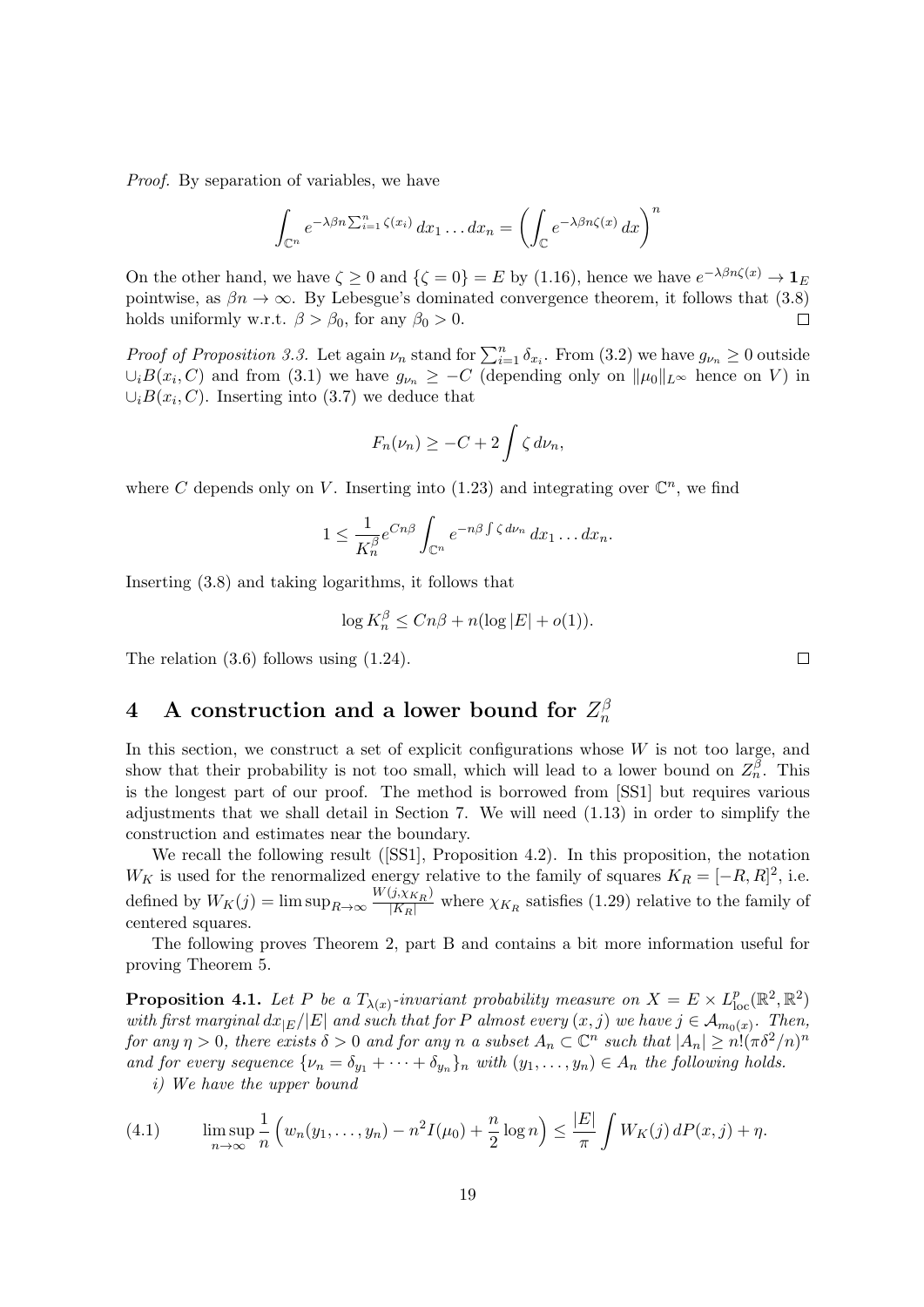ii) There exists  $\{j_n\}_n$  in  $L^p_{loc}(\mathbb{R}^2, \mathbb{R}^2)$  such that curl  $j_n = 2\pi(\nu'_n - m_0')$  and such that the image  $P_n$  of  $dx_{|E}/|E|$  by the map  $x \mapsto (x, j_n(\sqrt{n}x + \cdot))$  is such that

(4.2) 
$$
\limsup_{n \to \infty} \text{dist}(P_n, P) \le \eta,
$$

where dist is a distance which metrizes the topology of weak convergence on  $\mathcal{P}(X)$ .

Applying the above proposition with  $\eta = 1/k$  we get a subset  $A_{n,k}$  in which we choose any n-tuple  $(y_{i,k})_{1\leq i\leq n}$ . This yields in turn a family  $\{P_{n,k}\}\$  of probability measures on X. A standard diagonal extraction argument then yields

**Corollary 4.2** (Theorem 2, Part B). Under the same assumptions as Proposition 4.1, there exists a sequence  $\{\nu_n = \delta_{x_1} + \cdots + \delta_{x_n}\}_n$  and a sequence  $\{j_n\}_n$  in  $L^p_{loc}(\mathbb{R}^2, \mathbb{R}^2)$  such that curl  $j_n = 2\pi(\nu'_n - m_0')$  and

(4.3) 
$$
\limsup_{n \to \infty} \frac{1}{n} \left( w_n(x_1, \dots, x_n) - n^2 I(\mu_0) + \frac{n}{2} \log n \right) \le \frac{|E|}{\pi} \int W_K(j) dP(x, j).
$$

Moreover, if we assume in addition that P is  $T_{\lambda(x)}$ -invariant then, denoting  $P_n$  the image of  $dx_{|E}/|E|$  by the map  $x \mapsto (x, j_n(\sqrt{n}x + \cdot))$ , we have  $P_n \to P$  as  $n \to +\infty$ .

Another consequence of Proposition 4.1 is, recalling (1.36) and (1.24):

**Corollary 4.3** (Lower bound part of Theorem 1). For any  $\eta > 0$  there exists  $C_{\eta} > 0$  such that for any  $\beta > 0$  we have

(4.4) 
$$
\liminf_{n \to +\infty} \frac{\log K_n^{\beta}}{n} \ge -\frac{\beta}{2}(\alpha + \eta) - C_{\eta}.
$$

*Proof of the corollary.* We use Proposition 4.1. Choose  $j_0 \in A_1$  to be a minimizer for  $\min_{A_1} W$ , and let P be the image of the normalized Lebesgue measure on E by the map  $x \mapsto (x, \sigma_{m_0(x)}j_0)$ , where

(4.5) 
$$
\sigma_m j(y) := \sqrt{m} j(\sqrt{m}y).
$$

Then by construction P-almost every  $(x, j)$  satisfies  $j \in A_{m_0(x)}$  and the first marginal of P is  $dx_{|E}/|E|.$ 

Given  $\eta > 0$ , applying Proposition 4.1 and using the notation there we have  $|A_n| \ge$  $n!$  $(\delta^2/n)^n$  and from (1.23) we have

(4.6) 
$$
1 \geq \int_{A_n} \frac{1}{K_n^{\beta}} e^{-n \frac{\beta}{2} F_n(\nu_n)} dy_1 \dots dy_n,
$$

where  $\nu_n = \sum_{i=1}^n \delta_{y_i}$ . From (1.22) and (4.1), when  $(y_1, \ldots, y_n) \in A_n$  we have

$$
F_n(\nu_n) \le \eta + \frac{|E|}{\pi} \int W_K(j) \, dP(x,j) = \eta + \frac{1}{\pi} \int_E W_K(\sigma_{m_0(x)} j_0) \, dx.
$$

From (1.33), which is true for  $W_K$  as well as  $W$ , and since  $\int_E m_0 = 1$ , we obtain

$$
\frac{1}{\pi} \int_E W_K(\sigma_{m_0(x)} j_0) \, dx = \frac{1}{\pi} W_K(j_0) - \frac{1}{2} \int_E m_0(x) \log m_0(x) \, dx = \alpha,
$$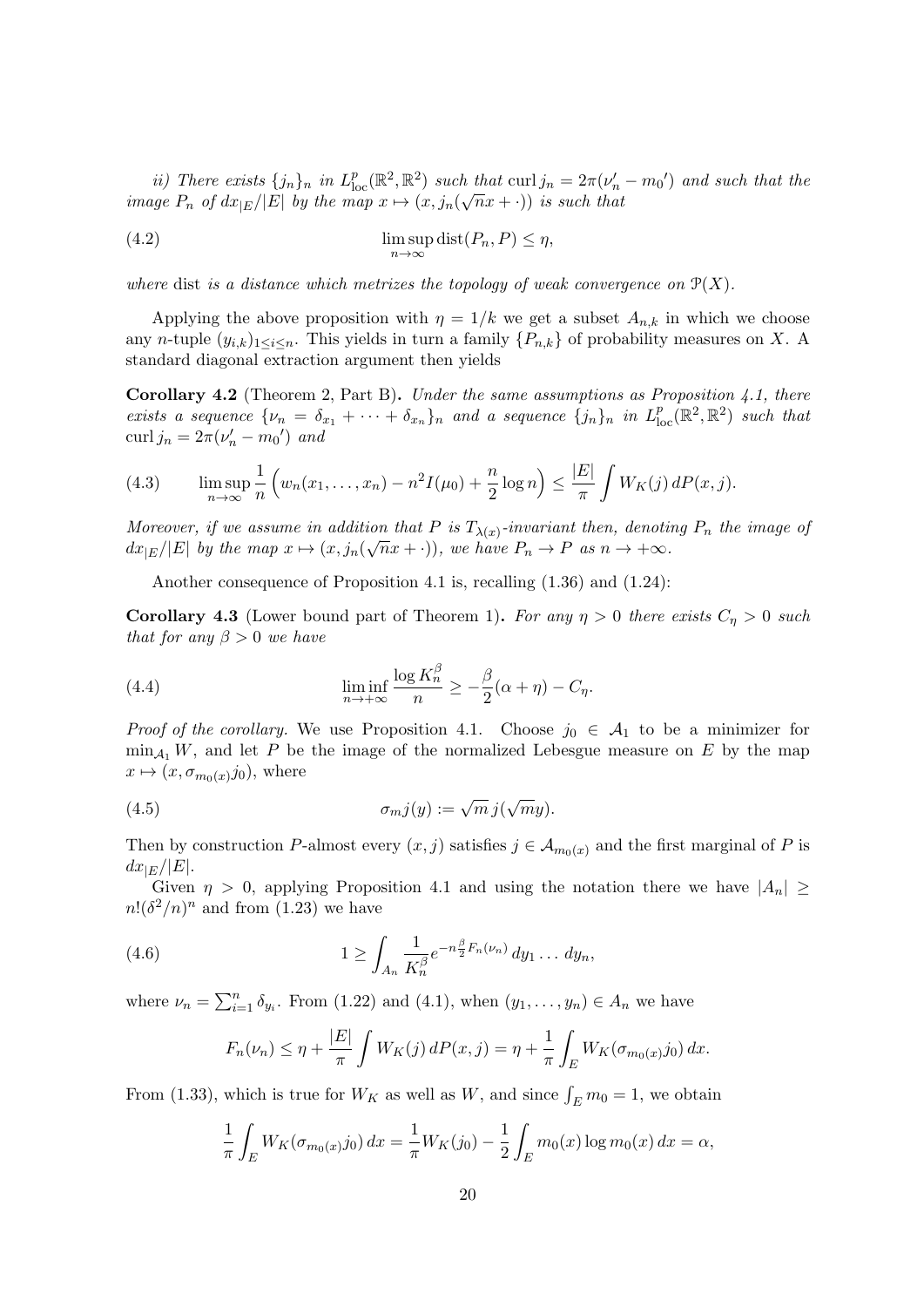by definition (1.36) and using the fact that W and  $W_K$  have the same minimum and minimizers (see the remark after (1.34)). We deduce

$$
F_n(\nu_n) \leq \eta + \alpha.
$$

Together with (4.6) we find  $1 \geq \frac{|A_n|}{\sqrt{n}}$  $\frac{A_n}{K_n^{\beta}}e^{-n\frac{\beta}{2}(\eta+\alpha)}$ . Taking logarithms, we find

$$
\log K_n^{\beta} \ge \log n! + n \log \delta^2 - n \log n - \frac{1}{2} n \beta(\eta + \alpha).
$$

From Stirling's formula,  $\log n! \ge n \log n - Cn$  and we deduce (4.4), with  $C_{\eta} = -\log \delta^2 + C$ . Note that the dependence on  $\eta$  comes from  $\delta$ .

### 5 Consequences for fluctuations: proof of Theorem 3

In this section, we prove Theorem 3. The first step is to find, via the method first introduced in [SS3] and tools from [SS1, ST] how  $F_n$  and W control the discrepancy between  $\nu_n$  and the measure  $n\mu_0$ .

**Proposition 5.1.** Let  $\nu = \sum_{i=1}^{n} \delta_{x_i}$ , and  $g_{\nu}$  be as in Definition 3.2. There exists a universal constant  $R_0 > 0$  such that for any  $R > R_0$ , and any  $x'_0 = \sqrt{n}x_0 \in \mathbb{R}^2$ , we have

(5.1) 
$$
\int_{B_{2R}(x'_0)} dg_{\nu} \ge cD(x'_0, R)^2 \min\left(1, \frac{|D(x'_0, R)|}{R^2}\right) - CR^2,
$$

where  $c > 0$  and C depend only on V, and where D was defined in (1.38). <sup>5</sup>

*Proof.* From Proposition 3.1 we have, defining  $j_{\nu}$  as in Definition 3.2,

(5.2) 
$$
g_{\nu} \geq -C + \frac{1}{4} |j_{\nu}|^2 \mathbf{1}_{\mathbb{R}^2 \setminus \mathcal{B}_{\rho}},
$$

where  $\mathcal{B}_{\rho}$  is a set of disjoint closed balls covering Supp( $\nu'$ ), and the sum of the radii of the balls in  $\mathcal{B}_{\rho}$  intersecting any given ball of radius 1 is bounded by  $\rho$  and we may take  $\rho < \frac{1}{8}$ .

We distinguish two cases. Either  $D(x'_0, R) \geq 0$  or  $D(x'_0, R) < 0$ . Let us start with the first case. We must introduce a modified distance function to  $x'_0$ , as follows. For any x,  $f(x)$  is the infimum over the set of curves  $\gamma$  joining a point in  $B_R(x_0)$  to x of the length of  $\gamma \setminus \mathcal{B}_{\rho}$ . This is also the distance to  $x'_0$  for the degenerate metric which is Euclidean outside  $B_R(x'_0) \cup \mathcal{B}_{\rho}$ and vanishes on  $B_R(x_0') \cup \mathcal{B}_{\rho}$ . We claim the following:

Lemma 5.2. If  $|x - x'_0| \ge R + 2$  then

$$
\frac{|x - x'_0| - R}{4} \le f(x) \le |x - x'_0| - R.
$$

*Proof.* The upper bound is obvious so we turn to the lower bound. Let  $\gamma(t)$  be a continuous curve joining  $x = \gamma(0)$  to  $B_R(x_0')$ . Let us build by induction a sequence  $x^0 = x, \ldots, x^K$ with  $x^{k+1}$  defined as follows: let  $t_{k+1}$  be the smallest  $t > t_k$  such that  $\gamma(t) \notin B(x^k, 1) \cap \gamma$  or

<sup>&</sup>lt;sup>5</sup>In fact  $R_0$  could be any positive constant, and then c, C would depend on  $R_0$  as well, but this requires to adjust  $\rho$  accordingly and we omit for simplicity to prove this fact.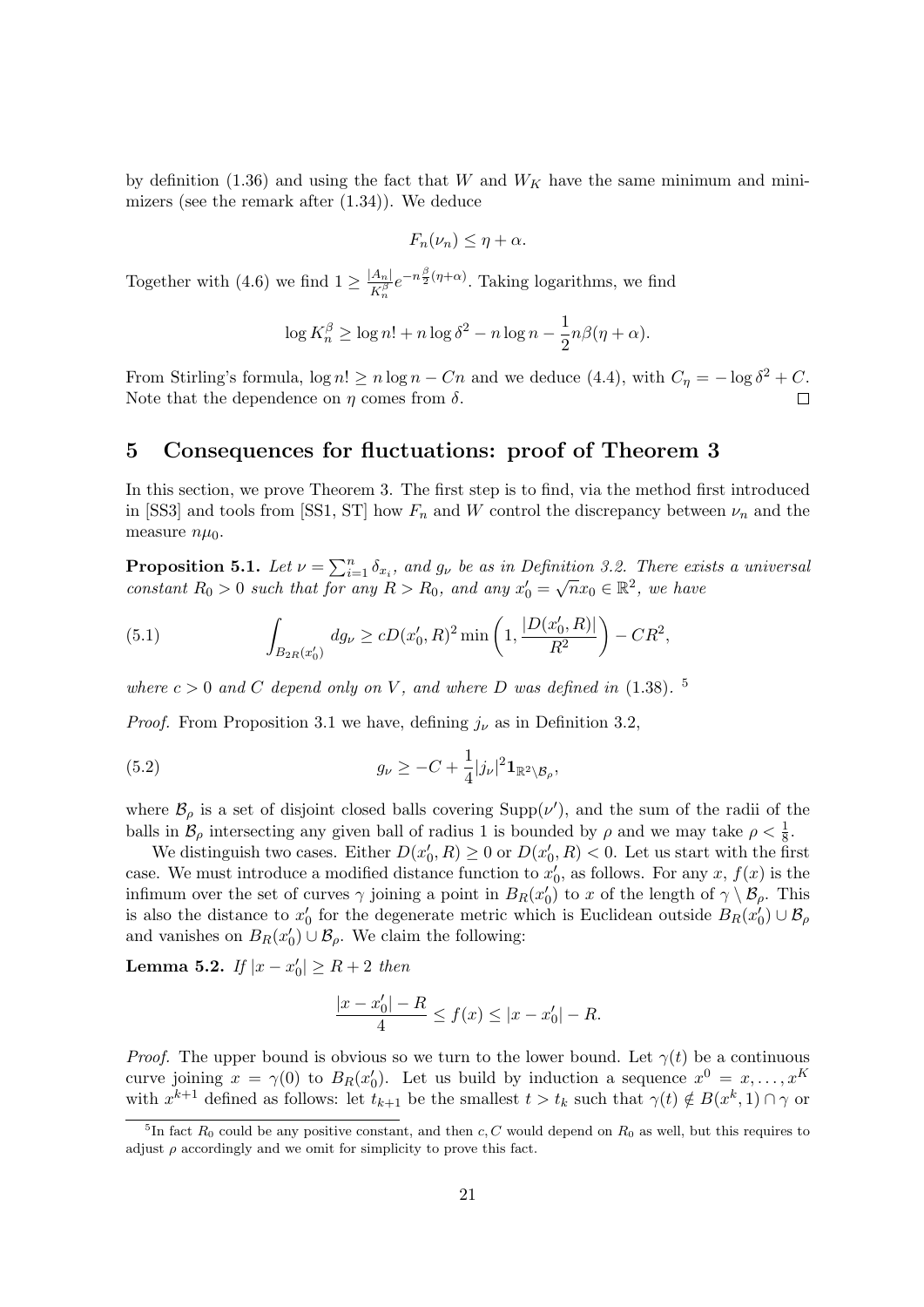$\gamma(t) \in B_R(x_0')$ . This procedure terminates after a finite number of steps at  $x^K \in \partial B_R(x_0')$ . By triangle inequality we have

(5.3) 
$$
|x - x'_0| \le \sum_{k=0}^{K-1} |x^{k+1} - x^k| + |x^K - x'_0| \le K + R.
$$

On the other hand, by property of  $\mathcal{B}_{\rho}$ , for any  $0 \leq k \leq K-1$  we have

$$
\ell(\gamma[t_k, t_{k+1}] \setminus \mathcal{B}_{\rho}) \ge |x^{k+1} - x^k| - 2\rho.
$$

Summing this over  $k$  and using  $(5.3)$ , we find

$$
\ell(\gamma \setminus \mathcal{B}_{\rho}) \geq K - 1 - 2K\rho \geq |x - x'_0| - R - 1 - 2\rho(|x - x'_0| - R).
$$

Taking the infimum over all curves  $\gamma$  we deduce that

$$
f(x) \ge (|x - x'_0| - R) (1 - 2\rho) - 1.
$$

Since by assumption  $|x - x'_0| - R \ge 2$ , we obtain  $f(x) \ge (|x - x'_0| - R)(1 - 2\rho - \frac{1}{2})$  $(\frac{1}{2})$  and the result follows since  $\rho < 1/8$ .  $\Box$ 

We proceed with the proof of Proposition 5.1. Since  $f$  is Lipschitz with constant 1, almost every t is a regular value of f. For such a t the curve  $\gamma_t := \{f = t\}$  is Lipschitz and does not intersect  $\mathcal{B}_{\rho}$ , since  $\nabla f = 0$  there. Moreover, restating Lemma 5.2 we have

(5.4) 
$$
f(x) < t \implies x \in B_{R+4t}(x_0') \cup B_{R+2}(x_0'),
$$

thus  $\gamma_t \subset B_{2R}(x_0')$  if  $R + 4t < 2R$ , i.e. if  $t < R/4$ , and  $R + 2 < 2R$ , i.e. if  $R > 2$ . It follows from (5.2) and the coarea formula that if  $R > 2$  then

(5.5) 
$$
\int_{B_{2R}(x'_0)} dg_{\nu} \geq -CR^2 + \frac{1}{4} \int_{t=0}^{R/4} \left( \int_{\gamma_t} |j_{\nu}|^2 \right) dt.
$$

We proceed by estimating the innermost integral on the right-hand side. If  $t > 1/2$  then  $B_{R+2} \subset B_{R+4t}$  and using (5.4) we find, using Definition 3.2 and writing D instead of  $D(x'_0, R)$ in the course of this proof,

$$
\int_{\gamma_t} j_{\nu} \cdot \tau = \int_{\{f < t\}} \text{curl} \, j_{\nu} \geq 2\pi \nu \left( B_{\frac{R}{\sqrt{n}}} (x_0) \right) - 2\pi n \mu_0 \left( B_{\frac{R+4t}{\sqrt{n}}}(x_0) \right) \\
\geq 2\pi D - C \left( (R + 4t)^2 - R^2 \right),
$$

where we have used (1.15). The right-hand side is bounded below by  $\pi D$  if  $R+4t < \sqrt{R^2+cD}$ and  $c$  is small enough. Thus, if

(5.6) 
$$
1/2 < T := \frac{R}{4} \left( \sqrt{1 + c \frac{D}{R^2}} - 1 \right),
$$

it follows using Cauchy-Schwarz's inequality that for every  $t \in (1/2, T)$  we have

(5.7) 
$$
\int_{\gamma_t} |j_{\nu}|^2 \geq \pi^2 \frac{D^2}{|\gamma_t|}.
$$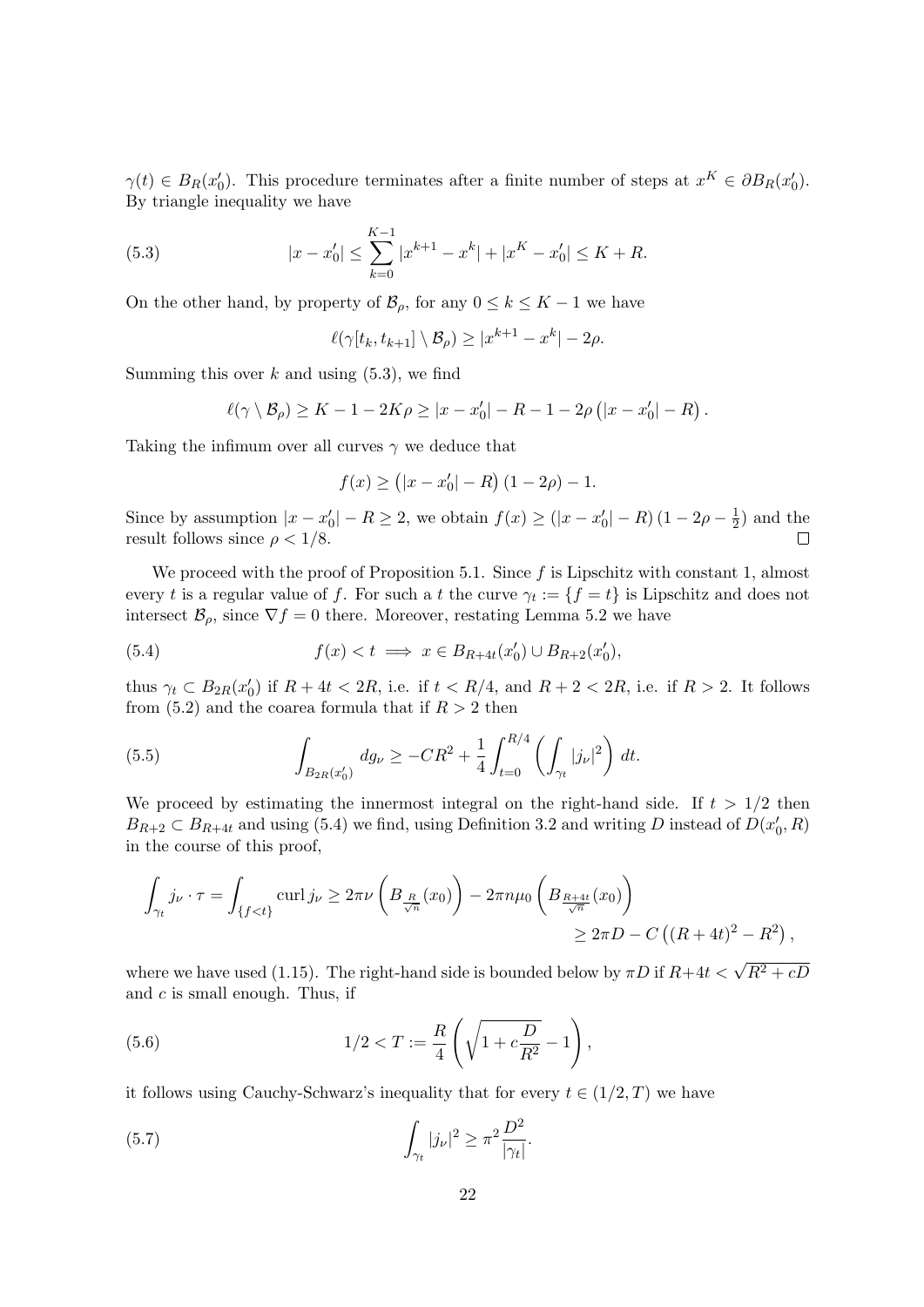Inserting into (5.5) while reducing integration to  $1/2 < t < \min(T, R/4)$  we obtain

(5.8) 
$$
\int_{B_{2R}(x'_0)} dg_{\nu} \geq -CR^2 + \pi^2 D^2 \int_{t=1/2}^{\min(T,R/4)} \frac{1}{|\gamma_t|} dt.
$$

The evaluation of the last integral is complicated by the fact that  $\gamma_t$  is the level set for f rather than the usual circle, however the result will be comparable to the one we would get if we had  $|\gamma_t| = 2\pi (R + t)$ , this is proven as follows: From Lemma 5.2 we have for every  $t \in [1/2, \min(T, R/4)]$  that  $\gamma_t \subset \{x : 0 < |x - x'_0| - R < \min(4T, R)\}$ . From the coarea formula and the fact that  $|\nabla f| \leq 1$  it follows that

$$
\int_{\frac{1}{2}}^{\min(T,R/4)} |\gamma_t| dt \le |\{x : R < |x - x'_0| < R + \min(4T,R)\}| \le C R \min(4T,R).
$$

Then, using the convexity of  $x \mapsto 1/x$  and Jensen's inequality in (5.8) we obtain for some  $c > 0$  that

$$
\int_{\frac{1}{2}}^{\min(T,R/4)} \frac{1}{|\gamma_t|} dt \ge c \frac{\left(\min(T, R/4) - \frac{1}{2}\right)^2}{R \min(4T, R)}.
$$

Inserting into (5.8) we obtain assuming (5.6) and

$$
(5.9) \t\t\t 1 < \min(T, R/4)
$$

that

(5.10) 
$$
\int_{B_{2R}(x'_0)} dg_{\nu} \ge -CR^2 + c\frac{D^2}{R} \left( \min(T, R/4) - \frac{1}{2} \right).
$$

One may check that (5.6), (5.9) are satisfied if  $R > 4$  and  $D > C_0R$  for a large enough  $C_0 > 0$ . Then it is not difficult to deduce (5.1) from (5.10) by distinguishing the cases  $T < R/4$ and  $T \ge R/4$ , i.e.  $D < C_1 R^2$  and  $D \ge C_1 R^2$  for a well chosen  $C_1$ . Finally, if  $D < C_0 R$  then  $(5.1)$  is trivially satisfied, if C is chosen large enough.

Let us turn to the case  $D(x'_0, R) \leq 0$ , which implies  $|D(x'_0, R)| \leq n \mu_0(B_{R/\sqrt{n}}(x_0)) \leq$  $\pi R^2 \overline{m}$ .

In this case we define  $f(x)$  to be the distance of x to the complement of  $B_R(x_0')$  with respect to the metric which is Euclidean on  $B_R(x_0') \setminus \mathcal{B}_{\rho}$ . As in Lemma 5.2 and assuming  $|x - x'_0| < R - 2$  we have

$$
\frac{R - |x - x'_0|}{4} \le f(x) \le R - |x - x'_0|.
$$

and as above, if  $R > 2$  and for almost every  $1/2 < t < R/4$  the curve  $\gamma_t = \{f = t\}$  is a Lipschitz curve which does not intersect  $\mathcal{B}_{\rho}$  and  $\{f < t\} \subset B_R(x_0') \setminus B_{R-4t}(x_0')$ . It follows that, writing as before D for  $D(x_0, R)$ 

$$
(5.11) \quad \int_{\gamma_t} j_{\nu} \cdot \tau = \int_{\{f < t\}} \operatorname{curl} j_{\nu} = \int_{B_R(x'_0)} \operatorname{curl} j_{\nu} - \int_{B(x'_0, R) \setminus \{f > t\}} \operatorname{curl} j_{\nu} \leq
$$
\n
$$
2\pi D + 2\pi n \mu_0 \left( B_{\frac{R}{\sqrt{n}}} \setminus B_{\frac{R-4t}{\sqrt{n}}} \right) \leq 2\pi D + C \left( R^2 - (R - 4t)^2 \right).
$$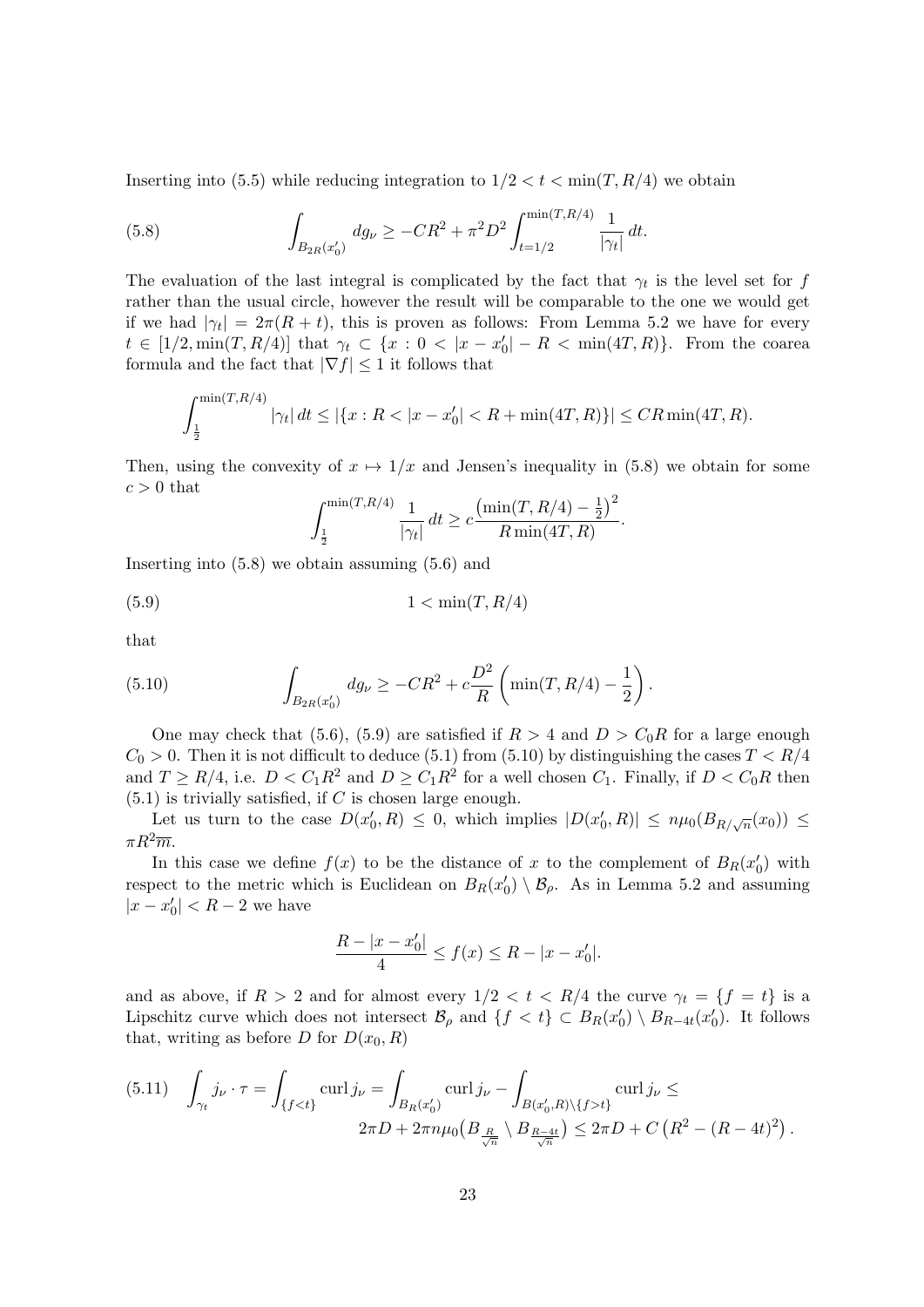The proof then proceeds as in the first case by using Cauchy-Schwarz's inequality and integrating with respect to  $t \in [1/2, \min(T, R/4)]$ , where

$$
T = \frac{R}{4} \left( 1 - \sqrt{1 + c \frac{D}{R^2}} \right),
$$

which ensures that the right-hand side in (5.11) is bounded above by  $\pi D$ . Note that D is nonpositive, but bounded below by  $-CR^2$  hence if  $c > 0$  is small enough the quantity inside the square root above is positive.  $\Box$ 

We now proceed to the proof of Theorem 3, starting with  $(1.42)$ . If  $R > R_0$  and  $|D(x'_0, R)| \geq \eta R^2$  then from Proposition 5.1 and using the fact — from Proposition 3.1 — that  $g_{\nu}$  is positive outside  $\cup_{i=1}^{n} B(x'_{i}, C)$  and that  $g_{\nu} \geq -C$  everywhere, we deduce from (3.7) and (5.1) that

(5.12) 
$$
F_n(\nu) \ge \frac{1}{n} \left( -CR^2 + c \min(\eta^2, \eta^3) R^4 \right) + 2 \int \zeta \, d\nu.
$$

Inserting into (1.23) we find

$$
\mathbb{P}_n^{\beta}\left(\left|D(x'_0,R)\right|\geq \eta R^2\right)\leq \frac{1}{K_n^{\beta}}\exp\left(C\beta R^2-c\beta\min(\eta^2,\eta^3)R^4\right)\int e^{-n\beta\int \zeta\,d\nu}\,dx_1\ldots dx_n.
$$

Then, using the lower bound (4.4) and Lemma 3.5 we deduce that if  $\beta > \beta_0 > 0$  and n is large enough depending on  $\beta_0$  then

$$
\log \mathbb{P}_n^{\beta} \left( \left| D(x'_0, R) \right| \ge \eta R^2 \right) \le -c\beta \min(\eta^2, \eta^3) R^4 + C\beta R^2 + Cn\beta + Cn,
$$

where  $c, C > 0$  depend only on V. Thus (1.42) is established.

We next prove (1.44). By Fubini's theorem, and using again the facts that  $g_{\nu}$  is positive outside  $\cup_{i=1}^n B(x'_i, C)$  and  $\geq -C$  everywhere we have

$$
\int_{\mathbb{R}^2} dg_{\nu} \ge \int_{U'} \left( \int_{B(x',2R)} dg_{\nu} \right) dx' - C|U'| - Cn.
$$

Combining with Proposition 5.1 it follows that

$$
\int_{\mathbb{R}^2} dg_{\nu} \geq -C(|U'| + n) + \frac{1}{R^2} \int_{U'} -CR^2 + cD(x', R)^2 \min\left(1, \frac{|D(x', R)|}{R^2}\right) dx'.
$$

i.e., changing the constants if necessary,

(5.13) 
$$
\int_{\mathbb{R}^2} dg_{\nu} \geq -C(|U'| + n) + \frac{c}{R^2} \int_{U'} D(x', R)^2 \min\left(1, \frac{|D(x', R)|}{R^2}\right) dx.
$$

It follows, using as above (1.23), (3.7), (4.4) and Lemma 3.5, and since  $|U'| = n|U|$ , that

$$
\log \mathbb{P}_{n}^{\beta} \left( \int_{U'} \frac{D(x',R)^{2}}{R^{2}} \min \left( 1, \frac{|D(x',R)|}{R^{2}} \right) dx \ge \eta \right) \le -c n \beta \eta + C n \beta \left( |U|+1 \right) + C n,
$$

where  $c, C > 0$  depend only on V, where  $\beta > \beta_0 > 0$  and where  $n > n_0(\beta_0)$ .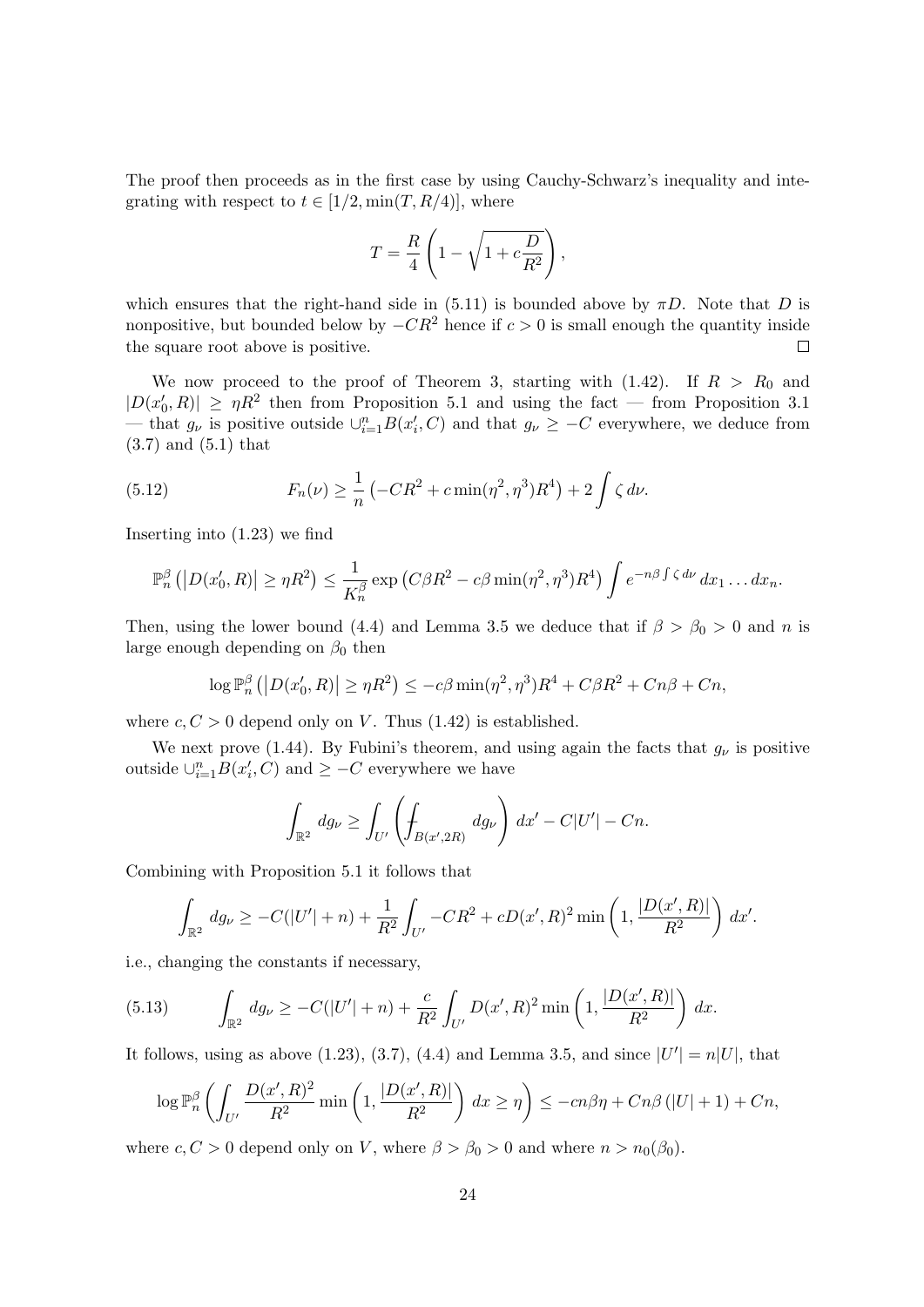We next turn to (1.43). Arguing as above, from (3.7) we have  $F_n(\nu) \geq -C + 2 \int \zeta d\nu$ . Splitting  $2 \int \zeta d\nu$  as  $\int \zeta d\nu + \int \zeta d\nu$ , inserting into (1.23) and using (4.4) we are led to

$$
\mathbb{P}_n^{\beta}\left(\int \zeta \, d\nu \geq \eta\right) \leq e^{-\frac{1}{2}n\beta\eta + Cn(\beta+1)} \int e^{-n\beta \int \zeta \, d\nu} \, dx_1 \dots, dx_n,
$$

where  $C$  depends only on  $V$ . Then, using Lemma 3.5 we deduce (1.43).

There remains to prove (1.45). Let  $\nu = \sum_{i=1}^{n} \delta_{x_i}$  and  $\chi$  be a nonnegative function such that  $\chi = 1$  on  $U := E' \cup \left(\cup_{i=1}^n B(x'_i, \frac{1}{2})\right)$  $(\frac{1}{2})$   $\cup$   $B_R$  and  $||\chi||_{\infty}$ ,  $||\nabla \chi||_{\infty} \leq 1$ , compactly supported on  $\hat{U} = \{x : d(x, U) \le 1\}$ . We have  $|\hat{U}| \le C(n + R^2)$ , where C depends only on E, i.e. on V. Then Corollary 1.2 in [ST] asserts that, for any  $q < 2$ ,

(5.14) 
$$
\|\sqrt{\chi}j_{\nu}\|_{L^{q}} \leq C_{q}(n+R^{2})^{\frac{1}{q}-\frac{1}{2}}\left(W(j_{\nu},\chi)+n\right)^{\frac{1}{2}}.
$$

where we use that by construction,  $\#\{p \in \Lambda | B(p, \frac{1}{2}) \cap \{0 \leq \chi < 1\} \neq \varnothing\} = 0$ . This same fact implies that  $\nu' = 0$  in the support of  $1 - \chi$ , hence

$$
W(j_{\nu}, 1 - \chi) = \frac{1}{2} \int (1 - \chi) |j_{\nu}|^2 \ge 0.
$$

In particular  $W(j_{\nu}, \chi) \leq W(j_{\nu}, \chi) + W(j_{\nu}, 1 - \chi) = W(j_{\nu}, 1_{\mathbb{R}^2})$ . It then follows from (5.14) and the fact that  $F_n(\nu) = \frac{1}{\pi n} W(j_\nu, \mathbf{1}_{\mathbb{R}^2}) + 2 \int \zeta d\nu$  (cf. (1.21)), that

(5.15) 
$$
\int_{B_R} |j_{\nu}|^q \leq C_q (n+R^2)^{1-\frac{q}{2}} n^{\frac{q}{2}} \left( F_n(\nu) - 2 \int \zeta \, d\nu + 1 \right)^{\frac{q}{2}}.
$$

But, reasoning as above after (5.12), the probability that  $F_n(\nu) - 2 \int \zeta d\nu \geq \eta$  is bounded above for any  $\beta > \beta_0 > 0$  an n large enough depending on  $\beta_0$  by  $\exp(-\frac{1}{2})$  $\frac{1}{2}n\beta\eta + Cn(\beta+1)),$ where  $C$  depends on  $V$  only. In view of  $(5.15)$ ,

$$
\mathbb{P}_n^{\beta} \left( \int_{B_R} |j_{\nu}|^q \ge C_q n (\eta + 1)^{\frac{q}{2}} \left( 1 + \frac{R^2}{n} \right)^{1 - \frac{q}{2}} \right) \le \exp(-\frac{1}{2}n \beta \eta + Cn(\beta + 1)).
$$

Rescaling we have  $\int_{\Omega} |\nabla H|^q = n^{\frac{q}{2}-1} \int_{\Omega'} |j_{\nu}|^q$ , where  $H = -2\pi \Delta^{-1} (\nu - n\mu_0)$ , while  $\|\nu$  $n\mu_0\|_{W^{-1,q}(\Omega)} \leq C\|\check{\nabla}\check{H}\|_{L^q(\Omega)}$ . Therefore

$$
\mathbb{P}_n^{\beta} \left( \left( 1 + \frac{R^2}{n} \right)^{\frac{1}{2} - \frac{1}{q}} \|\nu - n\mu_0\|_{W^{-1,q}(B_{R/\sqrt{n}})} \ge C_q n^{\frac{1}{2}} (1 + \eta)^{\frac{1}{2}} \right) \le \exp(-\frac{1}{2}n\beta\eta + Cn(\beta + 1)).
$$

After a slight rewriting, this concludes the proof of Theorem 3.

### 6 Lower bounds via the ergodic theorem and conclusions

#### 6.1 Abstract result via the ergodic theorem

In this section, we present the ergodic framework introduced in [SS1] for obtaining "lower bounds for 2-scale energies". We cannot directly use the result there because it is written for a uniform "macroscopic environment", which would correspond to the case where  $m_0(x)$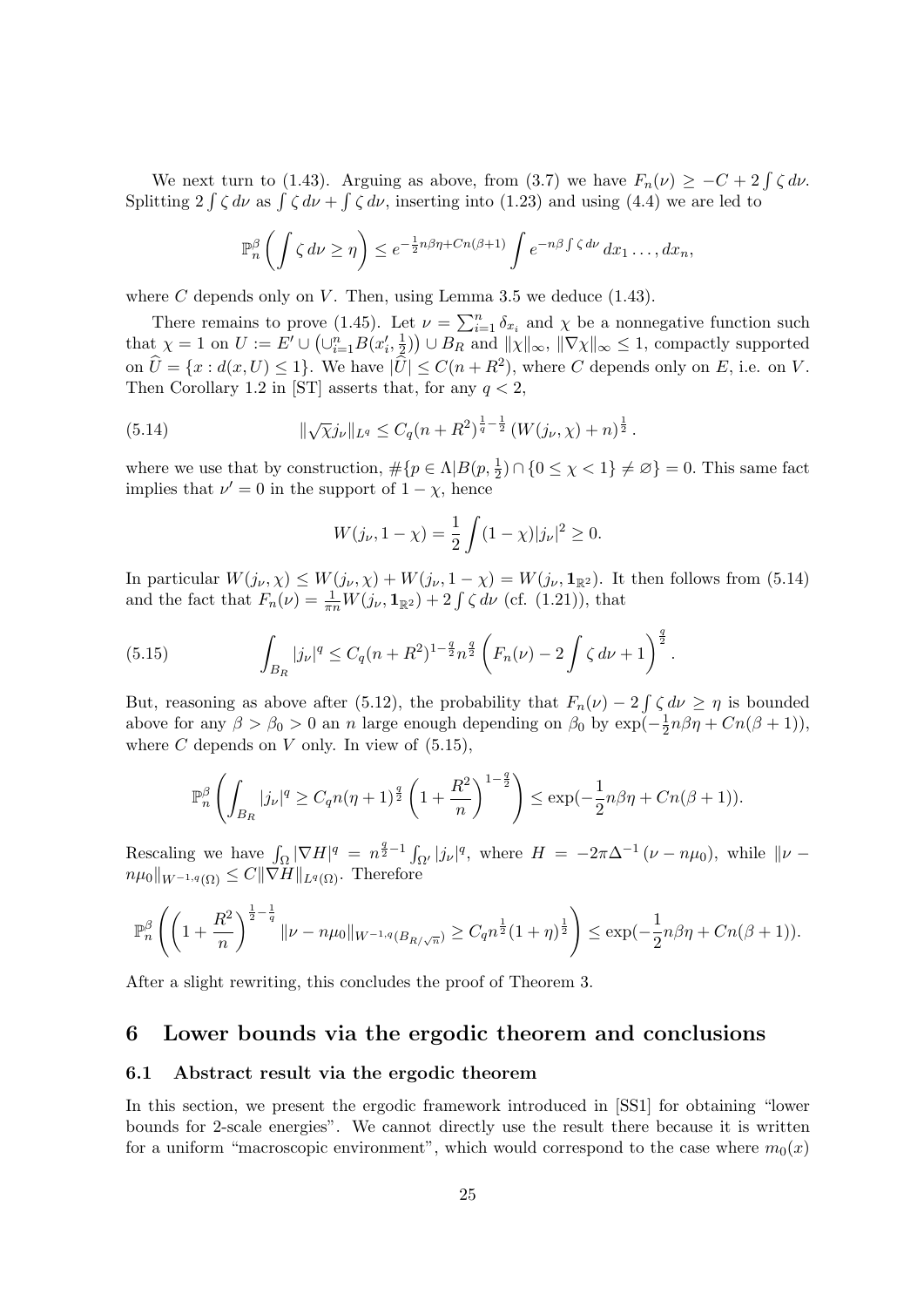is constant on its support (as in the circular law). To account for the possibility of varying environment or weight at the macroscopic, we can however adapt Theorem 3 of [SS1] and easily prove the following variant:

Let  $X$  denote a Polish metric space, when we speak of measurable functions on  $X$  we will always mean Borel-measurable. We assume there is a  $d$ -parameter group of transformations  $\theta_{\lambda}$  acting continuously on X. More precisely we require that

- For all  $u \in X$  and  $\lambda, \mu \in \mathbb{R}^d$ ,  $\theta_{\lambda}(\theta_{\mu}u) = \theta_{\lambda+\mu}u$ ,  $\theta_0u = u$ .
- The map  $(\lambda, u) \mapsto \theta_{\lambda}u$  is continuous with respect to each variable (hence measurable with respect to both).

Typically we think of X as a space of functions defined on  $\mathbb{R}^d$  and  $\theta$  as the action of translations, i.e.  $\theta_{\lambda}u(x) = u(x + \lambda)$ . Then we consider the following *d*-parameter group of transformations  $T^{\varepsilon}_{\lambda}$  acting continuously on  $\mathbb{R}^d \times X$  by  $T^{\varepsilon}_{\lambda}(x, u) = (x + \varepsilon \lambda, \theta_{\lambda} u)$ . We also define  $T_{\lambda}(x, u) = (x, \theta_{\lambda}u).$ 

For a probability measure P on  $\mathbb{R}^d \times X$  we say that P is translation-invariant if it is invariant under the action T, and we say it is  $T_{\lambda(x)}$ -invariant if for every function  $\lambda(x)$  of class  $C^1$ , it is invariant under the mapping  $(x, u) \mapsto (x, \theta_{\lambda(x)}u)$ . Note that  $T_{\lambda(x)}$ -invariant implies translation-invariant.

Let G denote a bounded compact set in  $\mathbb{R}^d$  such that

(6.1) 
$$
|G| > 0, \quad \lim_{\varepsilon \to 0} \frac{|(G + \varepsilon x) \triangle G|}{|G|} = 0,
$$

for every  $x \in \mathbb{R}^2$ . We let  $\{f_{\varepsilon}\}_{\varepsilon}$  and f be measurable nonnegative functions on  $G \times X$ , and assume that for any family  $\{(x_\varepsilon, u_\varepsilon)\}_\varepsilon$  such that

$$
\forall R > 0, \quad \limsup_{\varepsilon \to 0} \int_{B_R} f_{\varepsilon}(T_\lambda^{\varepsilon}(x_{\varepsilon}, u_{\varepsilon})) d\lambda < +\infty
$$

the following holds.

- 1. (Coercivity)  $\{(x_\varepsilon, u_\varepsilon)\}_\varepsilon$  admits a convergent subsequence (note that  $\{x_\varepsilon\}_\varepsilon$  subsequentially converges since  $G$  is compact).
- 2. (Γ-liminf) If  $\{(x_\varepsilon, u_\varepsilon)\}_\varepsilon$  converges to  $(x, u)$  then

$$
\liminf_{\varepsilon \to 0} f_{\varepsilon}(x_{\varepsilon}, u_{\varepsilon}) \ge f(x, u).
$$

Then we consider an increasing family of bounded open sets  ${U_R}_{R>0}$  such that

(6.2) \t\t\t(i) 
$$
{\bf U}_R
$$
<sub>R>0</sub> is a Vitali family, \t\t(ii)  $\lim_{R \to +\infty} \frac{|(\lambda + {\bf U}_R) \triangle {\bf U}_R|}{|{\bf U}_R|} = 0$ 

for any  $\lambda \in \mathbb{R}^d$ , where Vitali means (see [Ri]) that the intersection of the closures is  $\{0\}$ , that  $R \mapsto |\mathbf{U}_R|$  is left continuous, and that  $|\mathbf{U}_R - \mathbf{U}_R| \leq C|\mathbf{U}_R|$ .

We have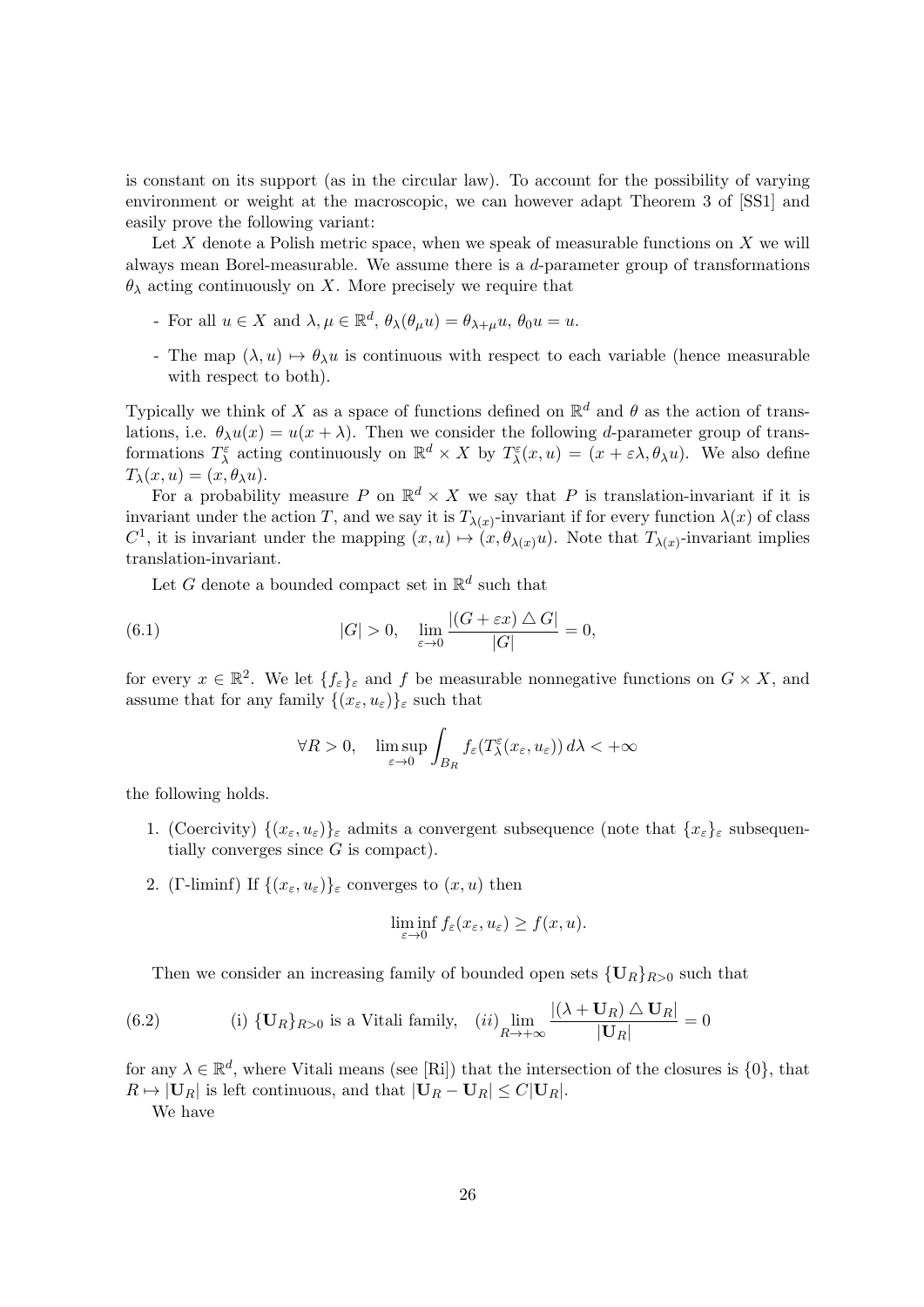**Theorem 6.** Let G, X,  $\{\theta_{\lambda}\}_{\lambda}$ , and  $\{f_{\varepsilon}\}_{\varepsilon}$ , f be as above. Let

$$
F_{\varepsilon}(u) = \int_{G} f_{\varepsilon}(x, \theta_{\frac{x}{\varepsilon}} u) dx.
$$

Assume that  $\{F_{\varepsilon}(u_{\varepsilon})\}_{\varepsilon}$  is bounded. Let  $P_{\varepsilon}$  be the probability on  $G \times X$  which is the image of the normalized Lebesgue measure on G under the map  $x \mapsto (x, \theta_{\frac{x}{n}} u_{\varepsilon})$ . Then  $P_{\varepsilon}$  converges to a Borel probability measure P on  $G \times X$  whose first marginal is the normalized Lebesgue measure on G, which is  $T_{\lambda(x)}$ -invariant, such that P-a.e.  $(x, u)$  is of the form  $\lim_{\varepsilon \to 0} (x_{\varepsilon}, \theta_{\frac{x_{\varepsilon}}{\varepsilon}} u_{\varepsilon})$  and such that

(6.3) 
$$
\liminf_{\varepsilon \to 0} F_{\varepsilon}(u_{\varepsilon}) \ge \int f(x, u) dP(x, u).
$$

Moreover,

(6.4) 
$$
\int f(x, u) dP(x, u) = \mathbf{E}^P \left( \lim_{R \to +\infty} \int_{\mathbf{U}_R} f(x, \theta_\lambda u) d\lambda \right),
$$

where  $\mathbf{E}^P$  denotes the expectation under the probability P.

Proof. We only sketch the proof as it is very similar to [SS1]. The following points have to be checked:

- 1.  $P_{\varepsilon}$  is tight hence has a limit P. This follows from the coercivity property of  $f_{\varepsilon}$  as in [SS1].
- 2. P is  $T_{\lambda(x)}$ -invariant. Let  $\Phi$  be bounded and continuous, and let  $P_{\lambda}$  be the push-forward of P by  $(x, u) \mapsto (x, \theta_{\lambda(x)}u)$ . Then from the definition of  $P_{\lambda}$ ,  $P$ ,  $P_{\varepsilon}$ , we have

$$
\int \Phi(x, u) dP_{\lambda}(x, u) = \int \Phi(x, \theta_{\lambda(x)} u) dP(x, u) = \lim_{\varepsilon \to 0} \int \Phi(x, \theta_{\lambda(x)} u) dP_{\varepsilon}(x, u) =
$$
  

$$
\lim_{\varepsilon \to 0} \int_G \Phi(x, \theta_{\frac{x}{\varepsilon} + \lambda(x)} u_{\varepsilon}) dx = \lim_{\varepsilon \to 0} \int_{(I + \varepsilon \lambda)(G)} \frac{\Phi((I + \varepsilon \lambda)^{-1}(y), \theta_{\frac{y}{\varepsilon}} u_{\varepsilon})}{|\det(I + \varepsilon D\lambda((I + \varepsilon \lambda)^{-1}(y))|} dy,
$$

where the last equality follows by the change of variables  $y = (I + \varepsilon \lambda)(x)$ . Using the boundedness of  $\Phi$ , the  $C^1$  character of  $\lambda$ , the compactness of G and (6.1), we may replace  $(I + \varepsilon \lambda)(G)$  by G and the denominator by 1 in the last integral and we find, using the definition of  $P_{\varepsilon}$ 

(6.5) 
$$
\int \Phi(x, u) dP_{\lambda}(x, u) = \lim_{\varepsilon \to 0} \int \Phi((I + \varepsilon \lambda)^{-1}(x), u) dP_{\varepsilon}(x, u).
$$

Since  $\{P_{\varepsilon}\}_{\varepsilon}$  is tight, for any  $\delta > 0$  there exists  $K_{\delta}$  such that  $P_{\varepsilon}(K_{\delta}^{\ c}) < \delta$  for every  $\varepsilon$ . Then by uniform continuity of  $\Phi$  on  $K_{\delta}$  the map  $(x, u) \mapsto \Phi((I + \varepsilon \lambda)^{-1}(x), u)$  converges uniformly on  $K_{\delta}$  to  $(x, u) \mapsto \Phi(x, u)$  and thus

$$
\lim_{\varepsilon \to 0} \int_{K_{\delta}} \Phi((I + \varepsilon \lambda)^{-1}(x), u) dP_{\varepsilon}(x, u) = \lim_{\varepsilon \to 0} \int_{K_{\delta}} \Phi(x, u) dP_{\varepsilon}(x, u).
$$

Since this is true for any  $\delta > 0$ , and using the boundedness of  $\Phi$  we get

$$
\lim_{\varepsilon \to 0} \int \Phi((I + \varepsilon \lambda)^{-1}(x), u) dP_{\varepsilon}(x, u) = \lim_{\varepsilon \to 0} \int \Phi(x, u) dP_{\varepsilon}(x, u) = \int \Phi(x, u) dP(x, u),
$$

by definition of P. Thus in view of (6.5) we have  $P_{\lambda} = P$  and P is thus  $T_{\lambda(x)}$ -invariant.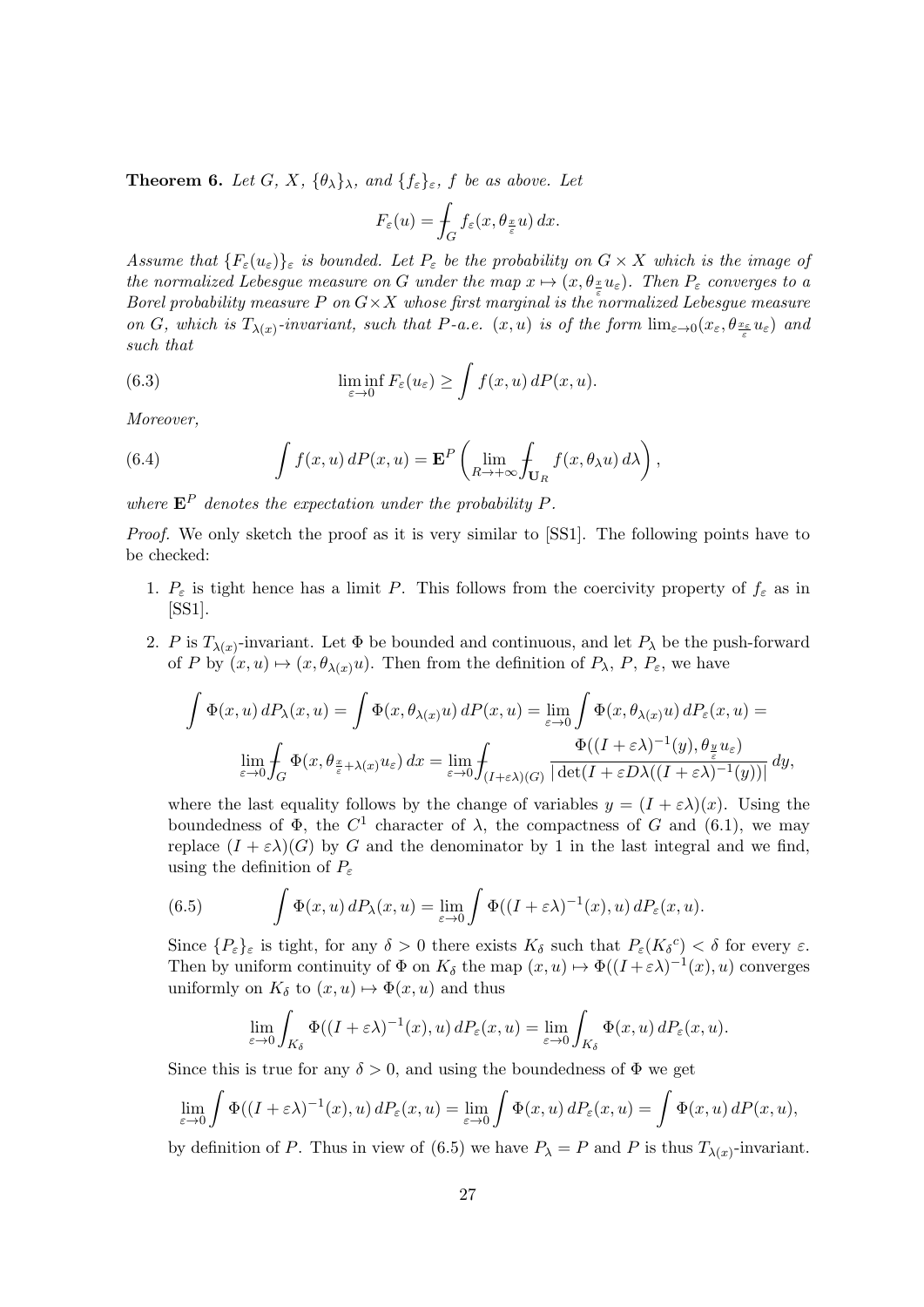3. lim inf<sub> $\varepsilon \to 0$ </sub>  $F_{\varepsilon}(u_{\varepsilon}) \geq \int f dP$ . This follows from Lemma 2.2 of [SS1], since  $F_{\varepsilon}(u_{\varepsilon}) =$  $\int f_{\varepsilon} dP_{\varepsilon}$ .

To conclude, as in [SS1], the fact that P is  $T_{\lambda(x)}$ -invariant (which implies  $T_{\lambda}$ -invariant) and Wiener's multiparametric ergodic theorem (see e.g. [Be]) imply that

$$
\int f(x, u) dP(x, u) = \mathbf{E}^{P} \left( \lim_{R \to +\infty} \int_{\mathbf{U}_R} f(T_{\lambda}(x, u)) d\lambda \right) = \mathbf{E}^{P} \left( \lim_{R \to +\infty} \int_{\mathbf{U}_R} f(x, \theta_{\lambda} u) d\lambda \right).
$$

### 6.2 Proof of Theorem 2, part A

The proof follows essentially [SS1], Proposition 4.1 and below. Let  $\{\nu_n\}_n$  and  $P_{\nu_n}$  be as in the statement of Theorem 2. We need to prove that any subsequence of  $\{P_{\nu_n}\}_n$  has a convergent subsequence and that the limit P is a  $T_{\lambda(x)}$ -invariant probability measure such that P-almost every  $(x, j)$  is such that  $j \in \mathcal{A}_{m_0(x)}$  and  $(1.39)$  holds. Note that the fact that the first marginal of P is  $dx_{|E}/|E|$  follows from the fact that, by definition, this is true of  $P_{\nu_n}$ .

We thus take a subsequence of  $\{P_{\nu_n}\}\$  (which we don't relabel). We may assume that it has a subsequence, denoted  $\bar{\nu}_n$ , which satisfies  $F_n(\bar{\nu}_n) \leq C$ , otherwise there is nothing to prove. This implies that  $\bar{\nu}_n$  is of the form  $\sum_{i=1}^n \delta_{x_{i,n}}$ . We let  $\bar{j}_n$  denote the current and  $\bar{g}_n$  the measures associated to  $\bar{\nu}_n$  as in Definition 3.2. As usual,  $\bar{\nu}'_n = \sum_{i=1}^n \delta_{\sqrt{n}x_{i,n}}$ . Another useful consequence of  $F_n(\bar{\nu}_n) \leq C$  is that, using (2.1), we have  $w_n(x_{i,n}) = n^2 I(\mu_0) + O(n \log n)$ , which in turn implies (see [ST]) that

$$
\frac{1}{n}\bar{\nu}_n \to \mu_0.
$$

#### Step 1: We set up the framework of Section 6.1

We will use integers n instead of  $\varepsilon$  to label sequences, and the correspondence will be  $\varepsilon =$ We will use integers *n* instead of  $\varepsilon$  to laber sequences, and the correspondence will be  $\varepsilon = 1/\sqrt{n}$ . We let  $G = E$  and  $X = \mathcal{M}_+ \times L_{\text{log}}^p(\mathbb{R}^2, \mathbb{R}^2) \times \mathcal{M}$ , where  $p \in (1, 2)$ , where  $\mathcal{M}_+$  denotes the set of positive Radon measures on  $\mathbb{R}^2$  and M the set of those which are bounded below by the constant  $-C_V := -C(||m_0||_{\infty} + 1)$  of Proposition 3.1, both equipped with the topology of weak convergence.

For  $\lambda \in \mathbb{R}^2$  and abusing notation we let  $\theta_\lambda$  denote both the translation  $x \to x + \lambda$  and the action

$$
\theta_{\lambda}(\nu,j,g)=(\theta_{\lambda}\#\nu,j\circ\theta_{\lambda},\theta_{\lambda}\#g).
$$

Accordingly the action  $T^n$  is defined for  $\lambda \in \mathbb{R}^2$  by

$$
T_{\lambda}^{n}(x,\nu,j,g) = \left(x + \frac{\lambda}{\sqrt{n}}, \theta_{\lambda} \# \nu, j \circ \theta_{\lambda}, \theta_{\lambda} \# g\right).
$$

Then we let  $\chi$  be a smooth cut-off function with integral 1 and support in  $B(0, 1)$  and define

(6.7) 
$$
\mathbf{f}_n(x,\nu,j,g) = \begin{cases} \frac{1}{\pi} \int_{\mathbb{R}^2} \chi(y) \, dg(y) & \text{if } (\nu,j,g) = \theta_{\sqrt{n}x}(\bar{\nu}'_n,\bar{\jmath}_n,\bar{g}_n), \\ +\infty & \text{otherwise.} \end{cases}
$$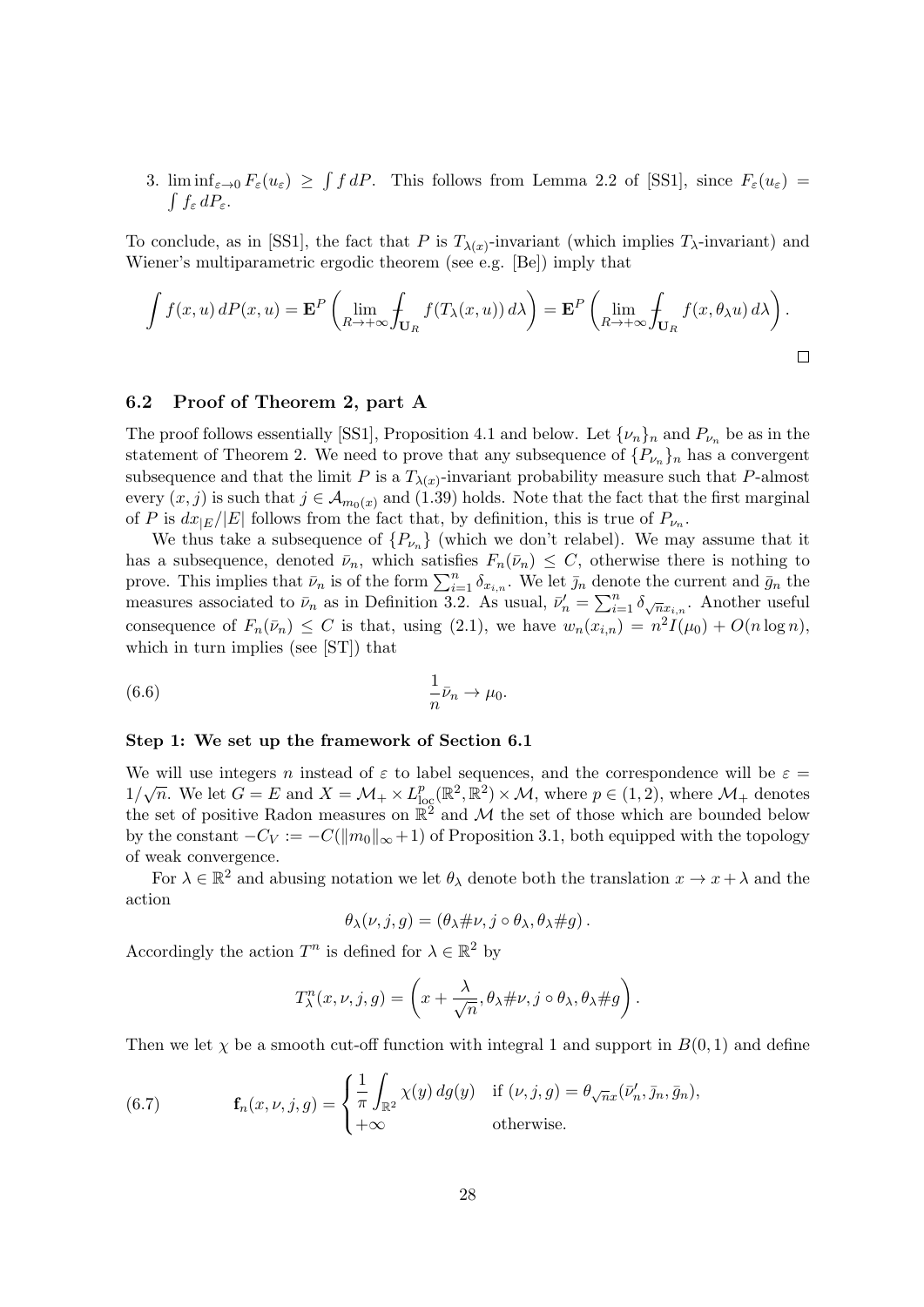Finally we let, in agreement with Section 6.1,

(6.8) 
$$
\mathbf{F}_n(\nu, j, g) = \int_E \mathbf{f}_n\left(x, \theta_{x\sqrt{n}}(\nu, j, g)\right) dx.
$$

We have the following relation between  $\mathbf{F}_n$  and  $F_n$ , as  $n \to +\infty$ :

(6.9) 
$$
\mathbf{F}_n(\nu, j, g) \text{ is } \begin{cases} \leq \frac{1}{|E|} \left( F_n(\bar{\nu}_n) - 2 \int \zeta \, d\bar{\nu}_n \right) + o(1) & \text{if } (\nu, j, g) = (\bar{\nu}'_n, \bar{\jmath}_n, \bar{g}_n) \\ = +\infty & \text{otherwise.} \end{cases}
$$

Indeed it is obvious from (6.7) that if  $(\nu, j, g) \neq (\bar{\nu}'_n, \bar{\jmath}_n, \bar{g}_n)$  then  $\mathbf{F}_n(\nu, j, g) = +\infty$ . On the other hand, if  $(\nu, j, g) = (\bar{\nu}'_n, \bar{j}_n, \bar{g}_n)$ , then from the definition of the image measure  $\theta_\lambda \# \bar{g}_n$ ,

$$
\mathbf{F}_n(\nu,j,g) = \frac{1}{\pi} \int_E \int \chi(y - x\sqrt{n}) \, d\bar{g}_n(y) \, dx = \frac{1}{\pi |E'|} \int \chi * \mathbf{1}_{E'} \, d\bar{g}_n.
$$

Since  $\chi * \mathbf{1}_{E'}$  is bounded above by 1 and is equal to 1 on  $U := \{x' : dist(x', \mathbb{R}^2 \setminus E') \geq 1\}$  we deduce that

(6.10) 
$$
\pi \mathbf{F}_n(\nu, j, g) \le \frac{\bar{g}_n^+(\mathbb{R}^2) - \bar{g}_n^-(U)}{|E'|} = \frac{\bar{g}_n(\mathbb{R}^2) + \bar{g}_n^-(U^c)}{n|E|} = \frac{\pi}{|E|} \left( F_n(\bar{\nu}_n) - 2 \int \zeta \, d\bar{\nu}_n \right) + \frac{\bar{g}_n^-(U^c)}{n|E|}.
$$

Then we note that from (3.2) in Proposition 3.1 the measure  $\bar{g}_n^-$  is supported in the union of balls  $B(x', C)$  for  $x' \in \text{Supp}(\bar{\nu}'_n)$ , and bounded above by a constant. Thus  $\bar{g}_n^{-}(U^c)$  is bounded by a constant times the number of balls intersecting  $U^c$ , hence by  $C\bar{\nu}'_n\{x':\text{dist}(x',U^c)\leq C\}$ . From (6.6) this is equal to  $Cn\mu_0\{x : \text{dist}(x, \partial E) \le C/\sqrt{n}\} + o(n)$ , which from the assumption  $(1.13)$  on E is  $o(n)$ . Plugging this into  $(6.10)$  proves  $(6.9)$ .

#### Step 2: We check the hypotheses in Section 6.1

We must now check the Gamma-liminf and coercivity properties of  $\{f_n\}_n$ .

**Lemma 6.1.** Assume that  $\{(x_n, \nu_n, j_n, g_n)\}_n$  converges to  $(x, \nu, j, g)$ . Then

$$
\liminf_{n} \mathbf{f}_n(x_n,\nu_n,j_n,g_n) \geq \mathbf{f}(x,\nu,j,g) := \frac{1}{\pi} \int \chi \, dg.
$$

*Proof.* We may assume that the left-hand side is finite, in which case  $f_n(x_n, \nu_n, j_n, g_n)$ 1  $\frac{1}{\pi} \int \chi \, dg_n$  for every large enough n, from which the result follows by passing to the limit.

**Lemma 6.2.** Assume that for any  $R > 0$  we have

(6.11) 
$$
\limsup_{n\to+\infty}\int_{B_R} \mathbf{f}_n\left(x_n+\frac{\lambda}{\sqrt{n}},\theta_\lambda(\nu_n,j_n,g_n)\right) d\lambda < +\infty.
$$

Then a subsequence of  $\{(x_n, \nu_n, j_n, g_n)\}_n$  converges to some  $(x, \nu, j, g) \in E \times X$ .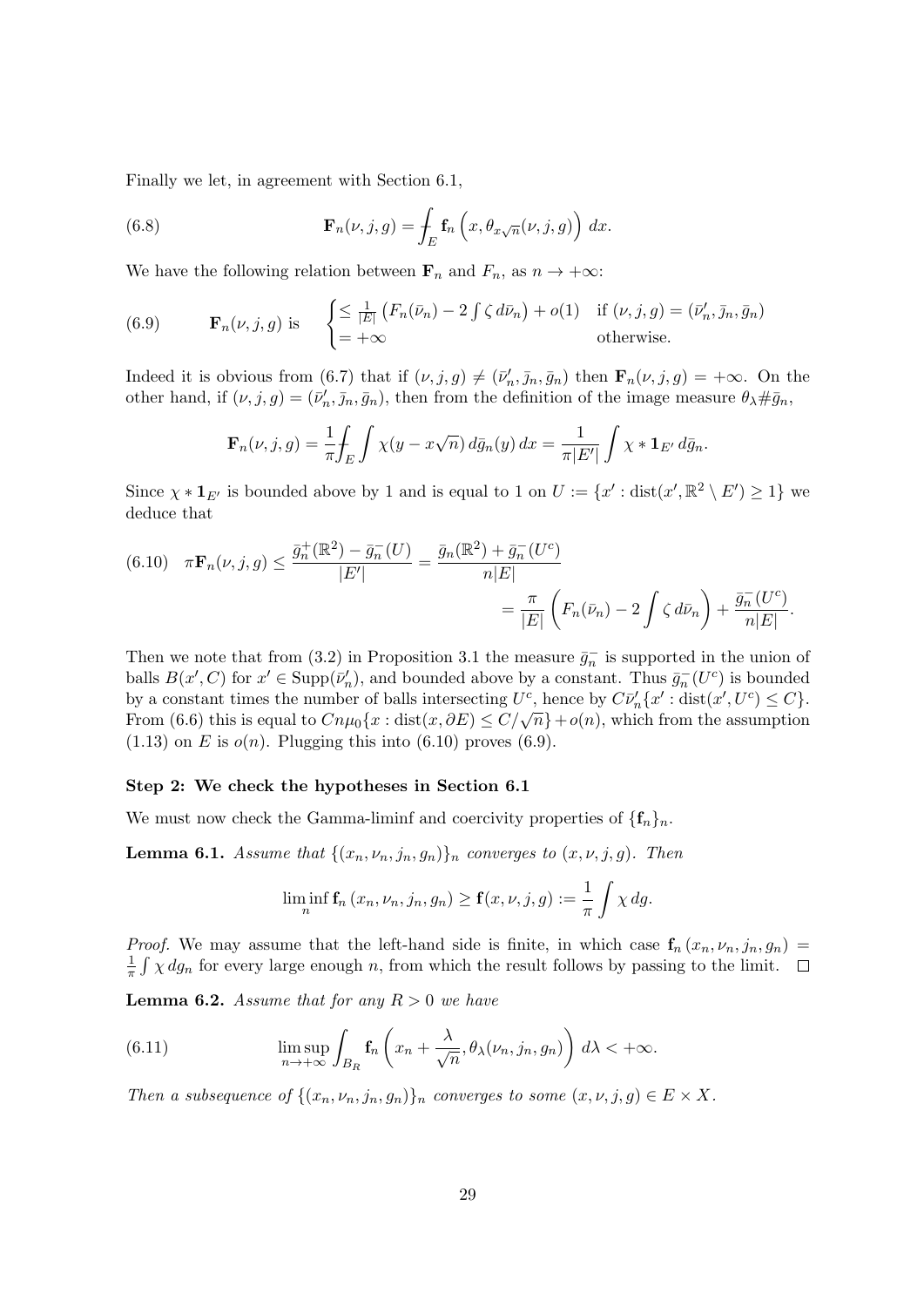*Proof.* Assume (6.11). Then the integrand there is bounded for a.e.  $\lambda$  and from the definition (6.7) we deduce that

$$
\theta_\lambda(\nu_n,j_n,g_n)=\theta_{\sqrt{n}x_n+\lambda}(\bar{\nu}'_n,\bar{\jmath}_n,\bar{g}_n)
$$

and then that  $(\nu_n, j_n, g_n) = \theta_{\sqrt{n}x_n}(\bar{\nu}'_n, \bar{j}_n, \bar{g}_n)$ . Thus (6.11) gives, in view of (6.7), that for every  $R > 0$  there exists  $C_R > 0$  such that for any n

$$
\int_{B_R} \int \chi(y - \sqrt{n}x_n - \lambda) d\bar{g}_n(y) d\lambda = \int \chi * \mathbf{1}_{B_R(\sqrt{n}x_n)} d\bar{g}_n < C_R.
$$

This and the fact that  $\bar{g}_n$  is bounded below implies that  $\bar{g}_n(B_R(\sqrt{n}x_n))$  is bounded independently of n and then, using (3.4), that the same is true of  $\bar{\nu}'_n(B_R(\sqrt{n}x_n))$ . In other words  $\{\nu_n = \theta_{\sqrt{n}x_n}\bar{\nu}'_n\}_n$  is a locally bounded sequence of (positive) measures hence converges weakly after taking a subsequence, and the same is true of  $\{g_n = \theta_{\sqrt{n}x_n}\bar{g}_n\}_n$ . On the other hand  ${x_n}_n$  is a sequence in the compact set E hence converges modulo a subsequence.

It remains to study the convergence of  $\{j_n = \bar{j}_n \circ \theta_{\sqrt{n}x_n + \lambda}\}\$ n. From (3.3) in Proposition 3.1 and the local boundedness of  $\{\nu_n\}_n$  we get that  $W(j_n, \chi * 1_{B_R(\sqrt{n}x_n)}) = W(j_n, \chi * 1_{B_R})$  is bounded independently of n for any  $R > 0$  and then, using Corollary 1.2 in [ST], that  $\{j_n\}_n$ is locally bounded in  $L_{loc}^p(\mathbb{R}^2, \mathbb{R}^2)$ , for any  $1 \leq p < 2$  hence a subsequence locally weakly converges in  $L_{loc}^p(\mathbb{R}^2, \mathbb{R}^2)$ . Strong local convergence follows as in [SS1] using elliptic regularity with curl  $\bar{j}_n = \bar{\nu}'_n - \mu_0'$  and div  $\bar{j}_n = 0$ .  $\Box$ 

#### Step 3: Conclusion

From the previous steps, we may apply Theorem 6 in this setting and we deduce in view of  $(6.9)$  that, letting  $Q_n$  denote the push-forward of the normalized Lebesgue measure on E by the map  $x \mapsto (x, \theta_{\sqrt{n}x}(\bar{\nu}'_n, \bar{\jmath}_n, \bar{g}_n)),$  and  $Q = \lim_{n \to \infty} Q_n$ ,

(6.12) 
$$
\liminf_{n} \frac{1}{|E|} \left( F_n(\bar{\nu}_n) - 2 \int \zeta \, d\bar{\nu}_n \right) \ge \liminf_{n} \mathbf{F}_n(\bar{\nu}'_n, \bar{\jmath}_n, \bar{g}_n) \ge
$$

$$
\int \left( \int \chi \, dg \right) dQ(x, \nu, j, g) = \int \lim_{R \to +\infty} \int_{B_R} \int \chi(y - \lambda) \, dg(y) \, d\lambda \, dQ(x, \nu, j, g) =
$$

$$
\int \lim_{R \to +\infty} \left( \frac{1}{\pi R^2} \int \chi * \mathbf{1}_{B_R} \, dg \right) dQ(x, \nu, j, g).
$$

Now we use the fact that for Q-almost every  $(x, \nu, j, g)$ :

- i) There exists a sequence  $\{x_n\}_n$  in E such that  $(x, \nu, j, g) = \lim_n (x_n, \theta_{\sqrt{n}x_n}(\bar{\nu}'_n, \bar{\jmath}_n, \bar{g}_n)).$
- ii) As a consequence of the above  $\frac{1}{\pi R^2} \int \chi * \mathbf{1}_{B_R} dg$  converges to a finite limit as  $R \to +\infty$ .

The first point implies, since curl  $\bar{j}_n = \bar{\nu}'_n - m_0'$  and div  $\bar{j}_n = 0$ , that curl  $j = \nu - m_0(x)$  and div  $j = 0$ . The second point implies in particular using (3.4) that  $\nu(B_R) \leq CR^2$ , proving that  $(j, \nu) \in \mathcal{A}_{m_0(x)}$ .

Moreover the second point implies that for any  $C > 0$  we have  $g(B_{R+C} \setminus B_{R-C}) = o(R^2)$ as  $R \to +\infty$ , and thus from point i) above

$$
\lim_{R\to+\infty}\lim_{n\to+\infty}\frac{1}{R^2}\bar{g}_n(B_{R+C}(\sqrt{n}x_n))\setminus B_{r-C}(\sqrt{n}x_n))=0.
$$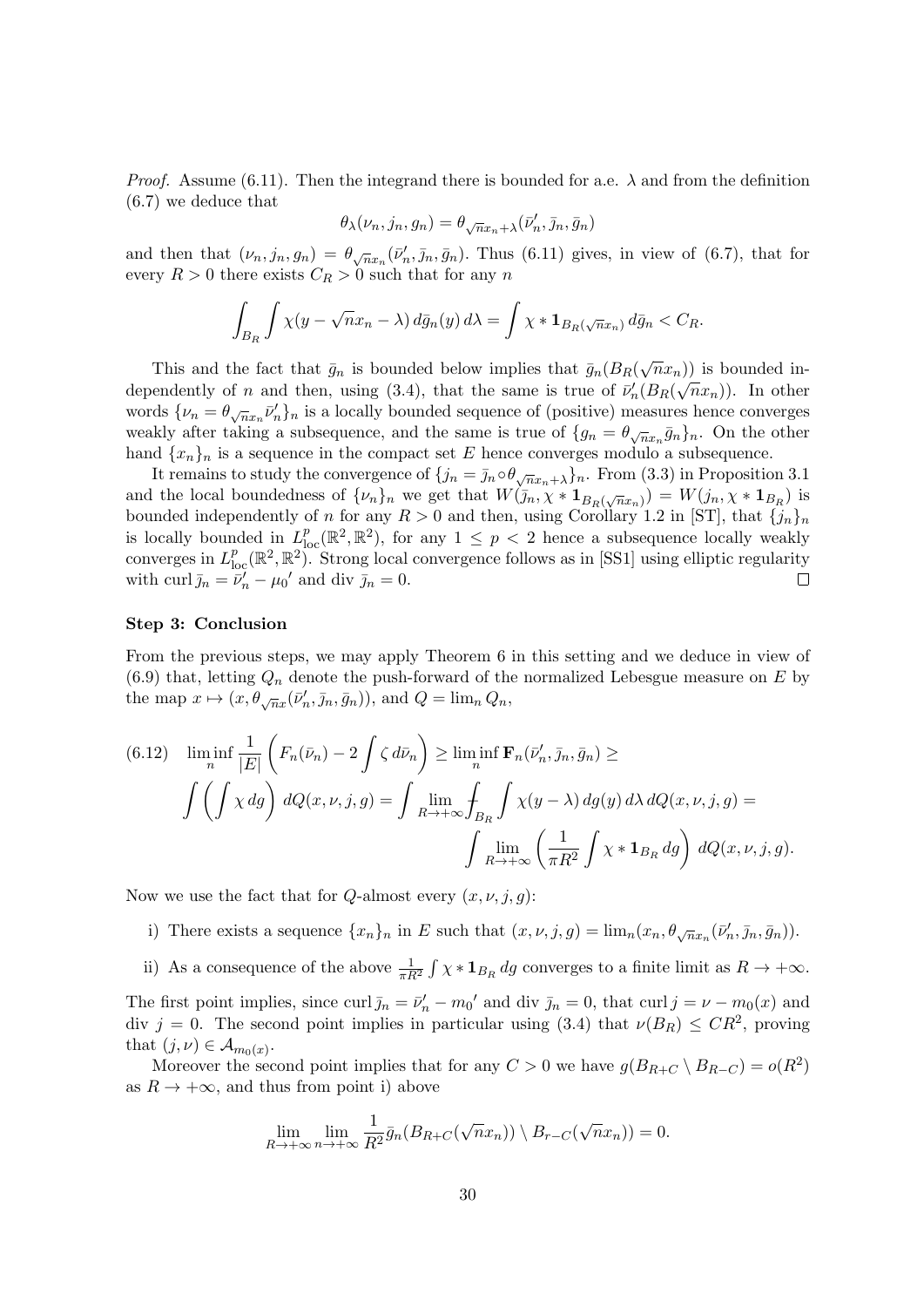Using (3.4) we deduce that

$$
\lim_{R \to +\infty} \lim_{n \to +\infty} \frac{1}{R^2} \bar{\nu}'_n(B_{R+C}(\sqrt{n}x_n)) \setminus B_{r-C}(\sqrt{n}x_n)) = 0
$$

and then from (3.3),

$$
\lim_{R\to+\infty}\lim_{n\to+\infty}\frac{1}{R^2}\left|W(\bar{\jmath}_n,\chi*\mathbf{1}_{B_R(\sqrt{n}x_n)})-\int\chi*\mathbf{1}_{B_R(\sqrt{n}x_n)}d\bar{g}_n\right|=0.
$$

Thus, using Lemma 4.8 in  $[SS1]$  in the limit with respect to n we deduce

$$
\lim_{R \to +\infty} \frac{1}{R^2} \left| W(j, \chi * \mathbf{1}_{B_R}) - \int \chi * \mathbf{1}_{B_R} dg \right| = 0.
$$

Together with  $(6.12)$  this yields, by definition of W,

(6.13) 
$$
\liminf_{n} \frac{1}{|E|} \left( F_n(\bar{\nu}_n) - 2 \int \zeta \, d\bar{\nu}_n \right) \ge \int W(j) \, dQ(x, \nu, j, g)
$$

and, we recall,  $Q$ -a.e.  $(j, \nu) \in \mathcal{A}_{m_0(x)}$ .

Now we let  $P_n$  (resp. P) be the marginal of  $Q_n$  (resp. Q) with respect to the variables  $(x, j)$ . Then the first marginal of P is the normalized Lebesgue measure on E and P-a.e. we have  $j \in \mathcal{A}_{m_0(x)}$ , in particular

$$
W(j) \ge \min_{\mathcal{A}_{m_0(x)}} W = m_0(x) \left( \min_{\mathcal{A}_1} W - \frac{\pi}{2} \log m_0(x) \right).
$$

Integrating with respect to  $P$  and noting that since only  $x$  appears on the right-hand side we may replace  $P$  by its first marginal there we find, in view of  $(1.36)$  that the lower bound (1.39) holds.

#### 6.3 Proof of Theorem 2, completed

As mentioned above, Part B of the theorem is a direct consequence of Proposition 4.1, see Corollary 4.2.

Part C follows from the comparison of Parts A and B and the fact that W and  $W_K$ have the same minimizers and minimal value. This implies that, for minimizers, the chains of inequalities (1.39) and (1.40) are in fact equalities and that  $\int W dP$  must be minimized hence equal to  $\alpha$ . Since (1.39) follows from (6.13), the inequality (6.13) must also be an equality and moreover we must have  $\lim_{n\to\infty} \int \zeta d\nu_n = 0$ , which in view of (1.17), implies that  $\lim \sum_i \text{dist}(x_i, E)^2 = 0.$ 

From the fact that  $F_n(\nu_n) = O(1)$ , we deduce from Proposition 5.1, 3.1 and (3.7), (arguing exactly as in the proof of Theorem 3) that there exists  $C > 0$  such that for every  $x, R > 1$ , we have

$$
D(x,R)^2 \min\left(1, \frac{|D(x,R)|}{R^2}\right) \le Cn.
$$

This completes the proof of Theorem 2.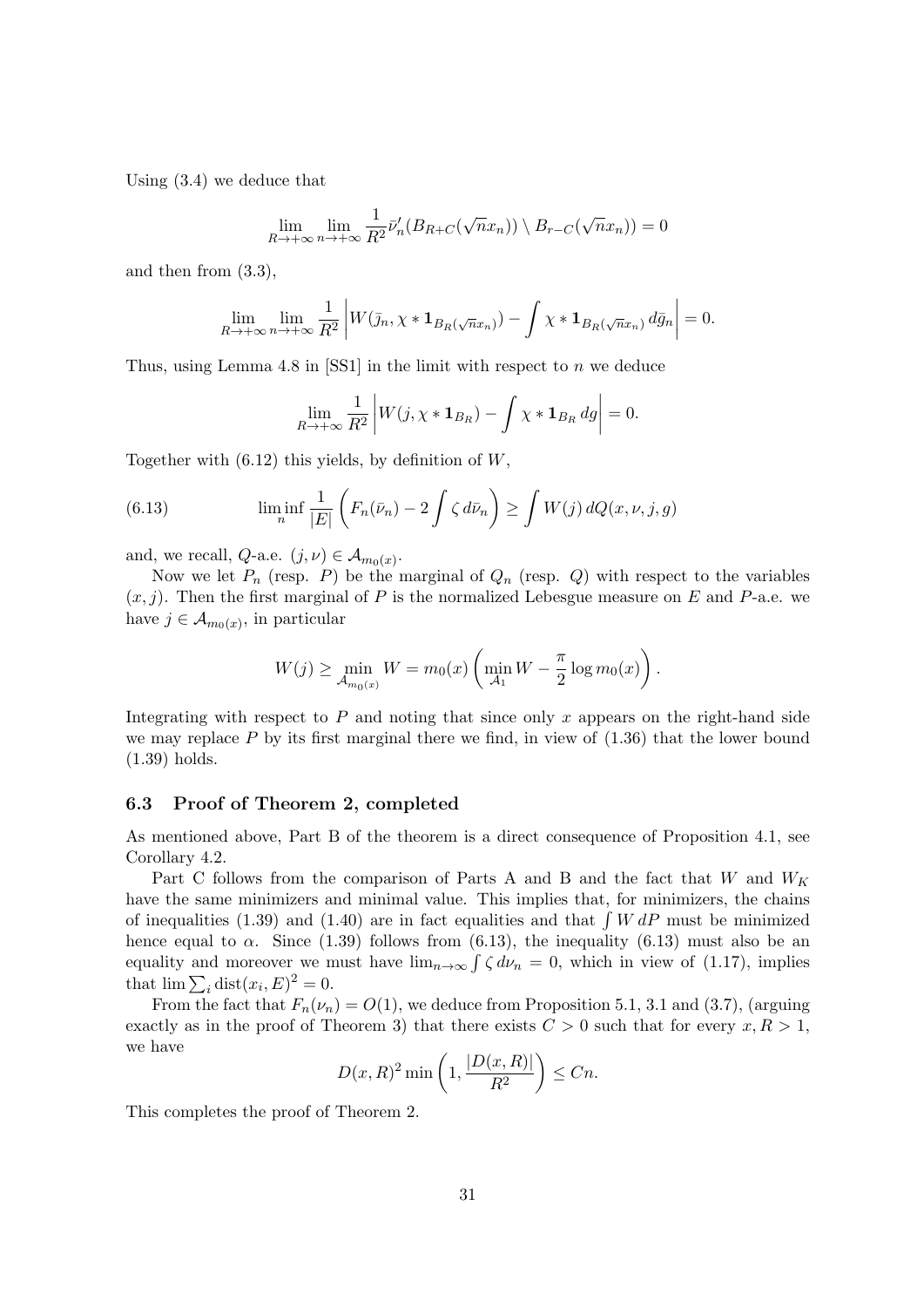### 6.4 Deviations: proof of Theorems 5 and Theorem 1

We start with the upper bound on  $\log \mathbb{P}_n^{\beta}$ . Let  $A_n$  be a subset of  $\mathbb{C}^n$ . We identify points in  $\mathbb{C}^n$  with measures  $\nu_n$  of the form  $\sum_{i=1}^n \delta_{x_i}$ .

From (1.23), we have

$$
\mathbb{P}_n^{\beta}(A_n) = \frac{1}{K_n^{\beta}} \int_{A_n} e^{-\frac{1}{2}\beta n F_n(\sum_{i=1}^n \delta_{x_i})} dx_1 \dots dx_n
$$

hence

(6.14) 
$$
\frac{\log \mathbb{P}_n^{\beta}(A_n)}{n} = -\frac{\log K_n^{\beta}}{n} + \frac{1}{n} \log \int_{A_n} e^{-\frac{1}{2}\beta n F_n(\sum_{i=1}^n \delta_{x_i})} dx_1 \dots dx_n.
$$

We deduce, writing  $\tilde{F}_n(\nu) = F_n(\nu) - 2 \int \zeta d\nu$ , that

(6.15) 
$$
\frac{\log \mathbb{P}_n^{\beta}(A_n)}{n} \leq -\frac{\log K_n^{\beta}}{n} + \frac{1}{n} \log \left( e^{-\frac{1}{2}\beta n \inf_{A_n} \widehat{F}_n} \int_{A_n} e^{-\beta n \int \zeta d\nu_n} dx_1 \dots dx_n \right).
$$

Let  $\nu_n$  such that  $\widehat{F}_n(\nu_n) \leq \inf_{A_n} \widehat{F}_n + 1/n$ . Then from (1.39) in Theorem 2 we have, using the notations there,  $\liminf_{n\to\infty} \widehat{F}_n(\nu_n) \geq \frac{|E|}{\pi}$  $\frac{E}{\pi} \int W(j) dP(x, j)$  where  $P = \lim_{n} P_{\nu_n}$ . Since  $P_{\nu_n} \in i(A_n)$  by definition we have  $P \in A_\infty$  since  $A_\infty = \cap_{n>0} \overline{\cup_{m>n} i(A_m)}$ . We may thus write

(6.16) 
$$
\liminf_{n \to +\infty} \widehat{F}_n(\nu_n) \ge \frac{|E|}{\pi} \inf_{P \in A_\infty} \int W(j) dP(x, j).
$$

Inserting into (6.15) we are led to

$$
(6.17) \quad \frac{\log \mathbb{P}_n^{\beta}(A_n)}{n} \le -\frac{\beta |E|}{2\pi} \inf_{P \in A_\infty} \int W(j) \, dP(x,j) - \frac{\log K_n^{\beta}}{n} + \frac{1}{n} \log \left( \int_{\mathbb{C}^n} e^{-\beta n \int \zeta \, d\nu_n} \, dx_1 \dots dx_n \right) + o(1)
$$

thus in view of Lemma 3.5 and (4.4), we have established (1.47). An immediate corollary of (6.17), choosing  $A_n$  to be the full space and using inf  $\frac{1}{\pi} \int W(j) dP(j) = \alpha$  and Lemma 3.5, is that

(6.18) 
$$
\limsup_{n \to \infty} \frac{\log K_n^{\beta}}{n} \leq -\frac{\beta \alpha}{2} + \log |E|.
$$

We next turn to the lower bound. Fix  $\eta > 0$ . Given A, let  $P \in \mathring{A}$  be such that

(6.19) 
$$
\int W(j) dP(x, j) \leq \inf_{P \in \mathring{A}} \int W(j) dP(j) + \frac{\eta}{2}.
$$

Since  $P \in \hat{A}$ , if  $\eta$  is chosen small enough (which we assume) then  $B(P, 2\eta) \subset A$ , where the ball is for a distance metrizing weak convergence as in Proposition 4.1.

We then apply Proposition 4.1 to P and  $\eta$ . We find  $\delta > 0$  and for any n large enough a set  $A_n$  such that  $|A_n| \ge n! (\pi \delta^2/n)^n$  and, rewriting (4.1) with (2.1),

(6.20) 
$$
\limsup_{n \to \infty} \sup_{A_n} F_n \le \frac{|E|}{\pi} \int W_K(j) dP(j) + \eta.
$$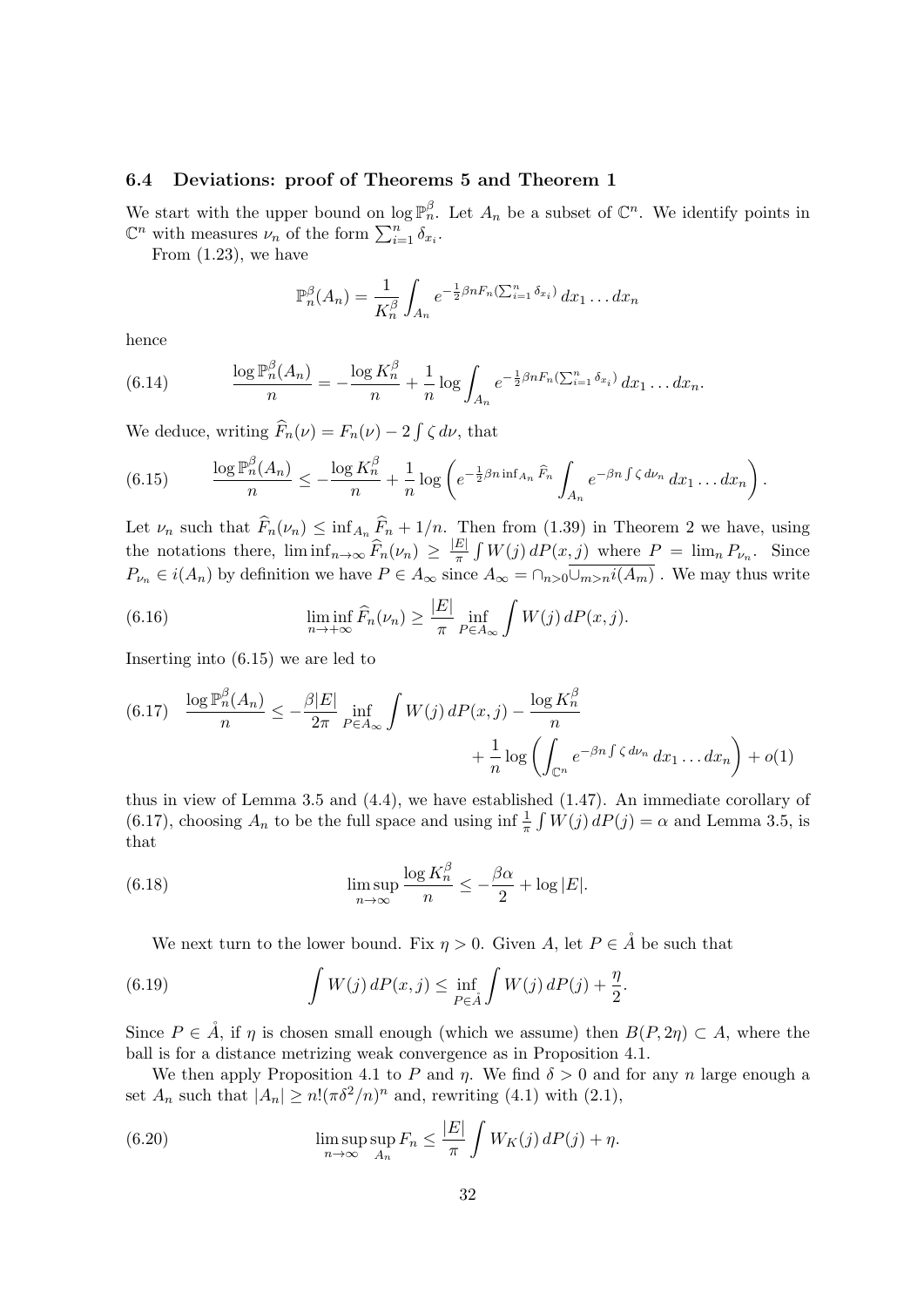Moreover, for every  $(y_1, \ldots, y_n) \in A_n$  and letting  $\{\nu_n = \delta_{y_1} + \cdots + \delta_{y_n}\}_n$ , there exists  $\{j_n\}_n$ in  $L_{\text{loc}}^p(\mathbb{R}^2, \mathbb{R}^2)$  such that curl  $j_n = 2\pi(\nu'_n - m_0)$  and such that the image  $P_n$  of  $dx_{|E}/|E|$  by the map  $x \mapsto (x, j_n(\sqrt{n}x + \cdot))$  is such that

(6.21) 
$$
\limsup_{n \to \infty} \text{dist}(P_n, P) \le \eta.
$$

In particular (1.49) holds. Moreover, inserting (6.20) and (6.19) into (1.23), we find that

$$
\frac{\log \mathbb{P}_n^{\beta}(A_n)}{n} \ge -\frac{\log K_n^{\beta}}{n} - \frac{\beta |E|}{2\pi} \inf_{P \in A} \int W(j) \, dP(j) - \frac{1}{2}\beta \eta + \frac{1}{n} \log \left| \frac{A_n}{\sqrt{n}} \right| + o(1).
$$

On the other hand, using  $|A_n| \ge n! (\pi \delta^2/n)^n$  and Stirling's formula, we have  $\log |A_n| \ge$  $2n \log \delta - C_n$ . Combining with (6.18), (1.48) follows, with  $C_n = -2 \log \delta + C + \log |E|$ .

Theorem 1 immediately follows by combining (6.18), (4.4) and (1.24).

## 7 Proof of Proposition 4.1

The construction consists of the following. We are given  $\varepsilon > 0$ , which is the error we can afford. First we select a finite set of currents  $J_1, \ldots, J_N$  (N will depend on  $\varepsilon$ ) which will represent the probability  $P(x, j)$  with respect to its j dependence, and whose renormalized energies are well-controlled. Since P is  $T_{\lambda(x)}$ -invariant, we need it to be well-approximated by measures supported on the orbits of the  $J_i$ 's under translations. Secondly, we work in blownmeasures supported on the orbits of the  $J_i$  s under transfactors. Secondly, we work in blown-<br>up coordinates and split the region E' (whose diameter is order  $\sqrt{n}$ ) into many rectangles K with centers  $x_K$  and sidelengths of order  $\overline{R}$  large enough. Even though we choose  $\overline{R}$  to be large, it will still be very small compared to the size of  $E'$ , as  $n \to \infty$ , so that the Diracs at  $x_K/\sqrt{n}$  approximate  $P(x, j)$  with respect to its x dependence. On each rectangle K, the weight  $m_0'$  is temporarily replaced by its average  $m_K$ . Then we split each rectangle K into  $q^2$  identical rectangles, with sidelengths of order  $2R = \bar{R}/q$ , where both R and q will be sufficiently large. We then select the proportion of the rectangles that corresponds to the weight that the orbit of each  $J_i$  carries in the approximation of P. In these rectangles we paste a (translated) copy of  $J_i$  at the scale  $m<sub>K</sub>$  and suitably modified near the boundary according to a construction of [SS1] (Proposition 7.4 below) so that its tangential component on the boundary is 0 (this can be done while inducing only an error  $\varepsilon$  on W). In the few rectangles that may remain unfilled, we paste a copy of an arbitrary  $J_0$  whose renormalized energy is finite. We perform the construction above provided we are far enough from  $\partial E'$ . The layer near the boundary must be treated separately, and there again an arbitrary (translated and rescaled) current can be pasted. Finally, we add a vector field to correct the discrepancy between  $m_K$  and  $m_0'$  in each of the rectangles.

To conclude the proof of Proposition 4.1, we collect all of the estimates on the constructed vector field to show that its energy  $w_n$  is bounded above in terms of  $\int W dP$  and that the probability measures associated to the construction have remained close to P.

#### 7.1 Estimates on distances between probabilities

First we choose distances which metrize the topologies of  $L_{\text{loc}}^p(\mathbb{R}^2, \mathbb{R}^2)$  and  $\mathcal{B}(X)$ , the set of finite Borel measures on  $X = E \times L_{loc}^p(\mathbb{R}^2, \mathbb{R}^2)$ . For  $j_1, j_2 \in L_{loc}^p(\mathbb{R}^2, \mathbb{R}^2)$  we let

$$
d_p(j_1, j_2) = \sum_{k=1}^{\infty} 2^{-k} \frac{\|j_1 - j_2\|_{L^p(B(0,k))}}{1 + \|j_1 - j_2\|_{L^p(B(0,k))}},
$$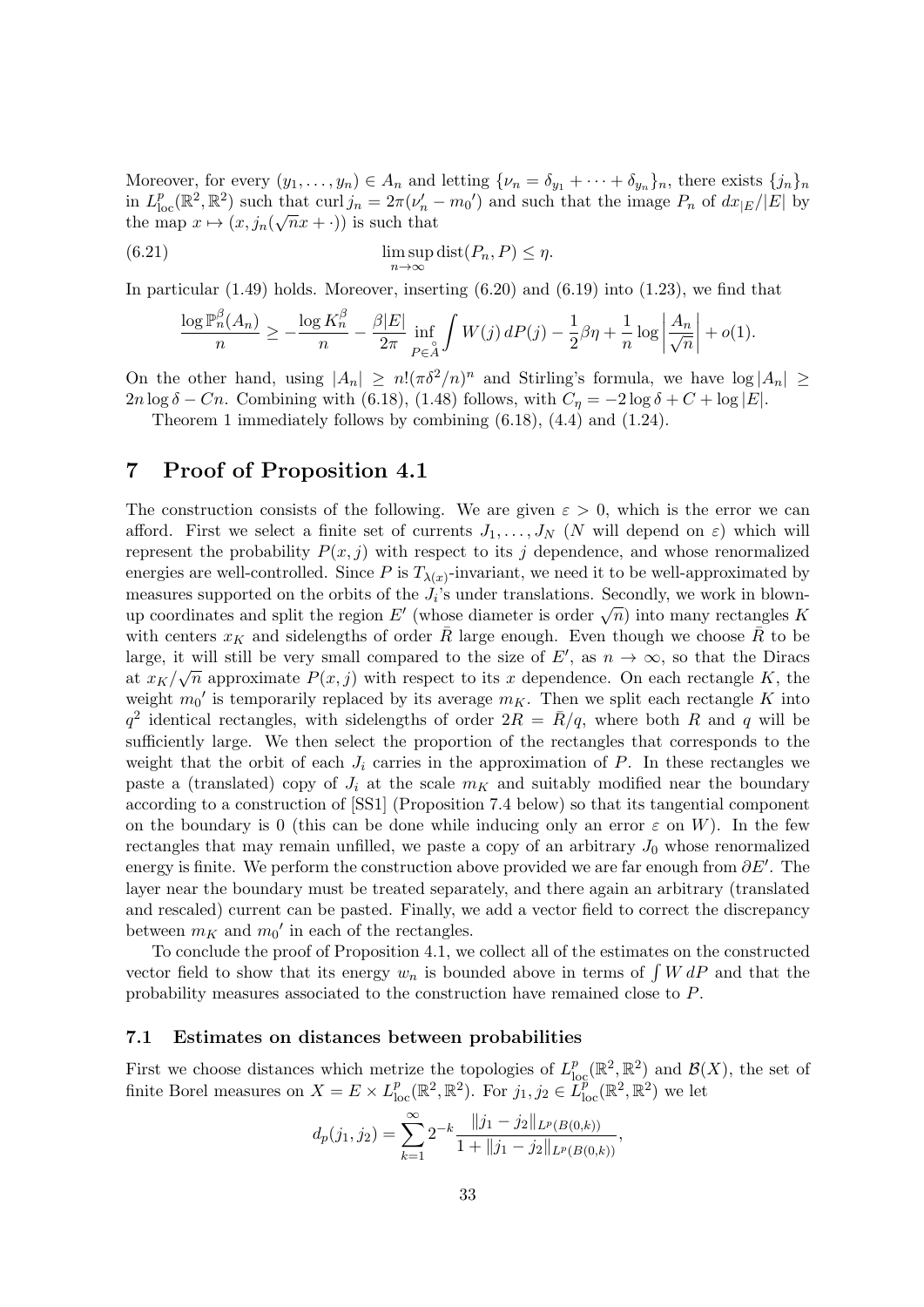and on X we use the product of the Euclidean distance on E and  $d_p$ , which we denote  $d_X$ . On  $\mathcal{B}(X)$  we define a distance by choosing a sequence of bounded continuous functions  $\{\varphi_k\}_k$ which is dense in  $C_b(X)$  and we let, for any  $\mu_1, \mu_2 \in \mathcal{B}(X)$ ,

$$
d_{\mathcal{B}}(\mu_1, \mu_2) = \sum_{k=1}^{\infty} 2^{-k} \frac{|\langle \varphi_k, \mu_1 - \mu_2 \rangle|}{1 + |\langle \varphi_k, \mu_1 - \mu_2 \rangle|},
$$

where we have used the notation  $\langle \varphi, \mu \rangle = \int \varphi \, d\mu$ .

We have the following general facts.

**Lemma 7.1.** For any  $\varepsilon > 0$  there exists  $\eta_0 > 0$  such that if  $P, Q \in \mathcal{B}(X)$  and  $||P - Q|| < \eta_0$ , then  $d(P,Q) < \varepsilon$ . Here  $||P-Q||$  denotes the total variation of the signed measure  $P-Q$ , i.e. the supremum of  $\langle \varphi, P - Q \rangle$  over measurable functions  $\varphi$  such that  $|\varphi| \leq 1$ .

In particular, if  $P = \sum_{i=1}^{\infty} \alpha_i \delta_{x_i}$  and  $Q = \sum_{i=1}^{\infty} \beta_i \delta_{x_i}$  with  $\sum_i |\alpha_i - \beta_i| < \eta_0$ , then  $d_{\mathcal{B}}(P,Q) < \varepsilon$ .

**Lemma 7.2.** Let  $K \subset X$  be compact. For any  $\varepsilon > 0$  there exists  $\eta_1 > 0$  such that if  $x \in K, y \in X$  and  $d_X(x, y) < \eta_1$  then  $d_B(\delta_x, \delta_y) < \varepsilon$ .

**Lemma 7.3.** Let  $0 < \varepsilon < 1$ . If  $\mu$  is a probability measure on a set A and  $f, g: A \to X$  are measurable and such that  $d_{\mathcal{B}}(\delta_{f(x)}, \delta_{g(x)}) < \varepsilon$  for every  $x \in A$ , then

$$
d_{\mathcal{B}}(f^{\#}\mu, g^{\#}\mu) < C\varepsilon(\log \varepsilon| + 1).
$$

*Proof.* Take any bounded continuous function  $\varphi_k$  defining the distance on  $\mathcal{B}(X)$ . Then if  $d_{\mathcal{B}}(\delta_{f(x)}, \delta_{g(x)}) < \varepsilon$  for any  $x \in X$  we have in particular

$$
\frac{|\varphi_k(f(x)) - \varphi_k(g(x))|}{1 + |\varphi_k(f(x)) - \varphi_k(g(x))|} \le 2^k \varepsilon.
$$

It follows that

$$
d_{\mathcal{B}}(f^{\#}\mu, g^{\#}\mu) \leq \sum_{k} 2^{-k} \min(\varepsilon 2^{k}, 1) \leq \varepsilon \left( [\log_{2} \varepsilon] + 1 \right) + \sum_{k = [\log_{2} \varepsilon] + 1}^{\infty} 2^{-k} \leq C \varepsilon (\log \varepsilon) + 1.
$$

#### 7.2 Preliminary results

In what follows  $E' = \sqrt{n}E$ ,  $m_0'(x) = m_0(x/\sqrt{n})$ : we work in blown-up coordinates. We consider a probability measure  $P$  on  $E \times L^p_{loc}(\mathbb{R}^2, \mathbb{R}^2)$  which is as in the proposition. We let  $\tilde{P}$ be the probability measure on  $E \times A_1$  which is the image of P under  $(x, j) \mapsto (x, \sigma_{1/m_0(x)}j)$ , so that

(7.1) 
$$
\widetilde{P} = \int \delta_x \otimes \delta_{\sigma_{1/m_0(x)}j} dP(x, j), \quad P = \int \delta_x \otimes \delta_{\sigma_{m_0(x)}j} d\widetilde{P}(x, j)
$$

It is easy to check that since P is  $T_{\lambda(x)}$ -invariant, P is as well, and in particular it is translationinvariant.

The construction is based on the following statement which is a rewriting of Proposition 4.2 in [SS1] and the remark following it: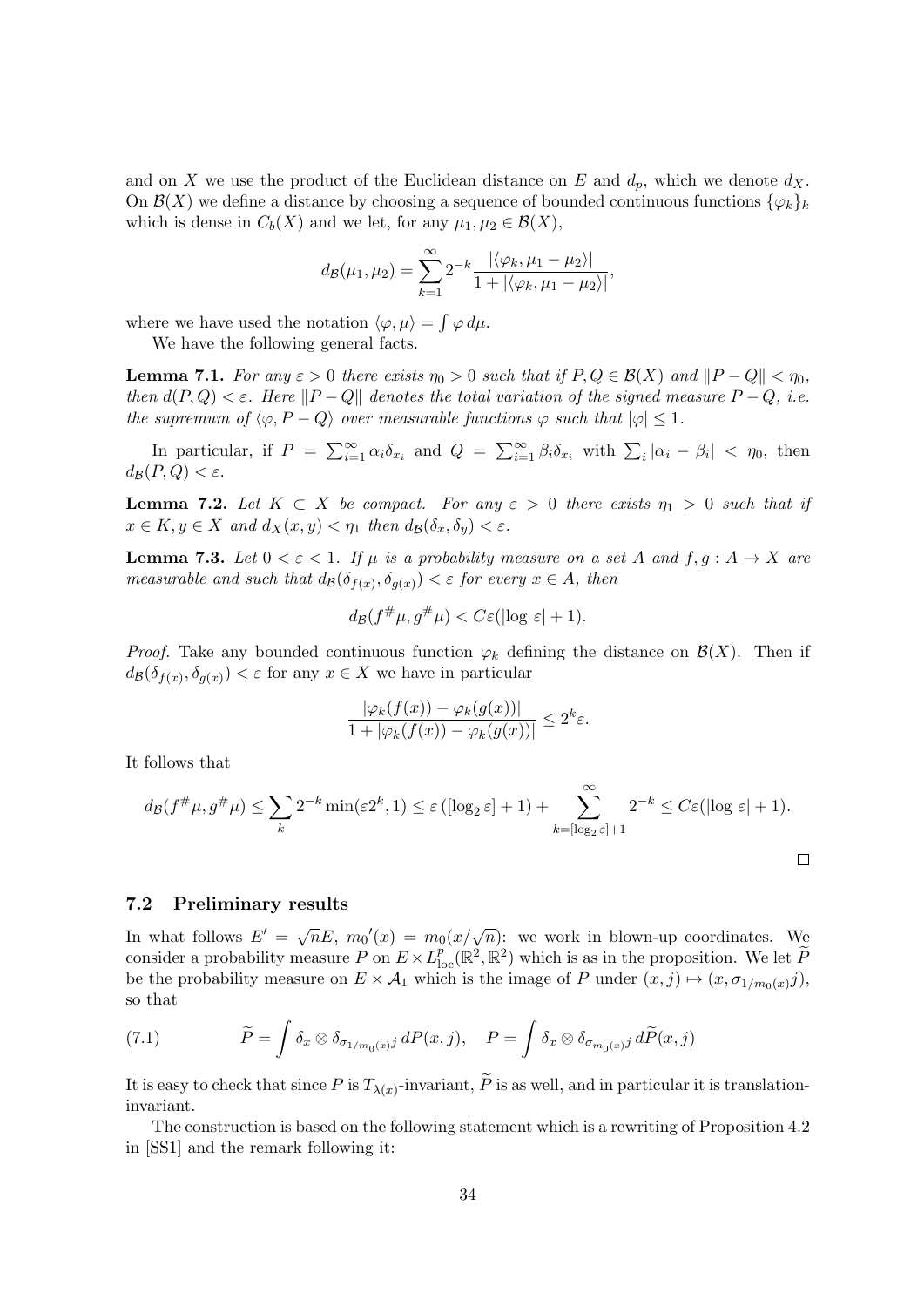**Proposition 7.4.** Let  $K_R = [-R, R]^2$ , let  $\{\chi_R\}_R$  satisfy (1.29) and let  $W_K$  be the renormalized energy relative to the family  $\{K_R\}_R$ .

Let  $G \subset A_1$  be such that there exists  $C > 0$  such that for any  $j \in G$  we have

(7.2) 
$$
\forall R > 1, \frac{\nu(K_R)}{|K_R|} < C,
$$

for the associated  $\nu$ 's, and

(7.3) 
$$
\lim_{R \to +\infty} \frac{W(j, \chi_R)}{|K_R|} = W_K(j),
$$

where the convergence is uniform w.r.t.  $j \in G$ .

Then for any  $\varepsilon > 0$  there exists  $R_0 > 0$ ,  $\eta_2 > 0$  such that if  $R > R_0$  and L is a rectangle centered at 0 whose sidelengths belong to  $[2R, 2R(1 + \eta_2)]$  and such that  $|L| \in \mathbb{N}$ , then for every  $j \in G$  there exists a  $j_L \in L^p_{loc}(\mathbb{R}^2, \mathbb{R}^2)$  such that the following hold

i)  $j_L = 0$  in  $L^c$ ,

ii) There is a discrete subset  $\Lambda \subset L$  such that

$$
\operatorname{curl} j_L = 2\pi \left( \sum_{p \in \Lambda} \delta_p - \mathbf{1}_L \right).
$$

iii) If 
$$
d(x, L^c) > R^{\frac{3}{4}}
$$
 then  $j_L(x) = j(x)$   
iv)

(7.4) 
$$
\frac{W(j_L, \mathbf{1}_L)}{|L|} \leq W_K(j) + \varepsilon.
$$

The next lemma explains how to partition  $E$  into rectangles.

**Lemma 7.5.** There exists a constant  $C_0 > 0$  such that, given any  $R > 1$  and  $q \in \mathbb{N}^*$ , there exists for any  $n \in \mathbb{N}^*$  a collection  $\mathcal{K}_n$  of closed rectangles in  $E'$  with disjoint interiors, whose sidelengths are between  $\overline{R} = 2qR$  and  $\overline{R} + C_0 \overline{R}/R^2$ , and which are such that

$$
\{x \in E': d(x, \partial E') \leq \overline{R}\} \subset E' \setminus \bigcup_{K \in \mathcal{K}_n} K \subset \{x \in E': d(x, \partial E') \leq C_0 \overline{R}\}
$$

and, for all  $K \in \mathcal{K}_n$ ,

(7.5) 
$$
\int_{K} m_0' \in q^2 \mathbb{N}.
$$

*Proof.* For each  $j \in \mathbb{Z}$  we let

$$
m_j(t) = \int_{x = -\infty}^t \int_{y = j\overline{R}}^{(j+1)\overline{R}} m_0'(x, y) \, dy \, dx.
$$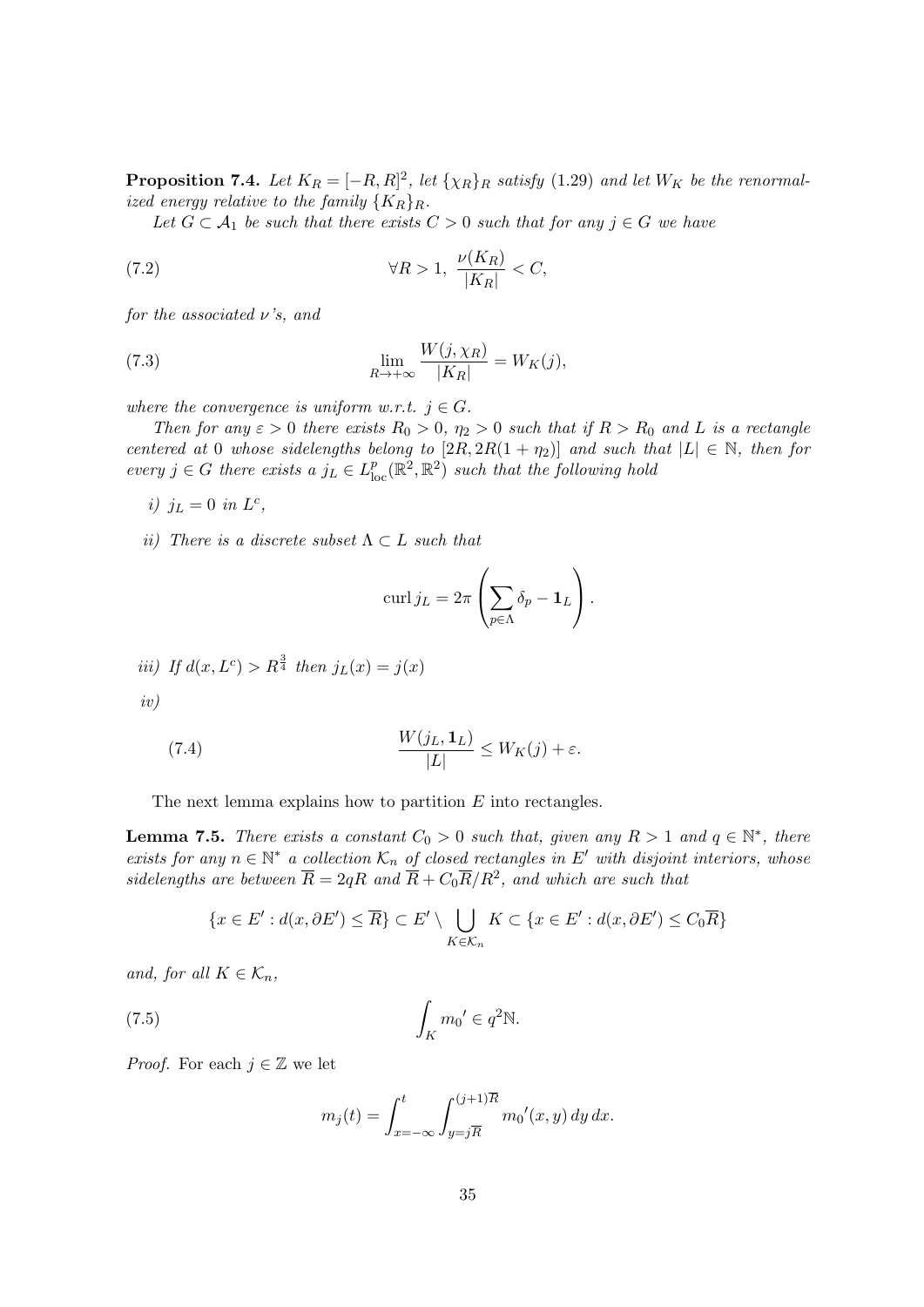Then each strip  $\{j\overline{R} \leq y < (j+1)\overline{R}\}$  is cut into rectangles  $[t_{ij}, t_{(i+1),j}] \times [j\overline{R}, (j+1)\overline{R}]$  where  $t_{0j} = -\infty$  and

$$
t_{i+1,j} = \min\{t \ge t_{ij} + \overline{R} : m_j(t_{ij}) \in q^2\mathbb{N}\}.
$$

Since by assumption (1.12) we have  $m_0'(x) \in [m, \overline{m}]$  for any  $x \in E'$ , it is not difficult to check that if such a rectangle is included in  $E'$  then

$$
t_{ij} + \overline{R} \le t_{i+1,j} \le t_{ij} + \overline{R} + \frac{q^2}{m\overline{R}},
$$

and thus its sidelengths are between  $\overline{R}$  and  $\overline{R}+C\overline{R}/R^2$  since  $\overline{R}/R^2=4q^2/\overline{R}$ . We let  $\mathcal{K}_n$  be the set of rectangles of the form  $[t_{ij}, t_{(i+1),j}] \times [\bar{jR}, (j+1)\bar{R}]$  which are included in  $\{x : d(x, \partial E') >$  $\overline{R}$ . From the above, it follows that these rectangles in fact cover the set  $\{x : d(x, \partial E') > C\overline{R}\}$ for some  $C > 0$  independent of  $R > 1$ , q. By construction each  $K \in \mathcal{K}_n$  is such that

$$
\int_{K} m_0' = m_j(t_{(i+1),j}) - m_j(t_{ij}) \in q^2 \mathbb{N}.
$$

The next lemma explains how to select a good subset of  $L_{\text{loc}}^p(\mathbb{R}^2, \mathbb{R}^2)$ .

**Lemma 7.6.** Let  $\tilde{P}$  be a translation invariant measure on X such that P-a.e.  $j \in A_1$ . Then for any  $\varepsilon > 0$ , there exist subsets  $H_{\varepsilon} \subset G_{\varepsilon}$  in  $L_{loc}^p(\mathbb{R}^2, \mathbb{R}^2)$  which are compact and such that, for any  $R_{\varepsilon} > 0$ ,

i)  $\eta_0$  being given by Lemma 7.1 we have

(7.6) 
$$
\widetilde{P}(E \times G_{\varepsilon}^c) < \min(\eta_0^2, \eta_0 \varepsilon), \quad \widetilde{P}(E \times H_{\varepsilon}^c) < \min(\eta_0, \varepsilon).
$$

ii) For every  $j \in H_{\varepsilon}$ , there exists  $\Gamma(j) \subset K_{\overline{m}R_{\varepsilon}}$  such that

(7.7) 
$$
|\Gamma(j)| < CR_{\varepsilon}^2 \eta_0 \text{ and } \lambda \notin \Gamma(j) \implies \theta_{\lambda} j \in G_{\varepsilon}.
$$

iii) The convergence in the definition of  $W_K(j)$  is uniform w.r.t.  $(x, j) \in G_{\varepsilon}$  and, writing curl  $j = 2\pi(\nu - 1)$ ,

(7.8) 
$$
W_K(j)
$$
 and  $\frac{\nu(K_R)}{R^2}$  are bounded uniformly w.r.t.  $(x, j) \in G_{\varepsilon}$  and  $R > 1$ .

iv) We have

(7.9) 
$$
d_{\mathcal{B}}(P, P'') < C \varepsilon(|\log \varepsilon| + 1), \quad \text{where}
$$

$$
P'' = \int_{E \times H_{\varepsilon}} \frac{1}{m_0(x)|K_{R_{\varepsilon}}|} \int_{\sqrt{m_0(x)}K_{R_{\varepsilon}} \backslash \Gamma(j)} \delta_x \otimes \delta_{\sigma_{m_0(x)}\theta_{\mu}j} d\mu d\widetilde{P}(x, j).
$$

Moreover, there exists a partition of  $H_\varepsilon$  into  $\cup_{i=1}^{N_\varepsilon} H_\varepsilon^i$  satisfying diam  $(H_\varepsilon^i) < \eta_3$ , where  $\eta_3$  is such that

(7.10)  $j \in H_{\varepsilon}, d_p(j, j') < \eta_3, m \in [m, \overline{m}], \mu \in$ √  $\overline{m}K_{R_{\varepsilon}}\backslash\Gamma(j) \implies d_{\mathcal{B}}(\delta_{\sigma_m\theta_\mu j},\delta_{\sigma_m\theta_\mu j'}) < \varepsilon;$ and there exists for all i,  $J_i \in H^i_{\varepsilon}$  such that

(7.11) 
$$
W_K(J_i) < \inf_{H^i_\varepsilon} W_K + \varepsilon.
$$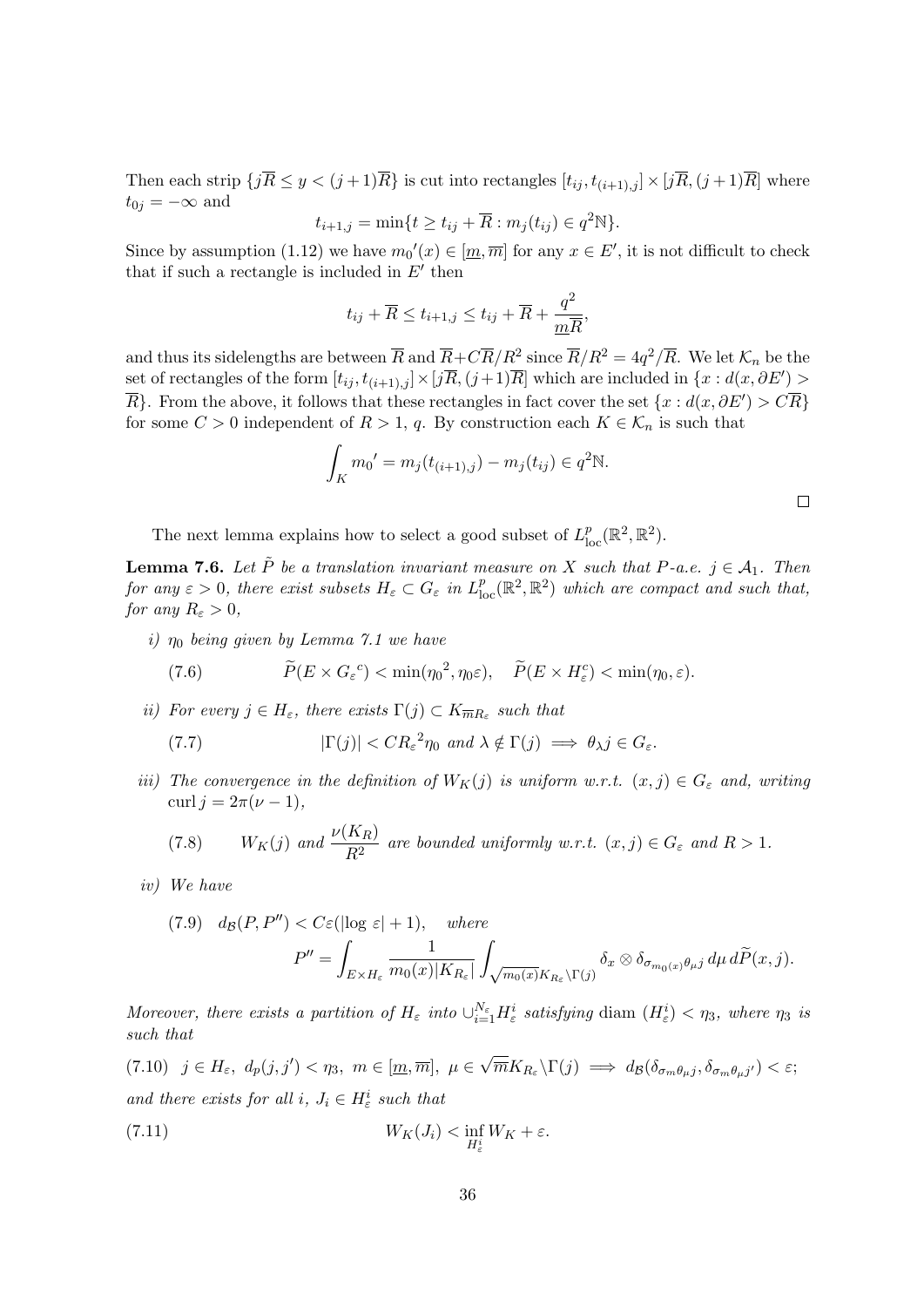Proof.

Step 1: Choice of  $G_{\varepsilon}$ . Since  $L_{loc}^p(\mathbb{R}^2, \mathbb{R}^2)$  is Polish we can always find a compact set  $G_{\varepsilon}$ satisfying (7.6) and  $P(G_{\varepsilon}^c) < \eta_0$ . Then from Lemma 7.1,  $P_{\varepsilon}G_{\varepsilon}$  (the restriction of P to  $G_{\varepsilon}$ ) satisfies  $d_{\mathcal{B}}(P, P \sqcup G_{\varepsilon}) < \varepsilon$ .

From the translation invariance of  $\widetilde{P}$  and for any  $\lambda$ , we have  $\widetilde{P}(E \times \theta_{\lambda} G_{\epsilon}) > 1 - \eta_0$ and therefore  $d_{\mathcal{B}}(\tilde{P}, \tilde{P} \cup \theta_{\lambda} G_{\varepsilon}) < \varepsilon$ . In view of (7.1), it follows that for any  $\lambda \in \mathbb{R}^2$  we have  $||P - P_\lambda|| < \eta_0$  and then  $d_{\mathcal{B}}(P, P_\lambda) < \varepsilon$ , where

$$
P_{\lambda} = \int_{E \times \theta_{\lambda} G_{\varepsilon}} \delta_x \otimes \delta_{\sigma_{m_0(x)} j} d\widetilde{P}(x, j) = \int_{E \times G_{\varepsilon}} \delta_x \otimes \delta_{\theta_{\lambda} \sigma_{m_0(x)} j} d\widetilde{P}(x, j).
$$

Then using Lemma 7.3 we deduce that if  $A \subset \mathbb{R}^2$  is any measurable set of positive measure, then

(7.12) 
$$
d_{\mathcal{B}}(P, P') < C \varepsilon (\log \varepsilon | + 1), \quad \text{where} \quad P' = \int_{E \times G_{\varepsilon}} \int_{A} \delta_{x} \otimes \delta_{\theta_{\lambda} \sigma_{m_{0}(x)} j} \, d\lambda \, d\widetilde{P}(x, j).
$$

Moreover, since P is  $T_{\lambda(x)}$ -invariant, choosing  $\chi$  to be a smooth positive function with integral 1 supported in  $B(0,1)$ , the ergodic theorem (as in Section 6.1 or see again [Be]) ensures that for P-almost every  $(x, j)$  the limit

$$
\lim_{R \to +\infty} \frac{1}{|K_R|} \int_{K_R} W(j(\lambda + \cdot), \chi(\lambda + \cdot)) d\lambda
$$

exists. Then  $\mathbf{1}_{K_R} * \chi$  is a family of functions which satisfies (1.29) with respect to the family of squares  ${K_R}_R$ , and from the definition of the renormalized energy relative to  ${K_R}_R$  we may rewrite the limit above as

(7.13) 
$$
W_K(j) = \lim_{R \to +\infty} \frac{1}{|K_R|} W(j, \mathbf{1}_{K_R} * \chi).
$$

By Egoroff's theorem we may choose the compact set  $G_{\varepsilon}$  above to be such that, in addition to (7.12), the convergence in (7.13) is uniform on  $G_{\varepsilon}$ . In fact, since  $W_K(j) < +\infty$  and  $\limsup_R \nu(K_R)/R^2 < +\infty$  for P-a.e.  $(x, j)$ , where curl  $j = 2\pi(\nu - 1)$ , we may choose  $G_{\varepsilon}$  such that (7.8) holds.

The arguments above show that the properties (7.12), (7.8) can be satisfied for a compact set  $G_{\varepsilon}$  of measure arbitrarily close to 1. We choose  $G_{\varepsilon}$  such that (7.6) holds.

The next difficulty we have to face is that  $\theta_{\lambda}j$  need not belong to  $G_{\varepsilon}$  if j does.

Step 2: Choice of  $H_{\varepsilon}$ . For  $j \in G_{\varepsilon}$ , let  $\Gamma(j)$  be the set of  $\lambda$ 's in  $\sqrt{\overline{m}}K_{R_{\varepsilon}}$  such that  $\theta_{\lambda}j \notin G_{\varepsilon}$ . Since, from (7.6) and the translation-invariance of  $\tilde{P}$ , for any  $\lambda \in \mathbb{R}^2$  we have  $\tilde{P}(E \times \theta_{\lambda}(G_{\varepsilon})^c)$  $\eta_0^2$ , it follows from Fubini's theorem that

$$
\int_{G_{\varepsilon}} |\Gamma(j)| \, d\widetilde{P}(x,j) = \int_{\sqrt{\overline{m}}K_{R_{\varepsilon}}} \widetilde{P}(E \times (\theta_{\lambda}G_{\varepsilon})^c) \, d\lambda < 4\overline{m}R_{\varepsilon}^2 \min(\eta_0^2, \eta_0 \varepsilon).
$$

Therefore, letting

(7.14) 
$$
H_{\varepsilon} = \{j \in G_{\varepsilon} : |\Gamma(j)| < 4\overline{m}R_{\varepsilon}^{2}\eta_{0}\},
$$

we have that (7.6) holds.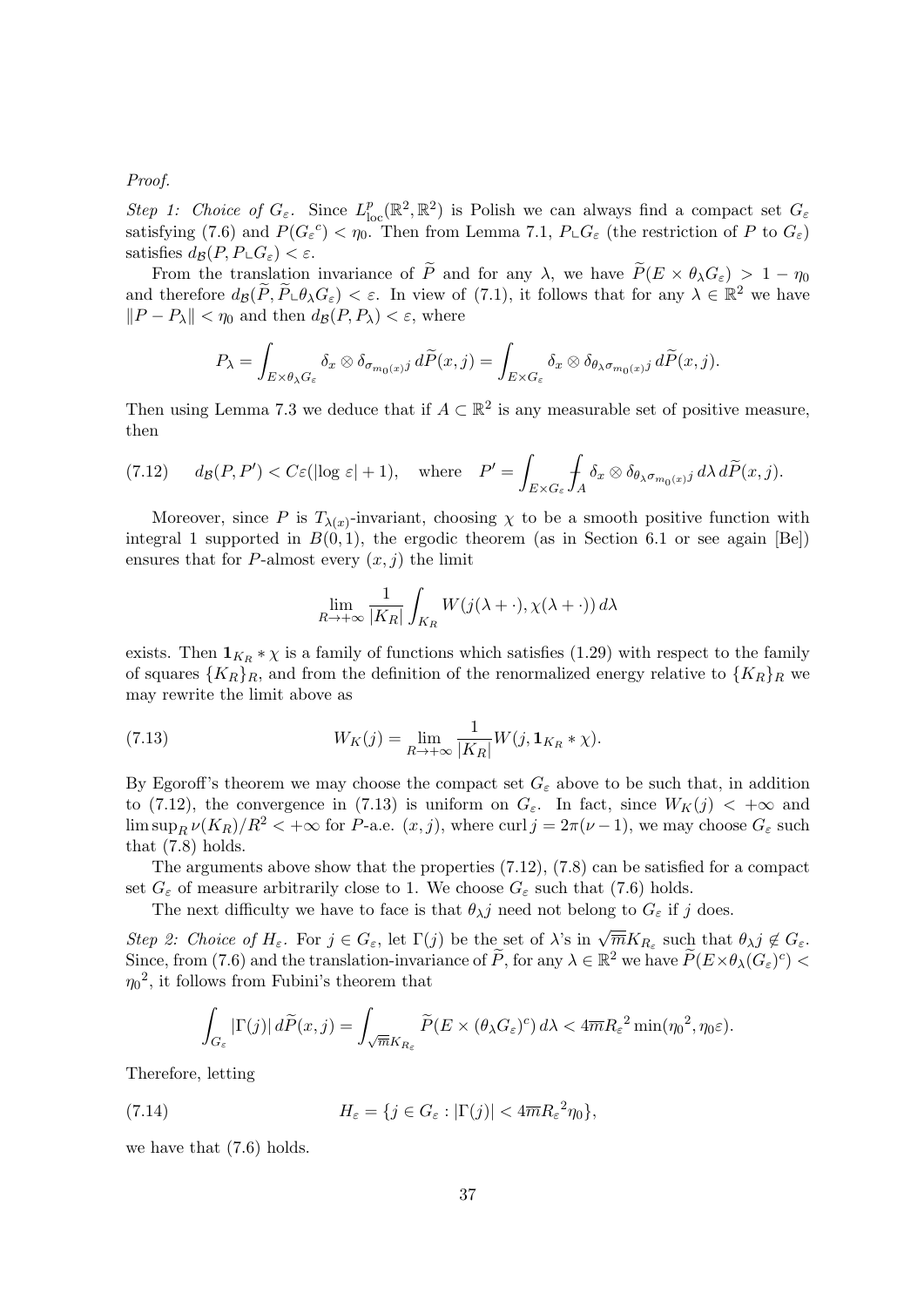Combining  $(7.6)$  and  $(7.14)$  with Lemma 7.1, we deduce from  $(7.12)$  that  $(7.9)$  holds, where we have used the fact that  $\theta_{\lambda}\sigma_{m}j=\sigma_{m}\theta_{\sqrt{m}\lambda}j$  to change the integration variable to  $\mu = \sqrt{m_0(x)}\lambda$  in (7.12).

Step 3: Choice of  $J_1, \ldots, J_{N_{\varepsilon}}$ . We use the fact that  $G_{\varepsilon}$  is relatively compact in  $L^p_{loc}(\mathbb{R}^2, \mathbb{R}^2)$ , Lemma 7.2, and the fact that  $(m, j) \mapsto \sigma_{m} j$  is continuous to find that there exists  $\eta_4 > 0$ such that for any  $m \in [m, \overline{m}]$  and any  $j \in G_{\varepsilon}$  it holds that

(7.15) 
$$
d_p(j, j') < \eta_4 \quad \Longrightarrow \quad d_{\mathcal{B}}(\delta_{\sigma_{m}j}, \delta_{\sigma_{m}j'}) < \varepsilon.
$$

Moreover, from the continuity of  $(\mu, j) \mapsto \theta_{\mu}j$ , there exists  $\eta_3 > 0$  such that

(7.16) 
$$
j \in G_{\varepsilon}, d_p(j, j') < \eta_3, \ \mu \in \sqrt{\overline{m}} K_{R_{\varepsilon}} \implies d_p(\theta_{\mu} j, \theta_{\mu} j') < \eta_4.
$$

If  $j \in H_{\varepsilon}$  and  $\mu \in K \backslash ...$  then  $\theta_{\mu} j \in G_{\varepsilon}$  hence applying (7.15), we get (7.10).

Now we cover the relatively compact  $H_{\varepsilon}$  by a finite number of balls  $B_1, \ldots, B_{N_{\varepsilon}}$  of radius  $\eta_3/2$ , derive from it a partition of  $H_\varepsilon$  by sets with diameter less than  $\eta_3$ , by letting  $H_\varepsilon^1$  =  $B_1 \cap H_{\varepsilon}$  and

$$
H_{\varepsilon}^{i+1} = B_{i+1} \cap H_{\varepsilon} \setminus (B_1 \cup \cdots \cup B_i).
$$

we then have

(7.17) 
$$
H_{\varepsilon} = \bigcup_{i=1}^{N_{\varepsilon}} H_{\varepsilon}^i, \quad \text{diam } (H_{\varepsilon}^i) < \eta_3,
$$

where the union is disjoint. Then we may choose  $J_i \in H^i_{\varepsilon}$  such that (7.11) holds.

#### $\Box$

#### 7.3 Completing the construction

Step 1: Choice of  $R_{\varepsilon}$ . We apply Proposition 7.4 with  $G = G_{\varepsilon}$  and  $\sqrt{m}R$ , where  $m \in [m, \overline{m}]$ . The proposition yields  $\eta_2 > 0$ ,  $R_{\varepsilon} > 1$  such that for any  $j \in G_{\varepsilon}$  and any  $m \in [m, \overline{m}]$  and any The proposition yields  $\eta_2 > 0$ ,  $n_{\varepsilon} > 1$  such that for any  $f \in G_{\varepsilon}$  and any  $m \in [\underline{m}, m]$  and any rectangle L centered at 0 with sidelengths in  $[2\sqrt{m}R_{\varepsilon}, 2\sqrt{m}R_{\varepsilon}(1 + \eta_2)]$ , (7.4) is satisfied for some  $j_L$ , with R replaced by  $\sqrt{m}R_{\varepsilon}$ . The reason for including  $\sqrt{m}$  is that we will need to scale the construction to account for the varying weight  $m_0(x)$ .

Since our rectangles will be obtained from Lemma 7.5 and we wish to use the approximation by j<sub>L</sub> in them, we choose  $R_{\varepsilon}$  large enough so that if  $m \in [m, \overline{m}]$  and L is a rectangle mation by  $j_L$  in them, we choose  $n_{\varepsilon}$  large enough so that if  $m \in [\underline{m}, m]$ <br>centered at zero with sidelengths in  $[2\sqrt{m}R_{\varepsilon}, 2\sqrt{m}R_{\varepsilon}(1+C_0/R_{\varepsilon}^2)]$  then

$$
(7.18) \quad \frac{C_0}{R_{\varepsilon}^2} < \eta_2, \quad \frac{C_1}{R_{\varepsilon}^2} < \eta_0, \quad K_{\sqrt{m}R_{\varepsilon}(1-\eta_0)} \subset \{x : d(x, L^c) > \sqrt{m}R_{\varepsilon}^{\frac{3}{4}}\} \subset K_{\sqrt{m}R_{\varepsilon}(1+\eta_0)},
$$

where  $C_0$  is the constant in Lemma 7.5,  $C_1 \geq 1$  is to be determined later, and  $\eta_0$  is the constant in Lemma 7.1.

If  $\lambda \in K_{\sqrt{m}R_{\varepsilon}(1-\eta_0)}$  and since  $j = j_L$  if  $d(x, L^c) > \sqrt{m}R_{\varepsilon}^{\frac{3}{4}}$ , we deduce from (7.18) that  $\theta_{\lambda} j_L = \theta_{\lambda} j$  in  $B(0, \sqrt{m} R_{\varepsilon}^{\frac{3}{4}})$ , so that from the definition of  $d_p$ , taking  $R_{\varepsilon}$  larger if necessary,

(7.19) 
$$
\forall j \in G_{\varepsilon}, m \in [m, \overline{m}], \lambda \in K_{\sqrt{m}R_{\varepsilon}(1-\eta_0)}, \quad d_p(\theta_{\lambda}\sigma_{m}j, \theta_{\lambda}\sigma_{m}j_{L}) < \frac{\eta_1}{2},
$$

where  $\eta_1$  comes from Lemma 7.2 applied on  $\{\sigma_m\}: m \in [m, \overline{m}], j \in G_{\varepsilon}\}\)$ , i.e. is such that

$$
(7.20) \quad m \in [\underline{m}, \overline{m}], \ j \in G_{\varepsilon}, j' \in L^p_{loc}(\mathbb{R}^2, \mathbb{R}^2) \text{ and } d_p(j, j') < \eta_1 \implies d_{\mathcal{B}}(\delta_{\sigma_{m}j}, \delta_{\sigma_{m}j'}) < \varepsilon.
$$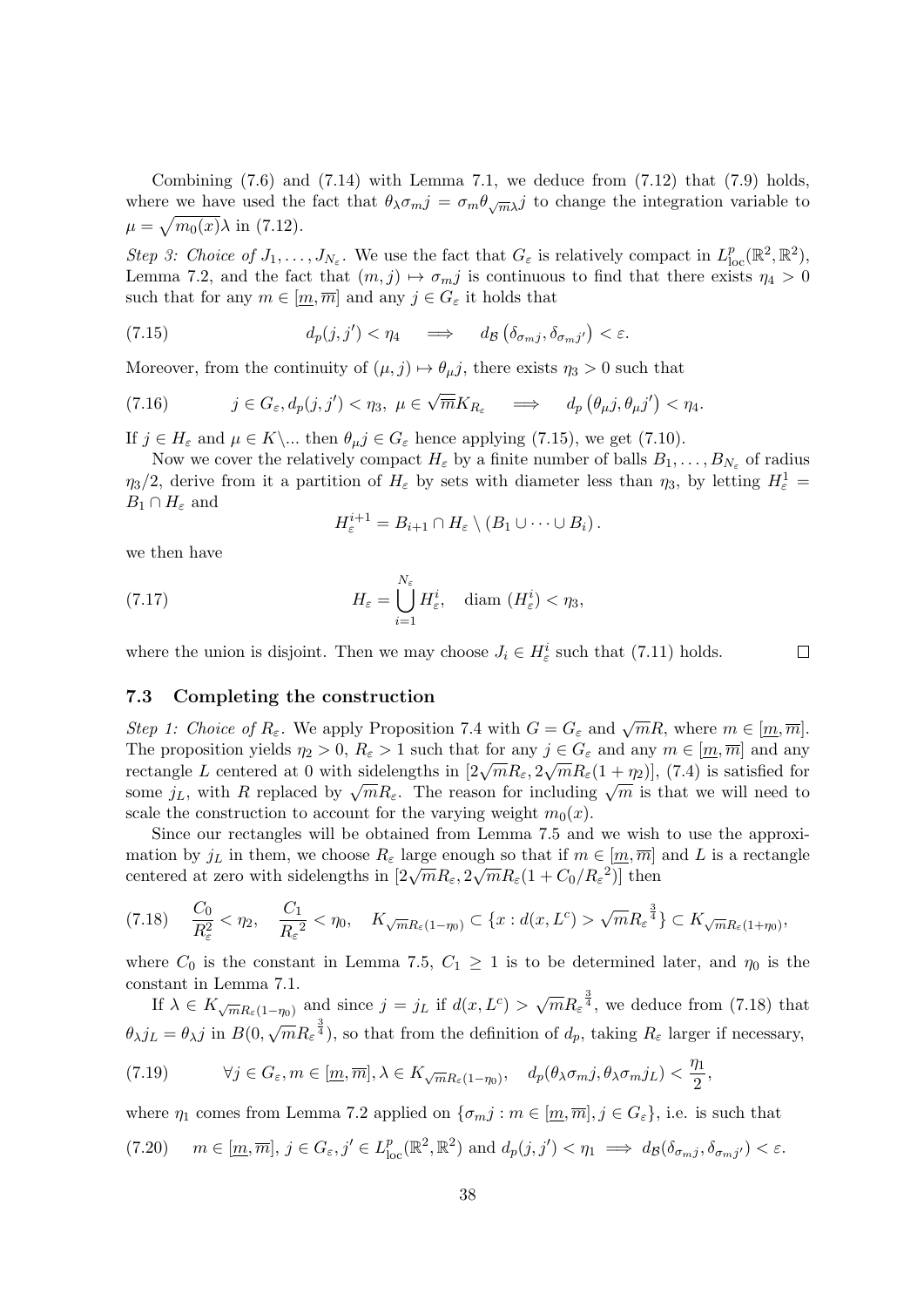Step 2: Choice of  $q_{\varepsilon}$  and the rectangles. We choose an integer  $q_{\varepsilon}$  large enough so that

(7.21) 
$$
\frac{N_{\varepsilon}}{C_1 q_{\varepsilon}^2} < \eta_0, \qquad \frac{N_{\varepsilon}}{q_{\varepsilon}^2} \times \max_{\substack{0 \le i \le N_{\varepsilon} \\ \underline{m} \le m \le \overline{m}}} W_K(\sigma_m J_i) < \varepsilon
$$

where  $C_1 > 1$  is to be determined later. We apply Lemma 7.5 with  $R_{\varepsilon}$ ,  $q_{\varepsilon}$  and  $N_{\varepsilon}$  to obtain for any n a collection  $\mathcal{K}_n$  of rectangles (we omit to mention the  $\varepsilon$  dependence) which cover most of  $E'$ , and we also apply Lemma 7.6. We rewrite  $P''$  given by (7.9) as

$$
(7.22) \tP'' = \sum_{K \in \mathcal{K}_n} \int_{\frac{K}{\sqrt{n}} \times H_{\varepsilon}} \frac{1}{m_0(x)|K_{R_{\varepsilon}}|} \int_{\sqrt{m_0(x)}K_{R_{\varepsilon}} \backslash \Gamma(j)} \delta_x \otimes \delta_{\sigma_{m_0(x)}\theta_{\mu}j} d\mu d\widetilde{P}(x,j).
$$

Now we claim that if n is large enough and  $x \in K/\sqrt{n}$ ,  $j \in H_{\varepsilon}^{i}$ ,  $\mu \in \sqrt{m_{0}(x)}K_{R_{\varepsilon}} \setminus \Gamma(j)$ , then

(7.23) 
$$
d_{\mathcal{B}}\left(\delta_{x}\otimes\delta_{\sigma_{m_{0}(x)}\theta_{\mu}j},\delta_{x_{K}}\otimes\delta_{\sigma_{m_{K}}\theta_{\mu}J_{i}}\right)<2\varepsilon,
$$

where  $x_K$  is the center of  $K/\sqrt{n}$  and  $m_K$  is the average of  $m_0$  over  $K/\sqrt{m}$ . Indeed, since where  $x_K$  is the center of  $K/\sqrt{n}$  and  $m_K$  is the average of  $m_0$  over  $K/\sqrt{n}$ . Indeed, since  $m_0$  is  $C^1$  we have  $|x - x_K| < C/\sqrt{n}$ ,  $|m_0(x) - m_K| < C/\sqrt{n}$  thus if n is large enough, since  $\theta_{\mu} j \in G_{\varepsilon}$  we find

$$
d_{\mathcal{B}}\left(\delta_x \otimes \delta_{\sigma_{m_0(x)}\theta_\mu j}, \delta_{x_K} \otimes \delta_{\sigma_{m_K}\theta_\mu j}\right) < \varepsilon.
$$

Moreover, since  $d_p(j, J_i) < \eta_3$ , we deduce from (7.10) that

$$
d_{\mathcal{B}}\left(\delta_{x_K}\otimes \delta_{\sigma_{m_K}\theta_\mu j},\delta_{x_K}\otimes \delta_{\sigma_{m_K}\theta_\mu J_i}\right)<\varepsilon,
$$

which together with the previous estimate proves  $(7.23)$ .

Using  $(7.23)$  together with Lemmas 7.2, 7.1, and  $(7.7)$ , we deduce from  $(7.9)$  and  $(7.22)$ that  $d_{\mathcal{B}}(P, P^{\prime\prime\prime}) < C \varepsilon(|\log \varepsilon| + 1)$ , where

(7.24)  
\n
$$
P''' = \sum_{\substack{K \in \mathcal{K}_n \\ 1 \le i \le N_\varepsilon}} \int_{\frac{K}{\sqrt{n}} \times H_\varepsilon^i} \int_{\sqrt{m_K} K_{R_\varepsilon}} \delta_{x_K} \otimes \delta_{\sigma_{m_K} \theta_\mu J_i} d\mu d\widetilde{P}(x, j)
$$
\n
$$
= \sum_{\substack{K \in \mathcal{K}_n \\ 1 \le i \le N_\varepsilon}} p_{i,K} \int_{\sqrt{m_K} K_{R_\varepsilon}} \delta_{x_K} \otimes \delta_{\sigma_{m_K} \theta_\mu J_i} d\mu,
$$

where

(7.25) 
$$
p_{i,K} = \widetilde{P}\left(\frac{K}{\sqrt{n}} \times H_{\varepsilon}^{i}\right).
$$

Step 3: Choice of subrectangles and current  $j_n$ . We now replace  $p_{i,K}$  in the definition (7.24) by

(7.26) 
$$
\frac{|K|}{q_{\varepsilon}^2|E'|} n_{i,K}, \quad \text{where} \quad n_{i,K} = \left[\frac{q_{\varepsilon}^2|E'|}{|K|} p_{i,K}\right].
$$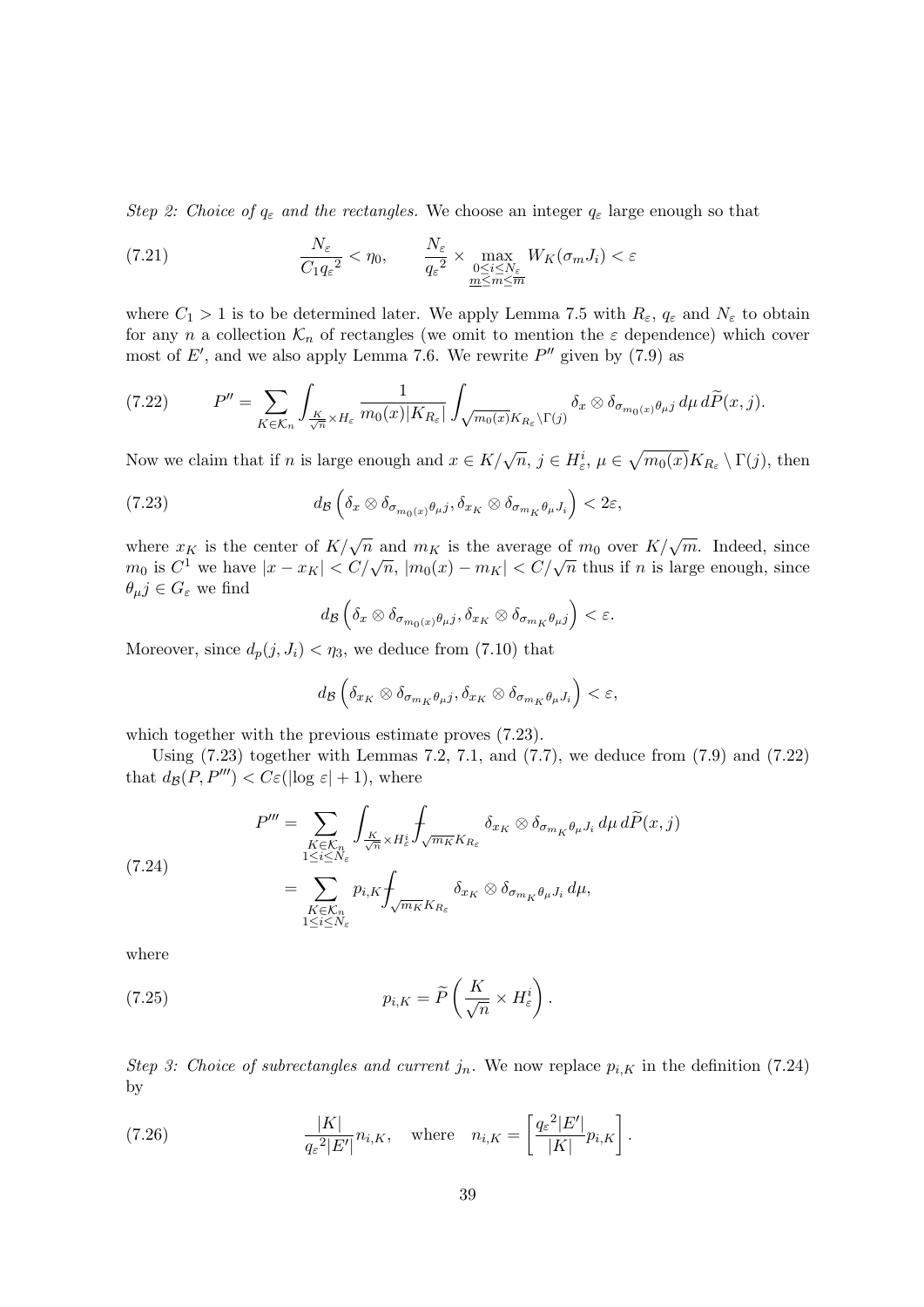We have, since  $\widetilde{P}(\frac{K}{\sqrt{n}})$  $\frac{\zeta}{\overline{n}}\times L_{\text{loc}}^p(\mathbb{R}^2,\mathbb{R}^2))=|K|/|E'|,$ 

(7.27) 
$$
\sum_{k=1}^{N_{\varepsilon}} n_{i,K} \leq \frac{q_{\varepsilon}^{2} |E'|}{|K|} \widetilde{P}\left(\frac{K}{\sqrt{n}} \times L_{\text{loc}}^p(\mathbb{R}^2, \mathbb{R}^2)\right) = q_{\varepsilon}^{2}
$$

and

$$
\left|\frac{|K_{R_{\varepsilon}}|}{|E'|}n_{i,K}-p_{i,K}\right|< C\left(\frac{|K|}{q_{\varepsilon}^2|E'|}+\frac{n_{i,K}}{R_{\varepsilon}^2|E'|}\right).
$$

Summing with respect to i and K, using the facts that  $\sum_{K \in \mathcal{K}_n} |K| < |E'|$ , (7.27), and the fact that the cardinal of  $\mathcal{K}_n$  is  $\frac{|E'|}{4g^2R}$  $rac{|E|}{4q_{\varepsilon}^2 R_{\varepsilon}^2}$ , we find

$$
\sum_{1 \leq i \leq N_{\varepsilon}, K \in \mathcal{K}_n} \left| \frac{|K_{R_{\varepsilon}}|}{|E'|} n_{i,K} - p_{i,K} \right| < C \left( \frac{N_{\varepsilon}}{q_{\varepsilon}^2} + \frac{1}{R_{\varepsilon}^4} \right).
$$

We may always choose  $C_1$  large enough in (7.18) and (7.21) so that the right-hand side is  $<\eta_0$ . Then Lemma 7.1 implies that  $d_B(P, P^{(4)}) < C\varepsilon(|\log \varepsilon| + 1)$  is still true after replacing  $p_{i,K}$  by  $\frac{|K_{R_{\varepsilon}}|}{|E'|}$  $\frac{K_{R_{\varepsilon}}}{|E'|} n_{i,K}$  in (7.24), i.e. where

(7.28) 
$$
P^{(4)} = \frac{1}{|E'|} \sum_{\substack{K \in \mathcal{K}_n \\ 1 \le i \le N_\varepsilon}} \frac{n_{i,K}}{m_K} \int_{\sqrt{m_K} K_{R_\varepsilon}} \delta_{x_K} \otimes \delta_{\sigma_{m_K} \theta_\mu J_i} d\mu.
$$

Next, we divide each  $K \in \mathcal{K}_n$  into a collection  $\mathcal{L}_K$  of  $q_{\varepsilon}^2$  identical subrectangles in the obvious way and we partition  $\mathcal{L}_K$  into collections  $\mathcal{L}_{K,i}$ ,  $0 \leq i \leq N_{\varepsilon}$  such that if  $k \geq 1$  then  $\mathcal{L}_{K,i}$  contains  $n_{i,K}$  subrectangles. This is clearly possible from (7.27). If the inequality is strict we put the extra subrectangles in  $\mathcal{L}_{K,0}$ , there will be  $n_{0,K}$  of them and then

(7.29) 
$$
\sum_{k=0}^{N_{\varepsilon}} n_{k,K} = q_{\varepsilon}^2.
$$

We rewrite (7.28) as

(7.30) 
$$
P^{(4)} = \frac{1}{|E'|} \sum_{\substack{K \in \mathcal{K}_n \\ 1 \le i \le N_\varepsilon \\ \tilde{L} \in \mathcal{L}_{K,i}}} \frac{1}{m_K} \int_{\sqrt{m_K} K_{R_\varepsilon}} \delta_{x_K} \otimes \delta_{\sigma_{m_K} \theta_\mu J_i} d\mu.
$$

Now, for  $\tilde{L} \in \mathcal{L}_{K,i}$ , let  $L = \sqrt{m_K}(\tilde{L} - x_{\tilde{L}})$ , where  $x_{\tilde{L}}$  denotes the center of  $\tilde{L}$ . From Lemma 7.5, a rectangle  $K \in \mathcal{K}_n$  has sidelengths between  $2q_{\varepsilon}R_{\varepsilon}$  and  $2q_{\varepsilon}R_{\varepsilon}(1+C_0/R_{\varepsilon}^2)$ . Therefore L is a rectangle centered at zero with sidelengths between  $2\sqrt{m_K}R_\varepsilon$  and  $2\sqrt{m_K}R_\varepsilon(1 +$  $C_0/R_\varepsilon^2$ , and (7.19) holds.

This, and the results of Lemma 7.6, allow us to apply Proposition 7.4 on  $L$  to any  $J_i$ ,  $1 \leq i \leq N_{\varepsilon}$ . Note that  $|L| \in \mathbb{N}$  follows from the fact that

$$
|L| = m_K |\tilde{L}| = \int_K m_0' \frac{|K|}{q_{\varepsilon}^2} = \frac{1}{q_{\varepsilon}^2} \int_K m_0'
$$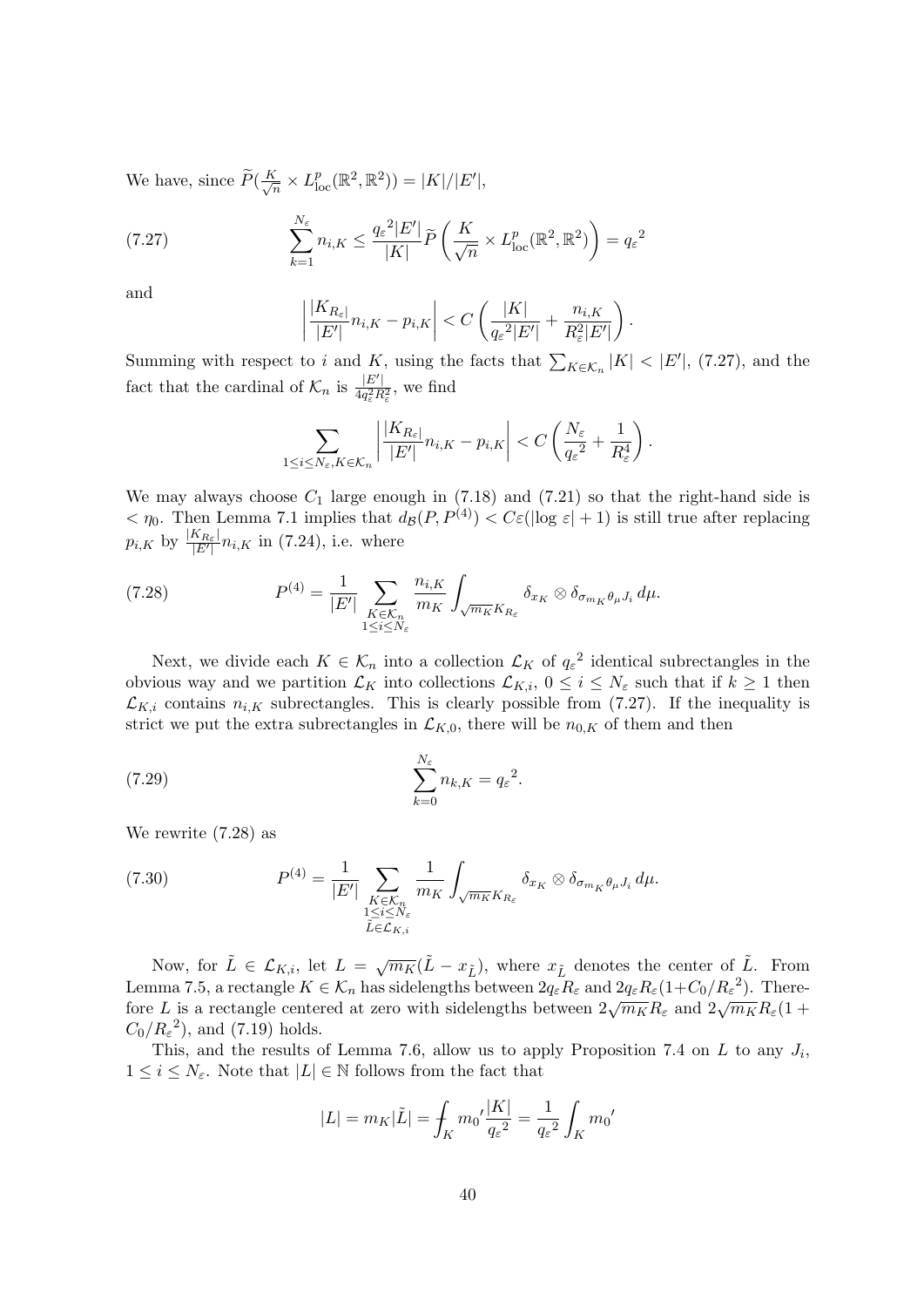and (7.5). In this way, we define currents  $J_{i,L}$  which satisfy (7.4) and (7.19). We claim that, as a consequence of the latter, we have (7.31)

$$
j'=J_{i,L} \text{ on } L \implies d_{\mathcal{B}}\left(\int_{\sqrt{m_{K}}K_{R_{\varepsilon}}}\delta_{x_{K}}\otimes \delta_{\sigma_{m_{K}}\theta_{\mu}J_{i}}d\mu, \frac{1}{m_{K}|K_{R_{\varepsilon}}|}\int_{L}\delta_{x_{K}}\otimes \delta_{\sigma_{m_{K}}\theta_{\mu}j'}d\mu\right) < C\varepsilon.
$$

This goes as follows: (i) Using Lemma 7.1 and  $(7.7),(7.18)$ , we find that integrating on  $\sqrt{m_K}K_{(1-\eta_0)R_{\varepsilon}}\setminus\Gamma(J_i)$  instead of  $\sqrt{m_K}K_{R_{\varepsilon}}$  and L induces an error of  $C_{\varepsilon}$ . (ii) From (7.19), and (7.20) applied to  $\theta_{\mu}J_i$  and  $\theta_{\mu}j'$  we have  $d_{\mathcal{B}}(\delta_{\theta_{\mu}J_i}, \delta_{\theta_{\mu}j'}) < \varepsilon$  and thus in view of Lemma 7.3 we may replace  $\theta_{\mu}J_i$  by  $\theta_{\mu}j'$  in the integral with an error of  $C\varepsilon$ log  $\varepsilon$  at most. (iii) Using (7.18), (7.7) and Lemma 7.1 again, we may integrate back on  $\sqrt{m_K}K_{R_{\varepsilon}}$  and L rather than on  $K_{(1-\eta_0)R_{\varepsilon}} \setminus \Gamma(J_i)$ , with an additional error of  $C_{\varepsilon}$ . this proves (7.31).

Combining (7.31) with (7.30) and  $d_{\mathcal{B}}(P, P^{(4)}) < C \varepsilon(|\log \varepsilon| + 1)$ , using Lemma 7.3 we find  $d_{\mathcal{B}}(P, P^{(5)}) < C_{\mathcal{E}}(\log \varepsilon | + 1)$ , where (7.32)

$$
P^{(5)} = \frac{1}{|E'|} \sum_{\substack{K \in \mathcal{K}_n \\ 1 \leq i \leq N_{\varepsilon} \\ \tilde{L} \in \mathcal{L}_{K,i}}} \frac{1}{m_K} \int_L \delta_{x_K} \otimes \delta_{\sigma_{m_K} \theta_\mu \tilde{J}_{i,L}} d\mu = \frac{1}{|E'|} \sum_{\substack{K \in \mathcal{K}_n \\ 1 \leq i \leq N_{\varepsilon} \\ \tilde{L} \in \mathcal{L}_{K,i}}} \int_{L/\sqrt{m_K}} \delta_{x_K} \otimes \delta_{\theta_\lambda \sigma_{m_K} \tilde{J}_{i,L}} d\lambda,
$$

where the last equality follows by changing variables to  $\lambda = \mu/\sqrt{m_K}$ , and where  $\tilde{J}_{i,L}$  denotes an arbitrarily chosen element of  $L_{\text{loc}}^p(\mathbb{R}^2, \mathbb{R}^2)$  such that  $\tilde{J}_{i,L} = J_{i,L}$  on L, the constant C being independent of this choice.

If we choose an arbitrary  $J_0$  in  $\mathcal{A}_1$  and let the sum in (7.32) range over  $0 \le i \le N_\varepsilon$  instead of  $1 \leq i \leq N_{\varepsilon}$  we obtain a measure  $P^{(6)}$  such that, by  $(7.21)$ ,

$$
||P^{(5)} - P^{(6)}|| \le \frac{1}{|E'|} \sum_{K \in \mathcal{K}_n} \frac{N_{\varepsilon}|K|}{q_{\varepsilon}^2} \le \eta_0,
$$

hence using Lemma 7.1 we have  $d_{\mathcal{B}}(P^{(5)}, P^{(6)}) < \varepsilon$  and then  $d_{\mathcal{B}}(P, P^{(6)}) < C\varepsilon(\log \varepsilon + 1)$ .

We now define the vector field  $j_n^{\text{int}} : \mathbb{R}^2 \to \mathbb{R}^2$  by letting  $j_n^{\text{int}}(x) = \sigma_{m_K} J_{i,L}(x - x_{\tilde{L}})$  on  $\tilde{L} = x_{\tilde{L}} + L/\sqrt{m_K}$ , for every  $K \in \mathcal{K}_n$ ,  $0 \leq i \leq N_{\varepsilon}$  and  $\tilde{L} \in \mathcal{L}_{K,i}$ . Then, for every  $L \in \mathcal{L}_{K,i}$  we have  $j_n^{\text{int}}(x_{\tilde{L}} + \cdot) = \sigma_{m_K} J_{i,L}$  on  $\tilde{L}$ , therefore we may choose  $\tilde{J}_{i,L} = \sigma_{1/m_K} j_n^{\text{int}}(x_{\tilde{L}} + \cdot)$  in (7.32) and then then we may summarize the above by writing

$$
(7.33) \t d_{\mathcal{B}}(P, P^{(6)}) < C \varepsilon (|\log \varepsilon| + 1), \quad P^{(6)} = \frac{1}{|E'|} \sum_{K \in \mathcal{K}_n} \int_K \delta_{x_K} \otimes \delta_{\theta_{\lambda} j_n^{\text{int}}} d\lambda.
$$

Note that since  $J_{i,L} = 0$  outside L, we also have

(7.34) 
$$
j_n^{\text{int}} = \sum_{\substack{K \in \mathcal{K}_n \\ 1 \le i \le N_\varepsilon \\ \tilde{L} \in \mathcal{L}_{K,i}}} \sigma_{m_K} J_{i,L}(\cdot - x_{\tilde{L}}), \quad \text{curl } j_n^{\text{int}} = 2\pi \sum_{\substack{K \in \mathcal{K}_n \\ p \in \Lambda_K}} (\delta_p - m_K),
$$

where  $\Lambda_K$  is a finite subset of the interior of K. The second equation is satisfied in the sense of distributions on  $\mathbb{R}^2$ .

Step 4: Treating the boundary. Let  $\hat{E}':= E' \setminus \cup_{K \in \mathcal{K}_n} K$ . We let  $t \in [0, \ell \sqrt{n}]$  denote arclength on  $\partial E'$  — where  $\ell$  is the length of  $\partial E$  — and s denote the distance to  $\partial E'$ , so that  $(t, s)$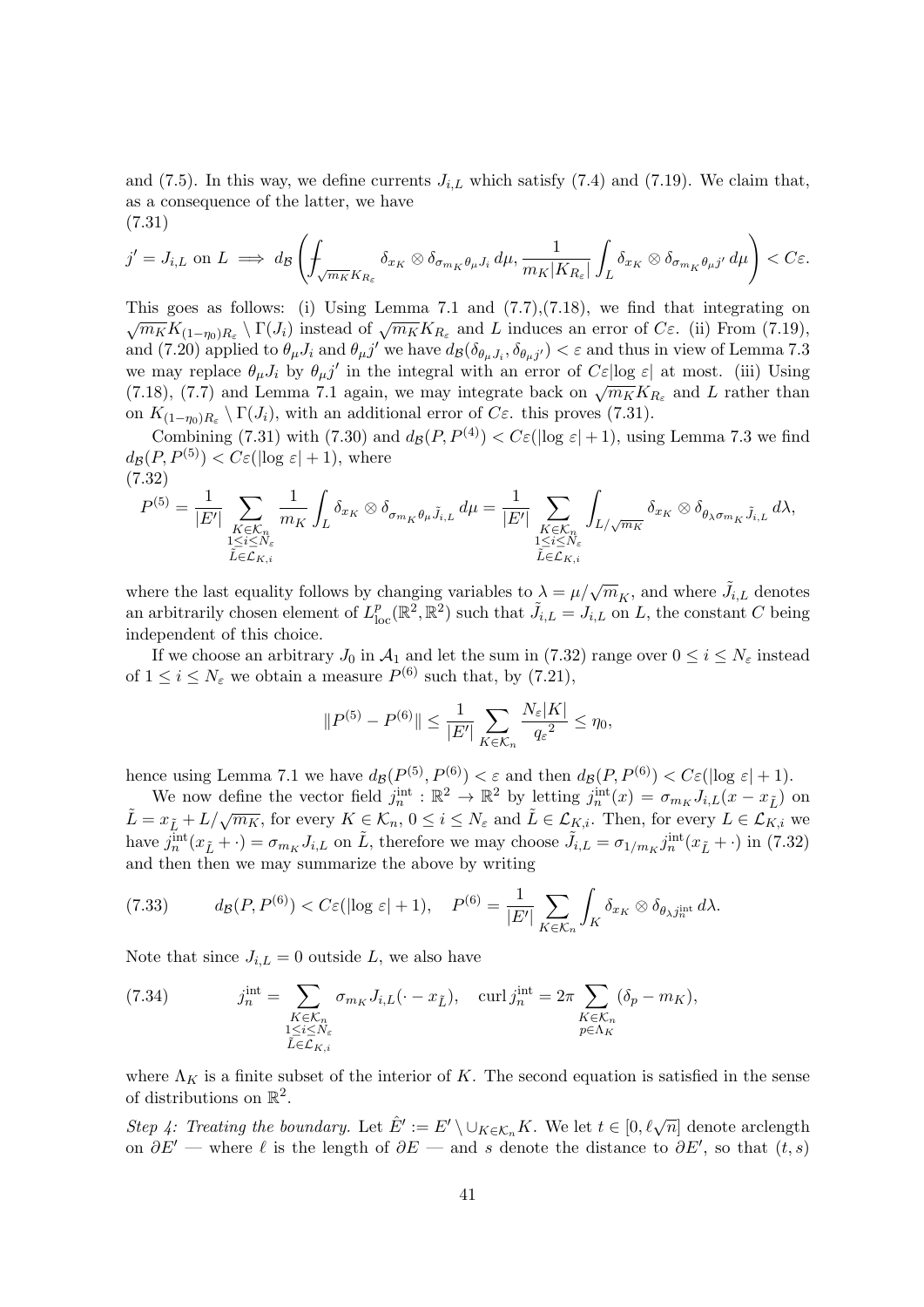is a  $C^1$  coordinate system on  $\{x \in E' : d(x, (E')^c) < c\sqrt{n}\}\$ , if  $c > 0$  is small enough, since the boundary of E is  $C^1$  by (1.13). We let  $C_t$  denote the curvilinear rectangle of points with coordinates in  $[0, t] \times [0, C\overline{R}_{\epsilon}]$ , where  $\overline{R}_{\epsilon} = q_{\epsilon}R_{\epsilon}$  and C is large enough so that  $\hat{E}' \subset \{x \in E': d(x, \partial E') \prec C \overline{R}_{\varepsilon} \},\$ and define  $m(t) = \int_{C_t \cap \hat{E}'} m_0'.$  Since the distance of  $\cup_{K\in\mathcal{K}_n} K$  to a given  $x \in \partial E'$  is between  $\overline{R}_{\varepsilon}$  and  $C_0\overline{R}_{\varepsilon}$  from Lemma 7.5 and since  $m_0'$  is bounded above and below by (1.15), the derivative of  $t \mapsto m(t)$  is between  $\overline{R}_{\varepsilon}/C$  and  $C\overline{R}_{\varepsilon}$ for some  $C > 0$  large enough.

We let

(7.35) 
$$
k_{\varepsilon} = \left[\frac{\ell\sqrt{n}}{\overline{R}_{\varepsilon}}\right]
$$

and choose  $0 = t_0, \ldots, t_{k_{\varepsilon}} = \ell \sqrt{n}$  to be such that

$$
m(t_l) = \left[\frac{l}{k_{\varepsilon}}m(\ell\sqrt{n})\right].
$$

We note that indeed  $t_{k_{\varepsilon}} = \ell \sqrt{n}$ : Since the integral of  $m_0'$  on each square  $K \in \mathcal{K}_n$  is an integer as well as the integral on E', we have  $\int_{\hat{E}'} m_0' \in \mathbb{N}$  and therefore  $m(\ell \sqrt{n}) \in \mathbb{N}$ .

From the above remark about the derivative of  $t \to m(t)$ , we deduce that  $\frac{m(\ell\sqrt{n})}{\ell\sqrt{n}}$  $\frac{\ell(\ell\sqrt{n})}{\ell\sqrt{n}}$  belongs to the interval  $[\overline{R}_{\varepsilon}/C, C\overline{R}_{\varepsilon}]$  for some  $C > 0$  and then it is easy to deduce that if  $\sqrt{n}$  is large enough compared to  $\overline{R}_{\varepsilon}$  then

$$
n_l := m(t_{l+1}) - m(t_l) \in \left[ \overline{R}_{\varepsilon}^2 / C, C \overline{R}_{\varepsilon}^2 \right], \quad t_{l+1} - t_l \in [\overline{R}_{\varepsilon}/C, C \overline{R}_{\varepsilon}].
$$

This means that the sidelengths of the curvilinear rectangle  $C_{t_{l+1}} \setminus C_{t_l}$  are comparable to  $R_{\varepsilon}$ , and that the number of points  $n_l$  to put there in is of order  $\overline{R}_{\varepsilon}^2$ .

We may then include each of the sets  $K_l := \hat{E}' \cap (C_{t_{l+1}} \setminus C_{t_l})$  in a ball  $B_l$  with radius in  $[\overline{R}_{\varepsilon}/C, C\overline{R}_{\varepsilon}]$  and we may also choose a set of  $n_l$  points  $\Lambda_l$  which are at distance at least 1/C from each other and the complement of  $K_l$ . Let  $j_l = -\nabla^{\perp} H$ , where H solves  $-\Delta H =$  $2\pi(\sum_{p\in\Lambda_l} \delta_p - m_l)$  in  $B_l$  and  $\partial_{\nu} H \cdot \tau = 0$  on  $\partial B_l$ , where

$$
m_l = \frac{n_l}{|K_l|} \mathbf{1}_{K_l}.
$$

Then we have curl  $j_l = 2\pi \left(\sum_{p \in \Lambda_l} \delta_p - m_l\right)$  in  $B_l$  and  $j_l \cdot \tau = 0$  on  $\partial B_l$  and we claim that for any  $q \geq 1$ ,

(7.36) 
$$
W(j_l, \mathbf{1}_{B_l}) \leq C_{\varepsilon}, \quad ||j_l||_{L^q(B_l \setminus K_l)} \leq C_{\varepsilon, q},
$$

where the constants do not depend on n, but do depend on  $\varepsilon$  through  $\overline{R}_{\varepsilon}$ . This is proved by noting that these quantities are finite, and that a compactness argument shows that the bound is uniform for any choice of points which are at distance at least  $1/C$  from each other and the complement of some  $K_l \subset B_l$ , using for instance the explicit formulas for W in [LR]. Note that because the sets  ${K_l}$  and the rectangles  ${K}$  are disjoint, have measure between  $\overline{R}_{\varepsilon}^2/C$  and  $C\overline{R}_{\varepsilon}^2$  and diameter between  $\overline{R}_{\varepsilon}/C$  and  $C\overline{R}_{\varepsilon}$ , we know that their overlap is bounded by a constant C independent of  $\varepsilon$ , n.

Step 5: Rectification of the weight. We rectify the weights  $m_K$ ,  $m_l$ : For  $K \in \mathcal{K}_n$  we let  $H_K$ solve  $-\Delta H_K = 2\pi (m_0' - m_K)$  on K and  $\partial_{\nu} H_K = 0$  on  $\partial K$ . Similarly we let  $H_l$  solve the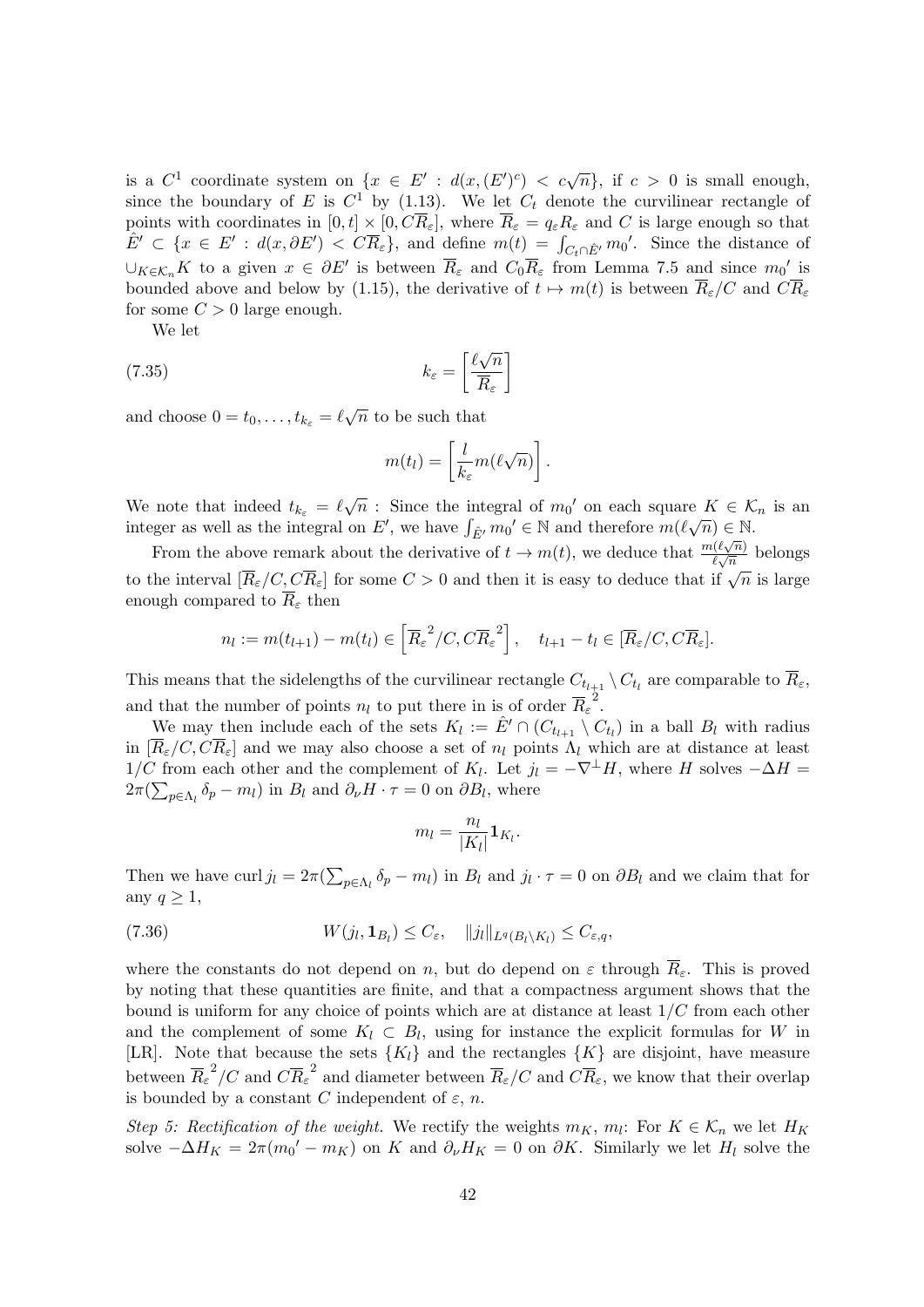same equation with  $B_l$  replacing K and  $m_l$  replacing  $m_K$ . By elliptic regularity, we deduce for any  $q > 1$  that  $\|\nabla H_K\|_{L^q(K)}$  (resp.  $\|\nabla H_l\|_{L^q(B_l)}$ ) is bounded by  $C_{q,\varepsilon} \|m_0' - m_K\|_{L^{\infty}(K)}$  (resp. any  $q > 1$  that  $||\nabla H_K||_{L^q(K)}$  (resp.  $||\nabla H_l||_{L^q(B_l)}$ ) is bounded by  $C_{q,\varepsilon}||m_0 - m_K||_{L^\infty(K)}$  (resp.<br>  $C_{q,\varepsilon}||m_0' - m_l||_{L^\infty(B_l)}$ .) Since  $m_0$  is  $C^1$  we have  $|\nabla m_0'| \leq C/\sqrt{n}$ , therefore  $||m_0' - m_K||_{L^\infty(K)} \leq C$  $C\overline{R}_{\varepsilon}/\sqrt{n}$ , while  $||m_0' - m_l||_{L^{\infty}(B_l)} \leq C$ . We deduce that

(7.37) 
$$
\|\nabla H_K\|_{L^q} \leq \frac{C_{q,\varepsilon}}{\sqrt{n}}, \quad \|\nabla H_l\|_{L^q} \leq C_{q,\varepsilon}.
$$

We let

$$
(7.38)\t\t\t jK = jintn|K,
$$

and

$$
(7.39) \quad j_n = j_n^{\text{int}} + \sum_{K \in \mathcal{K}_n} -\nabla^{\perp} H_K + \sum_{i=1}^{k_{\varepsilon}} -\nabla^{\perp} H_l = \sum_{K \in \mathcal{K}_n} j_K - \nabla^{\perp} H_K + \sum_{l=1}^{k_{\varepsilon}} j_l - \nabla^{\perp} H_l,
$$

$$
\Lambda_n = \bigcup_{K \in \mathcal{K}} \Lambda_K \bigcup_{l=1}^{k_{\varepsilon}} \Lambda_l,
$$

where  $j_K$  and  $H_K$  are set to 0 outside K and similarly for  $j_l$ ,  $H_l$  outside  $B_l$ . Then curl  $j =$  $2\pi(\sum_{p\in\Lambda_n} \delta_p - m_0)$  in  $\mathbb{R}^2$ . This completes the construction of  $j_n$ .

#### 7.4 Estimating the energy

Step 1: Energy estimate. We have

$$
W(j_K, \mathbf{1}_K) = \sum_{\substack{0 \le i \le N_\varepsilon \\ \tilde{L} \in \mathcal{L}_{K,i}}} W(\sigma_{m_K} J_{i,L}(\cdot - x_{\tilde{L}}), \tilde{L}).
$$

From (7.4) we find, letting  $L = \sqrt{m_K}(\tilde{L} - x_{\tilde{L}})$ , using (7.29) and  $|L| = |K|/q_{\varepsilon}^2$ , that

$$
(7.40) \t W(jK, 1K) = \sum_{\substack{0 \le i \le N_{\varepsilon} \\ \tilde{L} \in \mathcal{L}_{K,i}}} W(\sigma_{m_K} J_{i,L}, 1_{\tilde{L} - x_{\tilde{L}}}) \le |K| \left( \sum_{i=0}^{N_{\varepsilon}} \frac{n_{i,K}}{q_{\varepsilon}^2} W(\sigma_{m_K} J_i) + C \varepsilon \right).
$$

We estimate the integral of  $|j_n|^2$  on  $\mathbb{R}^2 \setminus \cup_{p \in \Lambda_n} B(p, \eta)$ . From (7.39), this integral involves on the one hand the square terms

(7.41) 
$$
\sum_{l=1}^{k_{\varepsilon}} \int_{(B_{i})_{\eta}} |j_{l} - \nabla^{\perp} H_{l}|^{2} + \sum_{K \in \mathcal{K}_{n}} \int_{K_{\eta}} |j_{K} - \nabla^{\perp} H_{K}|^{2},
$$

where  $K_{\eta} = K \setminus \cup_{p \in \Lambda_n} B(p, \eta)$  and similarly for  $(B_l)_{\eta}$ , and on the other hand the rectangle terms

$$
\sum_{\substack{K,K'\in\mathcal{K}_n\\K\neq K'}}\int_{K_{\eta}\cap K'_{\eta}}(j_K-\nabla^{\perp}H_K)\cdot(j_{K'}-\nabla^{\perp}H_{K'})+\sum_{1\leq l\neq i\leq k_{\varepsilon}}\cdots+\sum_{\substack{K\in\mathcal{K}_n\\1\leq l\leq k_{\varepsilon}}}.
$$

We estimate the latter as follows: Since the rectangles in  $\mathcal{K}_n$  do not overlap, the first sum is equal to zero. A nonzero rectangle term must involve some  $B_l$ , and moreover a given  $B_l$  can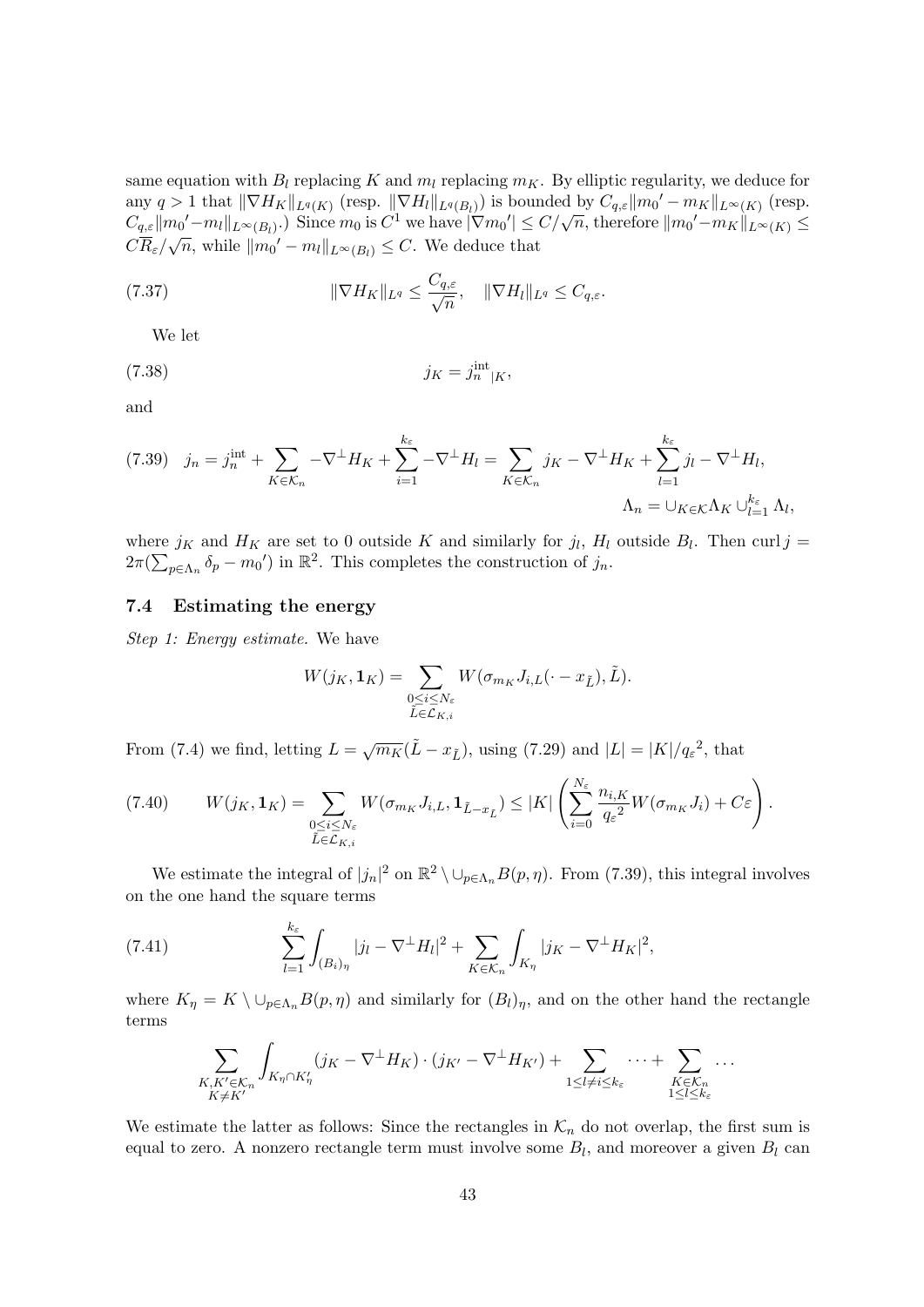only be present in a number of terms bounded independently of  $n, \varepsilon$  because the overlap of the balls  $B_l$  and the rectangles K is bounded. Thus from (7.35) we have at most  $C\sqrt{n}/R_{\varepsilon}$ nonzero rectangle terms. Moreover, since the  $K_l$ 's are disjoint, and disjoint from the K's, in a rectangle term involving  $B_l \cap K$  the integral can be taken over  $K \setminus K_l$ , and in a term involving  $B_l \cap B_i$  it can be taken over  $(B_l \cap B_i \setminus K_i) \cup (B_i \cap B_l \setminus K_l)$ .

In any case we use Hölder's inequality and the bound  $||j_l - \nabla^{\perp} H_l||_{L^q(B_l\setminus K_l)} \leq C_{\varepsilon,q}$  for some  $q > 2$ , which follows from (7.36), (7.37), together with the bound

$$
||j_l - \nabla^{\perp} H_l||_{L^{q'}(B_l)}, ||j_K - \nabla^{\perp} H_K||_{L^{q'}(K)} \leq C_{\varepsilon,q},
$$

which follows from  $(7.40)$ ,  $(7.36)$  using Lemma 4.7 in [SS1], to conclude that each rectangle term is bounded by  $C_{\varepsilon}$  and then that their sum is  $O(\sqrt{n})$ , meaning a quantity bounded by a constant depending on  $\varepsilon$  times  $\sqrt{n}$ .

The limit as  $\eta \rightarrow 0$  of the terms in (7.41) is estimated as above by expanding the squares and using Hölder's inequality with  $(7.37)$ ,  $(7.36)$ ,  $(7.40)$ , together with the bound  $(7.35)$  to show that

$$
\lim_{\eta \to 0} \frac{1}{2} \left( \sum_{l=1}^{k_{\varepsilon}} \int_{(B_l)_{\eta}} |j_l - \nabla^{\perp} H_l|^2 + \sum_{K \in \mathcal{K}_n} \int_{K_{\eta}} |j_K - \nabla^{\perp} H_K|^2 + \pi \# \Lambda_n \log \eta \right) \le \sum_{K \in \mathcal{K}_n} W(j_K, \mathbf{1}_K) + O(\sqrt{n}).
$$

In view of the bound  $O(\sqrt{n})$  for the rectangle terms and (7.40) we find using (7.29) that

(7.42) 
$$
W(j_n, \mathbf{1}_{\mathbb{R}^2}) \leq \sum_{\substack{K \in \mathcal{K}_n \\ 0 \leq i \leq N_\varepsilon}} |K| \frac{n_{i,K}}{q_\varepsilon^2} W(\sigma_{m_K} J_i) + Cn\varepsilon + O(\sqrt{n}).
$$

*Step 2: We proceed to estimating*  $W(j_n, 1_{\mathbb{R}^2})$ . We have, using (7.26), (7.25), (7.21), then the fact that  $m_0' - m_K \leq C \overline{R}_{\varepsilon}/\sqrt{n}$  on K, then (7.11) with (1.33), then (7.11) and finally (7.1), that

$$
\sum_{i=1}^{N_{\varepsilon}} \frac{|K|n_{i,K}}{q_{\varepsilon}^{2}} W_{K}(\sigma_{m_{K}} J_{i}) \leq |E'| \sum_{i=1}^{N_{\varepsilon}} \widetilde{P} \left( \frac{K}{\sqrt{n}} \times H_{\varepsilon}^{i} \right) W(\sigma_{m_{K}} J_{i}) + |K| \varepsilon
$$
  
\n
$$
\leq |E'| \sum_{i=1}^{N_{\varepsilon}} \int_{\frac{K}{\sqrt{n}} \times H_{\varepsilon}^{i}} W_{K}(\sigma_{m_{0}'(x)} J_{i}) d\widetilde{P}(x, j) + |K| \left( \frac{C}{\sqrt{n}} + \varepsilon \right)
$$
  
\n
$$
\leq |E'| \sum_{i=1}^{N_{\varepsilon}} \int_{\frac{K}{\sqrt{n}} \times H_{\varepsilon}^{i}} W_{K}(\sigma_{m_{0}'(x)} j) d\widetilde{P}(x, j) + |K| \left( \frac{C}{\sqrt{n}} + C\varepsilon \right)
$$
  
\n(7.43)  
\n
$$
= |E'| \int_{\frac{K}{\sqrt{n}} \times H_{\varepsilon}} W_{K}(j) dP(x, j) + |K| \left( \frac{C}{\sqrt{n}} + C\varepsilon \right).
$$

Here we have used the fact that  $W_K$  is bounded below by some (negative) constant, a fact proved in [SS1] that we use below several times.

We proceed by estimating  $n_{0,K}$ . From (7.26) we deduce that

$$
\sum_{i=1}^{N_{\varepsilon}} (n_{i,K} + 1) \ge \frac{q_{\varepsilon}^{2} |E'|}{|K|} \widetilde{P}\left(\frac{K}{\sqrt{n}} \times H_{\varepsilon}\right) \ge \frac{q_{\varepsilon}^{2} |E'|}{|K|} \left(\frac{|K|}{|E'|} - \widetilde{P}\left(\frac{K}{\sqrt{n}} \times H_{\varepsilon}^{c}\right)\right),
$$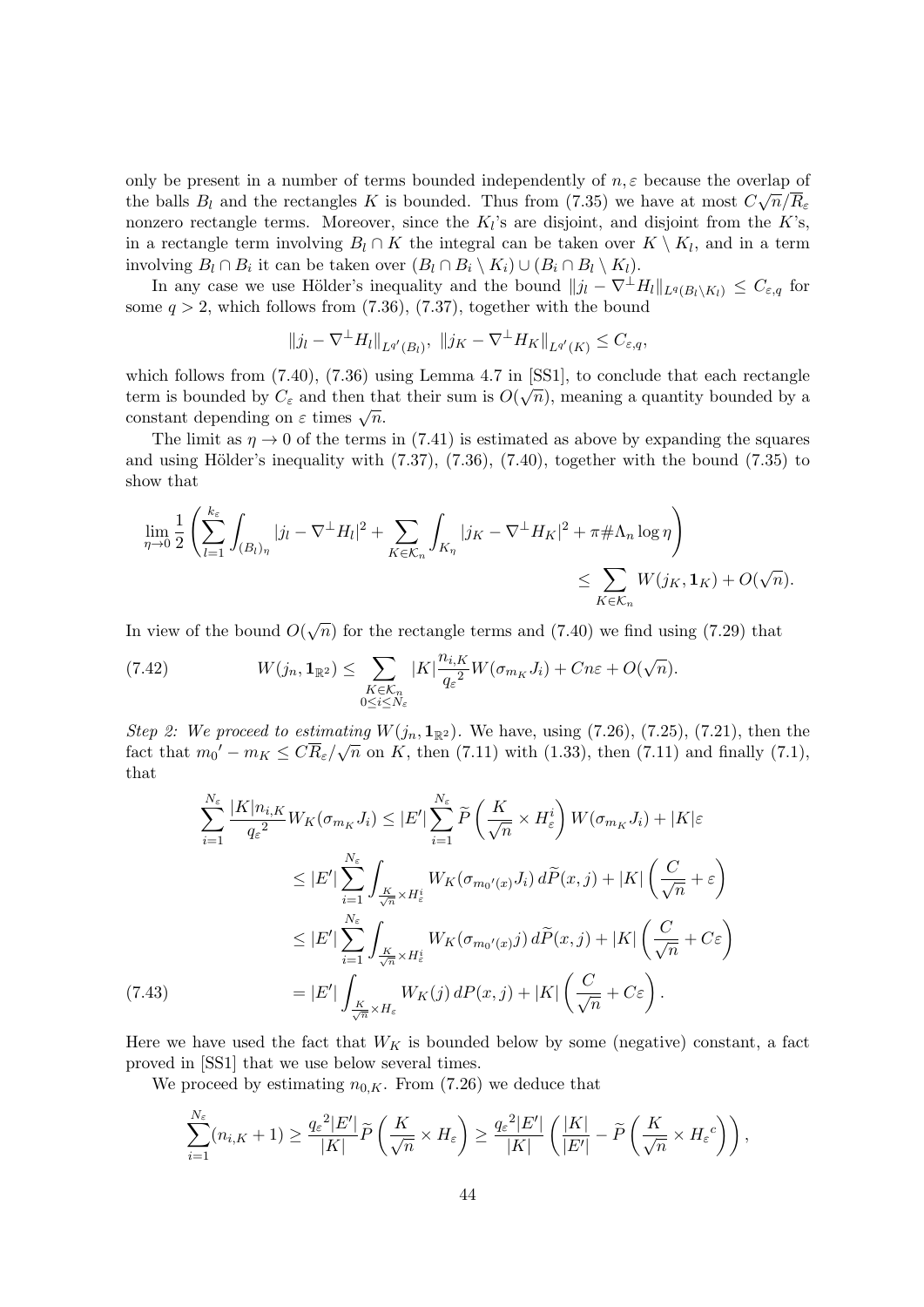and then it follows from (7.29) that

$$
n_{0,K} = q_{\varepsilon}^{2} - \sum_{i=1}^{N_{\varepsilon}} n_{i,K} \leq N_{\varepsilon} + \frac{q_{\varepsilon}^{2} |E'|}{|K|} \widetilde{P}\left(\frac{K}{\sqrt{n}} \times H_{\varepsilon}^{c}\right).
$$

Summing over  $K \in \mathcal{K}_n$ , using the fact that

(7.44) 
$$
|E' \setminus \cup_{\mathcal{K}_n} K| < C_{\varepsilon} \sqrt{n}
$$

and then  $(7.21)$ ,  $(7.6)$ , we find that

$$
\sum_{K\in\mathcal{K}}\frac{|K|}{q_{\varepsilon}^{2}}n_{0,K}W_{K}(\sigma_{m_{K}}J_{0})\leq C|E'|\left(\tilde{P}(E\times H_{\varepsilon}^{c})+\frac{1}{\sqrt{n}}+\varepsilon\right)\leq Cn\left(\frac{C_{\varepsilon}}{\sqrt{n}}+\varepsilon\right).
$$

Summing (7.43) with respect to  $K \in \mathcal{K}_n$  and adding the above estimate we find, in view of (7.44), (7.42) and (7.6), that

(7.45) 
$$
W(j_n, \mathbf{1}_{\mathbb{R}^2}) \leq n|E| \int_{E \times L_{\text{loc}}^p} W_K(j) dP(x, j) + Cn \left( \varepsilon + \frac{C_{\varepsilon}}{\sqrt{n}} \right).
$$

Step 3: Energy bound for  $(x_1, \ldots, x_n)$ . From (7.45), the constructed currents  $\{j_n\}$  and points  $\{\Lambda_n\}_n$  satisfy curl  $j_n = 2\pi \left( \sum_{p \in \Lambda_n} \delta_p - m_0' \right)$  in  $\mathbb{R}^2$  with  $\#\Lambda_n = n$  and

(7.46) 
$$
\limsup_{n} \frac{W(j_n, \mathbf{1}_{\mathbb{R}^2})}{n} \leq |E| \int W_K(j) dP(x, j) + C\varepsilon.
$$

Now let  $\{x_i\}_i = \{p/\sqrt{n}\}_{p \in \Lambda_n}$  be the points in  $\Lambda_n$  in the initial scale, and let  $\nu_n = \sum_i \delta_{x_i}$ . Since  $\Lambda_n \subset E'$  by construction, we have  $\text{Supp}(\nu_n) \subset E$  and thus  $\int \zeta d\nu = 0$ . Moreover, defining  $H'_n$  by (1.19), we have that  $-\Delta H'_n = \text{curl } j_n$  and we may thus write  $j_n = -\nabla^{\perp} H'_n$  $\nabla f_n$  for some function  $f_n$ . But  $j_n = 0$  outside of E, by construction, while  $H'_n$  decays fast at infinity by its definition (1.19) and the fact that the right-hand side of (1.19) has integral 0. Letting  $U_{\eta} = \bigcup_{p \in \Lambda_n} B(p, \eta)$ , we first have

$$
\int_{B_R\setminus U_\eta} |j_n|^2 - \int_{B_R\setminus U_\eta} |j_n + \nabla f_n|^2 = -2 \int_{B_R\setminus U_\eta} (j_n + \nabla f_n) \cdot \nabla f_n + \int_{B_R\setminus U_\eta} |\nabla f_n|^2.
$$

Since  $j_n \in L^q_{loc}$  for any  $q < 2$  and since  $f_n \in W^{1,q}_{loc}(\mathbb{R}^2)$  for all q, the last two terms on the right-hand side converge as  $\eta \to 0$  to the integrals over  $B_R$ . Also integrating by parts, using the Jacobian structure and the decay of  $f_n$  and  $j_n$ , we have  $\int_{B_R}(j_n + \nabla f_n) \cdot \nabla f_n =$  $\int_{B_R} -\nabla^{\perp} H'_n \cdot \nabla f_n \to 0$  as  $R \to +\infty$ . Therefore, letting  $\eta \to 0$  then  $R \to +\infty$  in the above yields

$$
W(j_n, \mathbf{1}_{\mathbb{R}^2}) - W(-\nabla^{\perp} H'_n, \mathbf{1}_{\mathbb{R}^2}) \ge \int |\nabla f_n|^2 \ge 0.
$$

Together with (7.46), we deduce in view of (2.1) that

$$
(7.47) \qquad \limsup_{n \to \infty} \frac{1}{n} \left( w_n(x_1, \dots, x_n) - n^2 I(\mu_0) + \frac{n}{2} \log n \right) \le \frac{|E|}{\pi} \int W_K(j) \, dP(x, j) + C\varepsilon.
$$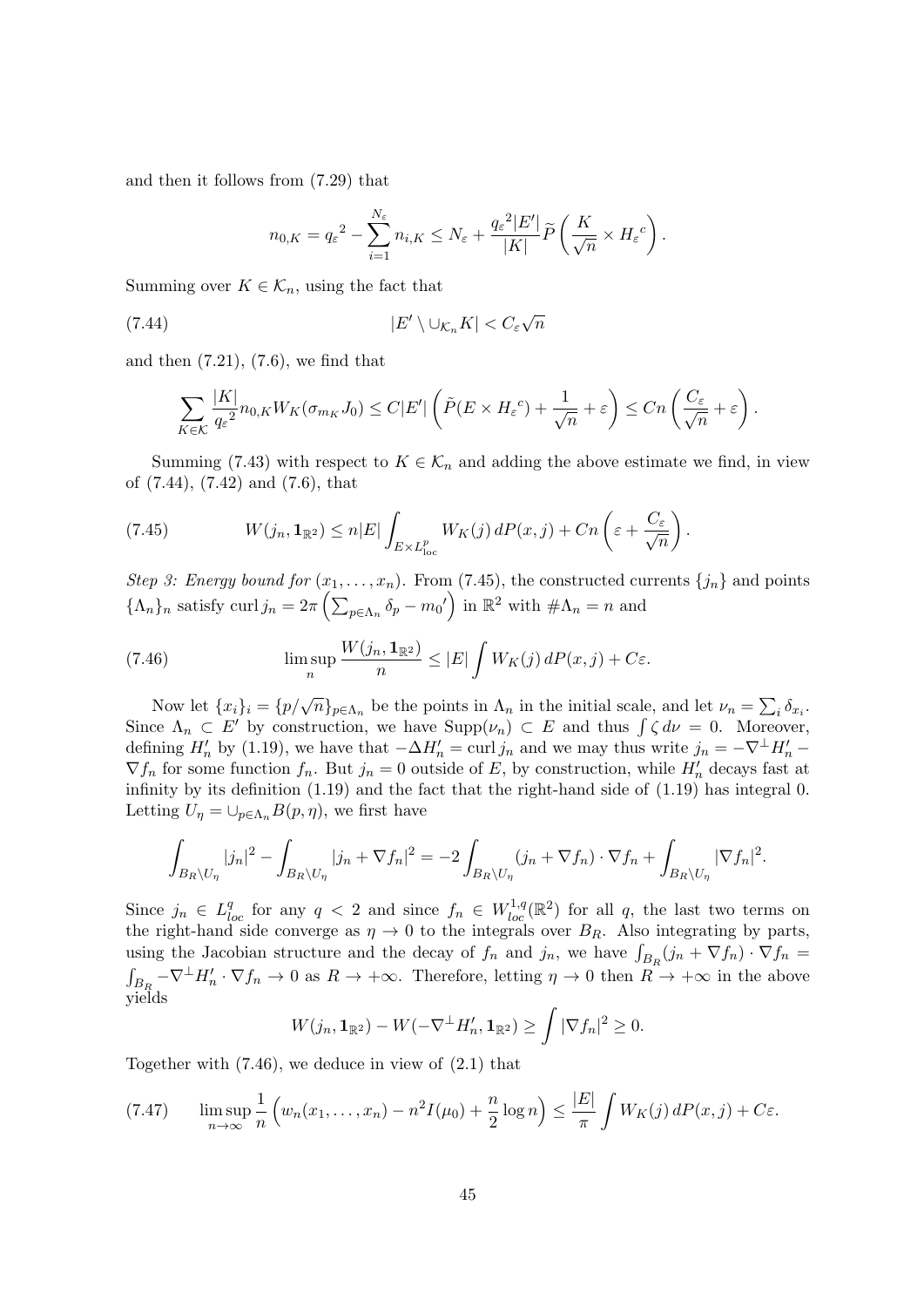Step 4: Existence of  $A_n$ . We claim that if n is large enough and if  $j \in L^p_{loc}(\mathbb{R}^2, \mathbb{R}^2)$  is such that

(7.48) 
$$
d_p(j(\sqrt{n}x + \cdot), j_n^{\text{int}}(\sqrt{n}x + \cdot)) < \eta_1/2
$$

for any  $x \in E \setminus F$  for some set F satisfying  $|F| < \eta_0 |E|$ , then

(7.49) 
$$
d_{\mathcal{B}}\left(\int_{E} \delta_{x} \otimes \delta_{\theta_{\sqrt{n}x}j} dx, \int_{E} \delta_{x} \otimes \delta_{\theta_{\sqrt{n}x}j_{n}^{\text{int}}} dx\right) < C\varepsilon(|\log \varepsilon|+1).
$$

This would follow immediately from Lemmas 7.1, 7.2 and 7.3 if  $\theta_{\sqrt{n}x}j_n^{\text{int}}$  belonged to some compact set independent of  $x \notin F$  and n. In our case we note that if x belongs to some  $\tilde{L} \in \mathcal{L}_{K,i}$ , where  $K \in \mathcal{K}_n$  and  $0 \leq i \leq N_{\varepsilon}$ , then

$$
j_n^{\text{int}}(x+\cdot) = \sigma_{m_K} J_{i,L}(\cdot + x - x_{\tilde{L}}).
$$

Moreover, since  $J_i \in H_\varepsilon$ , from (7.14) it follows that if  $x - x_{\tilde{L}} \notin \Gamma(J_i)/\sqrt{m_K}$  then  $j' :=$  $\sigma_{m_K} J_i(\cdot + x - x_{\tilde{L}}) \in G_{\varepsilon}$ . If in addition, dist $(x, \partial \tilde{L}) > \eta_0 R_{\varepsilon}$ , then we deduce from (7.19) that  $d_p(j_n^{\text{int}}(x + \cdot), j') < \eta_1/2$  and  $d_p(j(x + \cdot), j') < \eta_1$ . Lemma 7.2 then yields  $d_p(\delta_{j_n^{\text{int}}(x + \cdot)}, \delta_{j'}) <$  $\varepsilon$  and  $d_{\mathcal{B}}(\delta_{j(x+\cdot)}, \delta_{j'}) < \varepsilon$  thus

$$
d_{\mathcal{B}}(\delta_{j^{\text{int}}_n(x+\cdot)}, \delta_{j(x+\cdot)}) < 2\varepsilon.
$$

In view of Lemma 7.3 we find

$$
d_{\mathcal{B}}\left(\frac{1}{|E|}\int_{E\setminus\tilde{F}}\delta_x\otimes\delta_{\theta\sqrt{n}x^j}dx,\frac{1}{|E|}\int_{E\setminus\tilde{F}}\delta_x\otimes\delta_{\theta\sqrt{n}x^j_n}dx\right)
$$

where  $\tilde{F}$  is the union of F and of the union with respect to  $0 \leq i \leq N_{\varepsilon}$ ,  $K \in \mathcal{K}_n$  and  $\tilde{L} \in \mathcal{L}_{K,i}$ of  $\frac{1}{\sqrt{2}}$  $\frac{1}{\sqrt{n}}\left(x_{\tilde{L}}+\Gamma(J_i)/\sqrt{m_K}\right)$ , of  $\frac{1}{\sqrt{n}}$  $\frac{1}{\sqrt{n}}\{x\in \tilde{L} : \text{dist}(x,\partial \tilde{L}) \leq \eta_0 R_\varepsilon\}, \text{ and of } E\setminus \cup_{\mathcal{K}_n} \frac{K}{\sqrt{n}}$  $\frac{1}{n}$ . It turns out that  $|\tilde{F}| < C\eta_0$  if n is large enough, C being of course independent of  $\varepsilon$ , and thus using Lemma 7.1 we deduce (7.49). The claim is proved.

To prove the existence of the set  $A_n$ , we note that the currents  $J_i$  used in constructing  $j_n^{\text{int}}$  depend on  $\varepsilon$  but are independent on n. Then they are truncated to obtain  $J_{i,K}$  where the sidelengths of L are in  $[R_{\varepsilon}/C, CR_{\varepsilon}],$  i.e. in an interval independent of n. It follows at once that there exists  $\delta > 0$  such that the points in L may be perturbed by an amount  $\delta$  so that for every i, K and  $\tilde{L} \in \mathcal{L}_{K,i}$  the perturbed  $J_{i,L}^p$  is at a distance at most  $\eta_1/4$  of  $J_{i,K}$ , for every *n*. Then in view of (7.44) and (7.37) it follows that for *n* large enough the resulting  $j_n^p$ will satisfy (7.48) for x far enough from  $\partial E'$ , i.e. outside a set of proportion relative to  $|E'|$ tending to 0 as  $n \to \infty$ . We deduce that  $j_n^p$  satisfies (7.49), hence if n is large enough

$$
d_{\mathcal{B}}(P_{j_n^p}, P) < C \varepsilon (\log \varepsilon + 1).
$$

The same reasoning implies that if we let  $\{x_1, \ldots, x_n\}$  be the points in  $\Lambda_n$  in original coordinates, then perturbing the points in  $\Lambda_n$  by an amount  $\delta > 0$  small enough, i.e. perturbing the hates, then perturbing the points in  $\Lambda_n$  by an amount  $\delta > 0$  small enough, i.e. perturbing the  $x_i$ 's by an amount  $\delta/\sqrt{n}$  at most we obtain points  $y_i$  such that  $w_n(y_i) \leq w_n(x_i) + \varepsilon$ . Since the ordering of the points is irrelevant, we let  $S_n$  denote the set of permutations of  $1 \dots n$  and define

$$
A_n = \{(y_1, \ldots, y_n) : \exists \sigma \in S_n | x_i - y_{\sigma(j)} | < \delta.
$$

Then, given  $\eta > 0$ , from the previous discussion and choosing  $\varepsilon > 0$  small enough we have for any n and any  $(y_1, \ldots, y_n) \in A_n$  that  $(4.1)$  is satisfied and the existence of  $j_n$  such that curl  $j_n = 2\pi \left( \sum_i \delta_{y_i'} - m_0' \right)$  and such that  $\{P_{j_n}\}_n$  satisfies (4.2).

This concludes the proof of Proposition 4.1.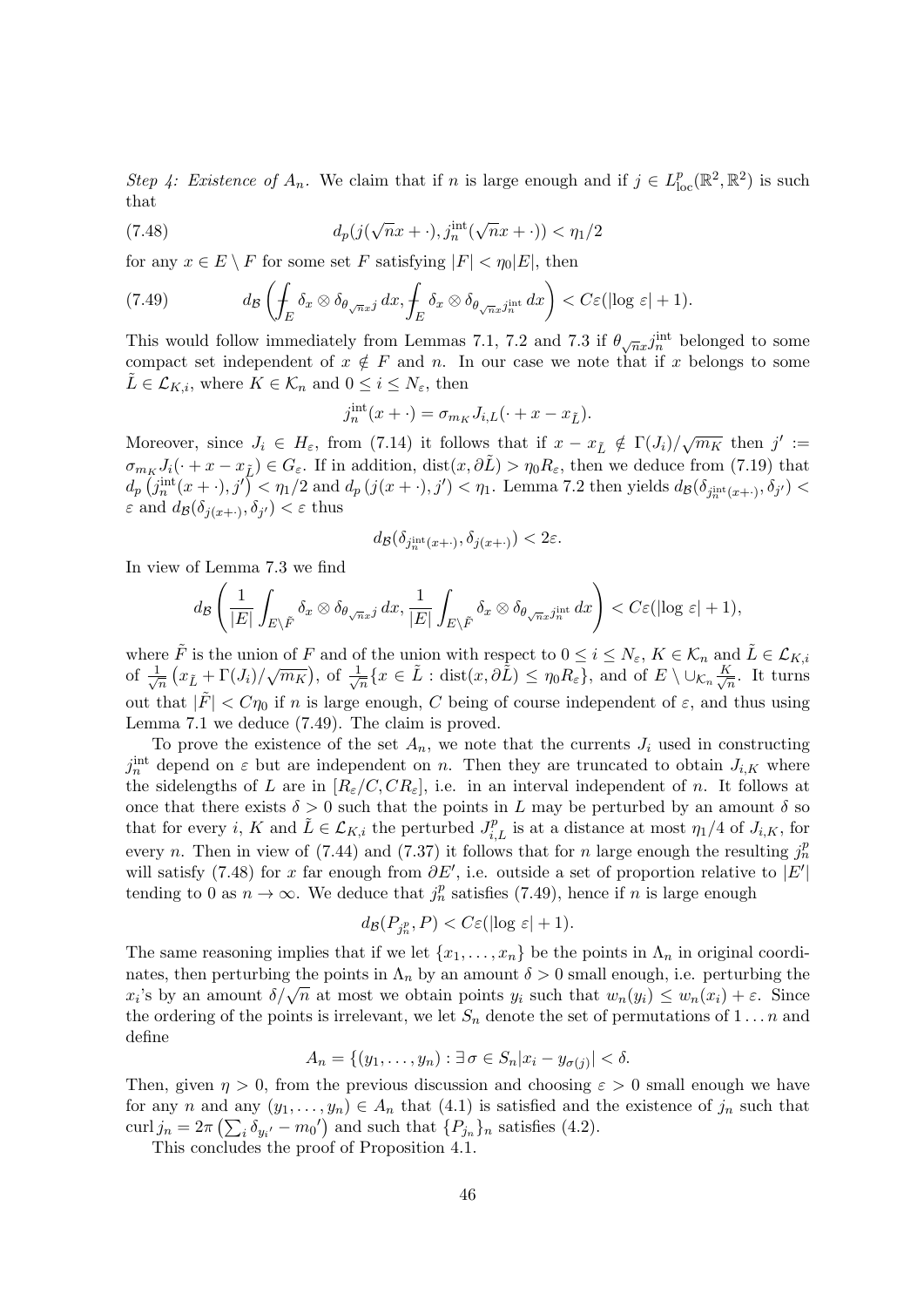### References

- [A] A. Abrikosov, On the magnetic properties of superconductors of the second type. Soviet Phys. JETP 5 (1957), 1174–1182.
- [AGZ] G. W. Anderson, A. Guionnet, O. Zeitouni, An introduction to random matrices. Cambridge University Press, 2010.
- [AJ] A. Alastuey, B. Jancovici, On the classical two-dimensional one-component Coulomb plasma. J. Physique 42 (1981), no. 1, 1–12.
- [AHM] Y. Ameur, H. Hedenmalm, N. Makarov, Fluctuations of eigenvalues of random normal matrices, http://arxiv.org/PS\_cache/arxiv/pdf/0807/0807.0375v4.pdf.
- [AM] G. Alberti, S. Müller, A new approach to variational problems with multiple scales. Comm. Pure Appl. Math. **54**, no. 7 (2001), 761-825.
- [AOC] Y. Ameur, J. Ortega-Cerdà, Beurling-Landau densities of weighted Fekete sets and correlation kernel estimates, http://arxiv.org/abs/1110.0284.
- [Ba] Z. D. Bai, Circular law. Ann. Probab. 25 (1997), no. 1, 494–529.
- [Be] M. E. Becker, Multiparameter groups of measure-preserving transformations: a simple proof of Wiener's ergodic theorem. Ann Probab. 9, No 3 (1981), 504–509.
- [BZ] G. Ben Arous, O. Zeitouni, Large deviations from the circular law. ESAIM Probab. Statist. 2 (1998), 123–134.
- [Be] R. J. Berman, Determinantal point processes and fermions on complex manifolds: large deviations and bosonization, http://arxiv.org/abs/0812.4224.
- [BBH] F. Bethuel, H. Brezis, F. Hélein, *Ginzburg-Landau Vortices*, Progress in Nonlinear Partial Differential Equations and Their Applications, Birkhäuser, 1994.
- [BSe] A. Borodin, S. Serfaty, Renormalized Energy Concentration in Random Matrices, http://arxiv.org/abs/1201.2853.
- [BSi] A. Borodin, C. D. Sinclair, The Ginibre ensemble of real random matrices and its scaling limits. Comm. Math. Phys. 291 (2009), no. 1, 177–224.
- [Br] A. Braides, Γ-convergence for beginners, Oxford University Press, 2002.
- [C] L. Caffarelli, The obstacle problem revisited. J. Fourier Anal. Appl. 4 (1998), no. 4-5, 383–402.
- [DM] Dal Maso, An introduction to Γ-convergence, Progress in Nonlinear Differential Equations and their Applications, 8. Birkhäuser, 1993.
- [DGIL] P. Di Francesco, M. Gaudin, C. Itzykson, F. Lesage, Laughlin's wave functions, Coulomb gases and expansions of the discriminant. Internat. J. Modern Phys. A 9 (1994), no. 24, 4257–4351.
- [Dy] F. Dyson, Statistical theory of the energy levels of a complex system. Part I, J. Math. Phys. 3, 140–156 (1962); Part II, ibid. 157–165; Part III, ibid. 166–175
- [ESY] L. Erdös, B. Schlein, H.T. Yau, Semicircle law on short scales and delocalization of eigenvectors for Wigner random matrices. Ann. Probab.  $37$  (2009), no. 3, 815–852.
- [Fo] P. J. Forrester, Log-gases and random matrices. London Mathematical Society Monographs Series, 34. Princeton University Press, 2010.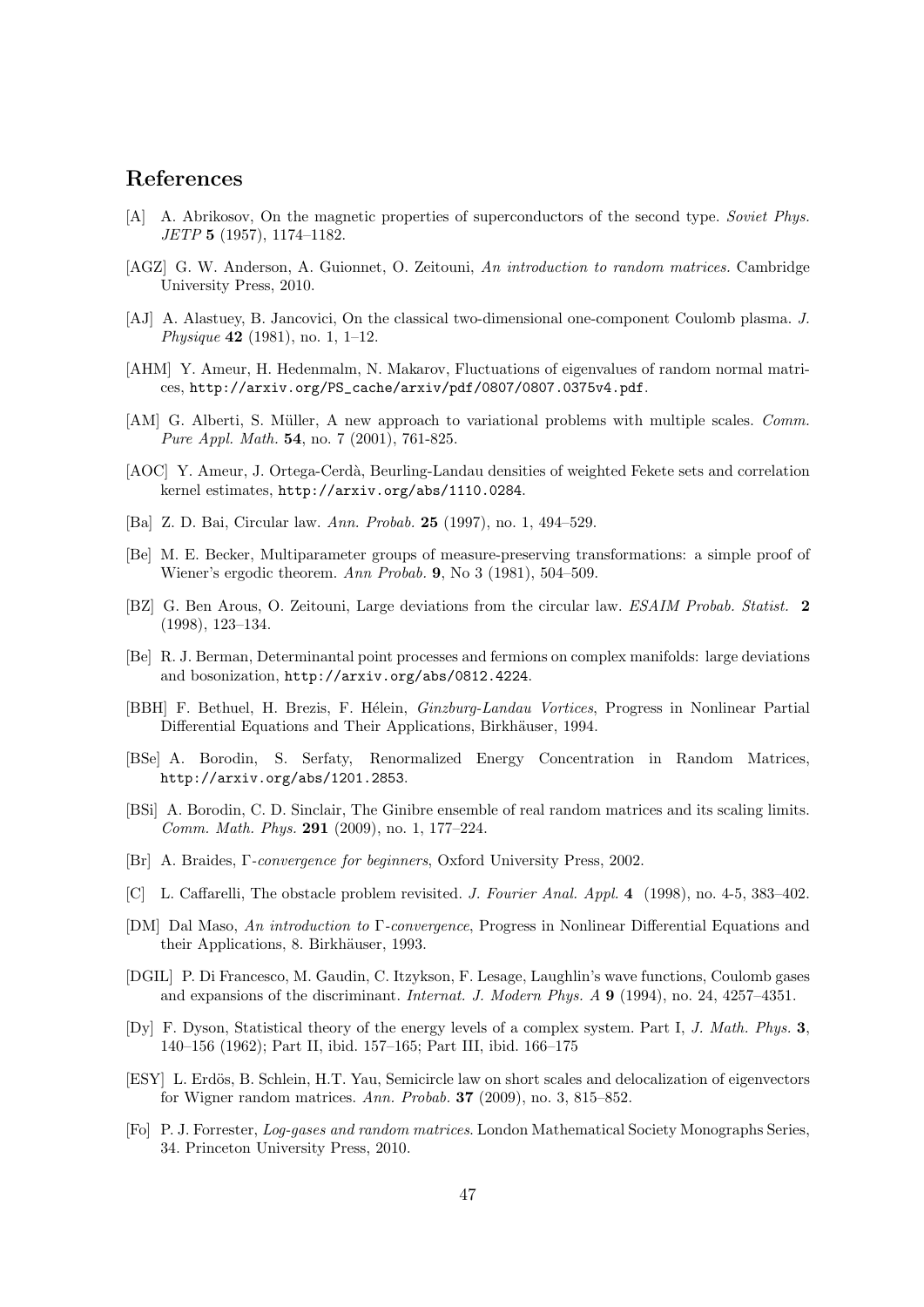- [Fre] J. Frehse, On the regularity of the solution of a second order variational inequality. Boll. Un. Mat. Ital. (4) 6 (1972), 312–315.
- [Fri] A. Friedman, Variational principles and free-boundary problems. John Wiley & Sons, 1982.
- [FR] O. Frostman, Potentiel d'´equilibre et capacit´e des ensembles avec quelques applications `a la théorie des fonctions. *Meddelanden Mat. Sem. Univ. Lund 3*, **115 s** (1935).
- [G] J. Ginibre, Statistical ensembles of complex, quaternion, and real matrices. J. Mathematical Phys. 6 (1965), 440–449.
- [Gi] V. L. Girko, Circle law. *Theory Probab. Appl.* **29** (1984), 694-706.
- [Ja] B. Jancovici, Classical Coulomb systems: screening and correlations revisited. J. Statist. Phys. 80 (1995), no. 1-2, 445–459.
- [JLM] B. Jancovici, J. Lebowitz, G. Manificat, Large charge fluctuations in classical Coulomb systems. J. Statist. Phys. 72 (1993), no. 3-4, 773–787.
- [Ki] M. K. Kiessling, Statistical mechanics of classical particles with logarithmic interactions. Comm. Pure Appl. Math. 46 (1993), no. 1, 27–56.
- [KS] D. Kinderlehrer, G. Stampacchia, An introduction to variational inequalities and their applications, Classics in Applied Mathematics, SIAM, 2000.
- [K] M. Krishnapur, Overcrowding estimates for zeroes of planar and hyperbolic Gaussian analytic functions. J. Stat. Phys. 124 (2006), no. 6, 1399–1423.
- [La] H. J. Landau, Necessary density conditions for sampling and interpolation of certain entire functions, Acta Math. 117, (1967) 37-52.
- [LR] C. Lefter, V. Radulescu, Minimization Problems and corresponding Energy Renormalizations, Diff. Int. Eq. 9, 903-917.
- [LN] E. H. Lieb, H. Narnhofer, The thermodynamic limit for jellium. J. Statist. Phys. 12 (1975), 291–310.
- [Me] M. L. Mehta, Random matrices. Third edition. Elsevier/Academic Press, 2004.
- [NSV] F. Nazarov, M. Sodin, A. Volberg, The Jancovici-Lebowitz-Manificat law for large fluctuations of random complex zeroes. Comm. Math. Phys. 284 (2008), no. 3, 833–865.
- [Rid] B. Rider, Deviations from the circular law, Probab. Theory Related Fields 130 (2004), no. 3, 337–367.
- [Ri] N. M. Rivière, Singular integrals and multiplier operators. Ark. Mat. 9 (1971), 243–278.
- [ST] E. Saff, V. Totik, Logarithmic potentials with external fields, Springer-Verlag, 1997.
- [SS1] E. Sandier, S. Serfaty, From the Ginzburg-Landau model to vortex lattice problems, http://arxiv.org/abs/1011.4617.
- [SS2] E. Sandier, S. Serfaty, Vortices in the Magnetic Ginzburg-Landau Model, Birkhäuser, 2007.
- [SS3] E. Sandier, S. Serfaty, Global Minimizers for the Ginzburg-Landau Functional below the First critical Magnetic Field. Annales Inst. H. Poincaré, Anal. non linéaire 17, (2000), No 1, 119-145.
- [SS2] E. Sandier, S. Serfaty, 1D Log Gases and the Renormalized Energy, in preparation.